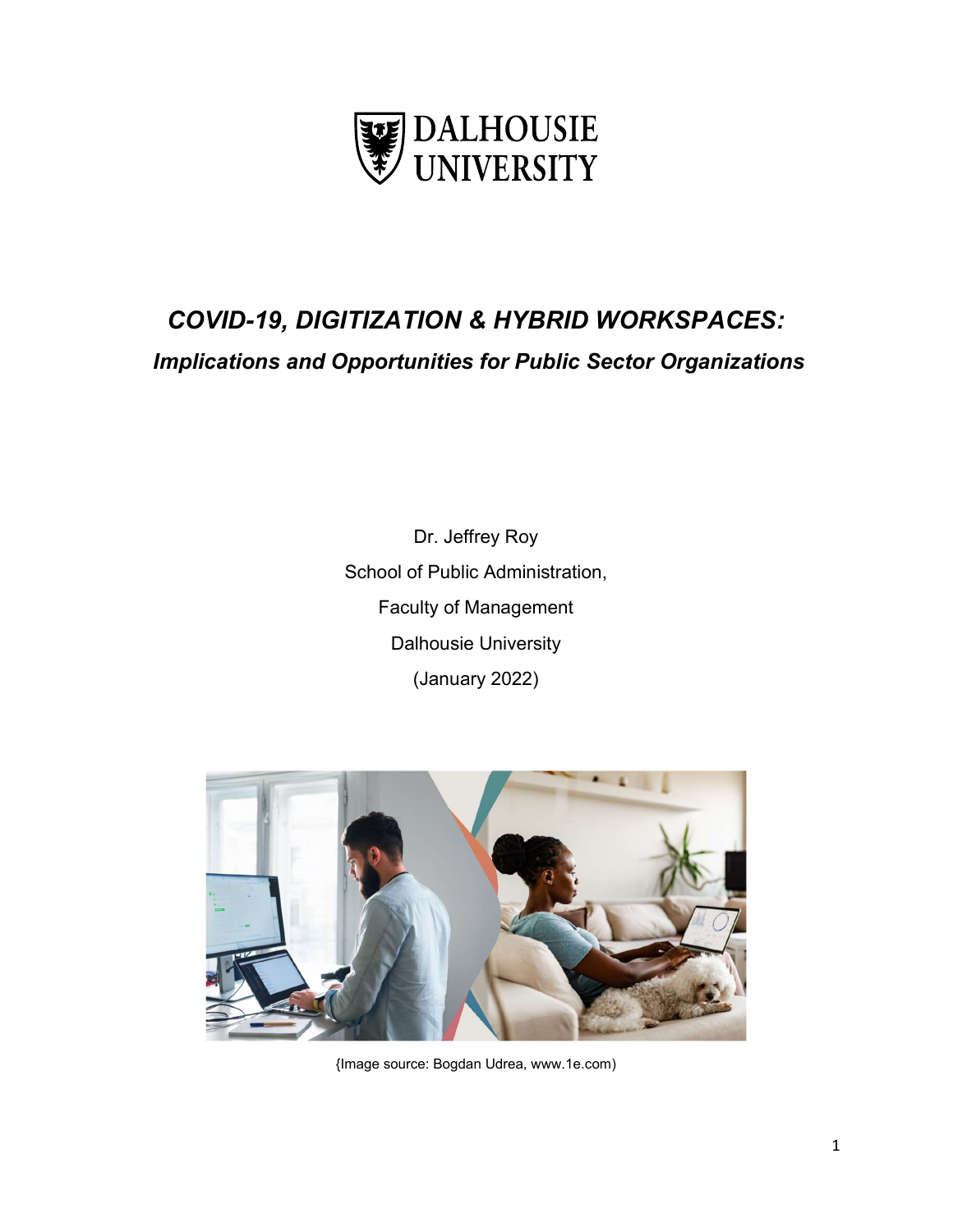## **OVERVIEW**

The purpose of this report is to examine the emerging contours and prospects for hybrid workforce and workspace strategies within the Canadian public sector. If 2022 brings about even the beginnings of an evolution of Covid-19 from pandemic to endemic, governments will face a critical choice: to facilitate a safe revival of physical office settings as the nucleus of government operations and public servant interactions, or to embrace hybrid strategies as the centrepiece of innovative workspace redesign.

The essence of hybrid goes beyond a binary choice between working in a physical office or working from home. An ideal hybrid model enables the seamless alignment of both in-person and virtual processes across innovative and flexible workspaces designed to strengthen individual and collective performance capacities. Even with the optimistic presumption of Covid-19 gradually subsiding, and even with appropriate safety measures and layers of protection in place (i.e. vaccines, masking, distancing etc.), there is a growing view, explored in this report that a full-scale return to physical office settings would be less than optimal. Yet in line with the choice presented above, it remains to be seen whether hybrid work arrangements will be mainly tolerated as transitional phases for some workers - or more fully embraced as a strategic opportunity. This report delves into the tensions and reasons behind this uncertainty and how they reflect wider evolutionary trends in public sector reform and recent and ongoing digital government efforts especially.

To pursue a hybrid path as a strategic opportunity, this report presents three key design principles to guide such efforts: differentiation, engagement, and inclusion. In addition, six broad research directions are offered as some of the most likely themes and determinants that will shape hybrid's acceptance and evolution going forward. As such, they merit further investigation by scholars and governments alike.

With respect to inclusion specifically, the potential exists for hybrid workspaces to both widen diversity and deepen inclusion through more varied career progressions. In place of the traditional 'corporate ladder' with locational and scheduling work patterns that have reinforced historical biases and systemic barriers, hybrid models can democratize participation and professional advancement. Nevertheless, any potential is just that. To be realized, governments must first recognize hybrid's promise and the unique occasion at hand for human ingenuity, digital innovation, and leadership and governance renewal.

Insights from this report were gathered from both direct and indirect sourcing: published surveys, studies, commentaries, and media stories; interviews with senior public servants; virtual classroom interactions with mid-career government managers and next generation, aspiring managers; as well as several professional development and conference forums over the past two years. I am grateful to all participants for the stimulation, feedback, and learning. My hope is that this report can help to spark and sustain the crucial conversations needed within governments to meaningfully appreciate and exploit the hybrid opportunity as the basis for a brighter future.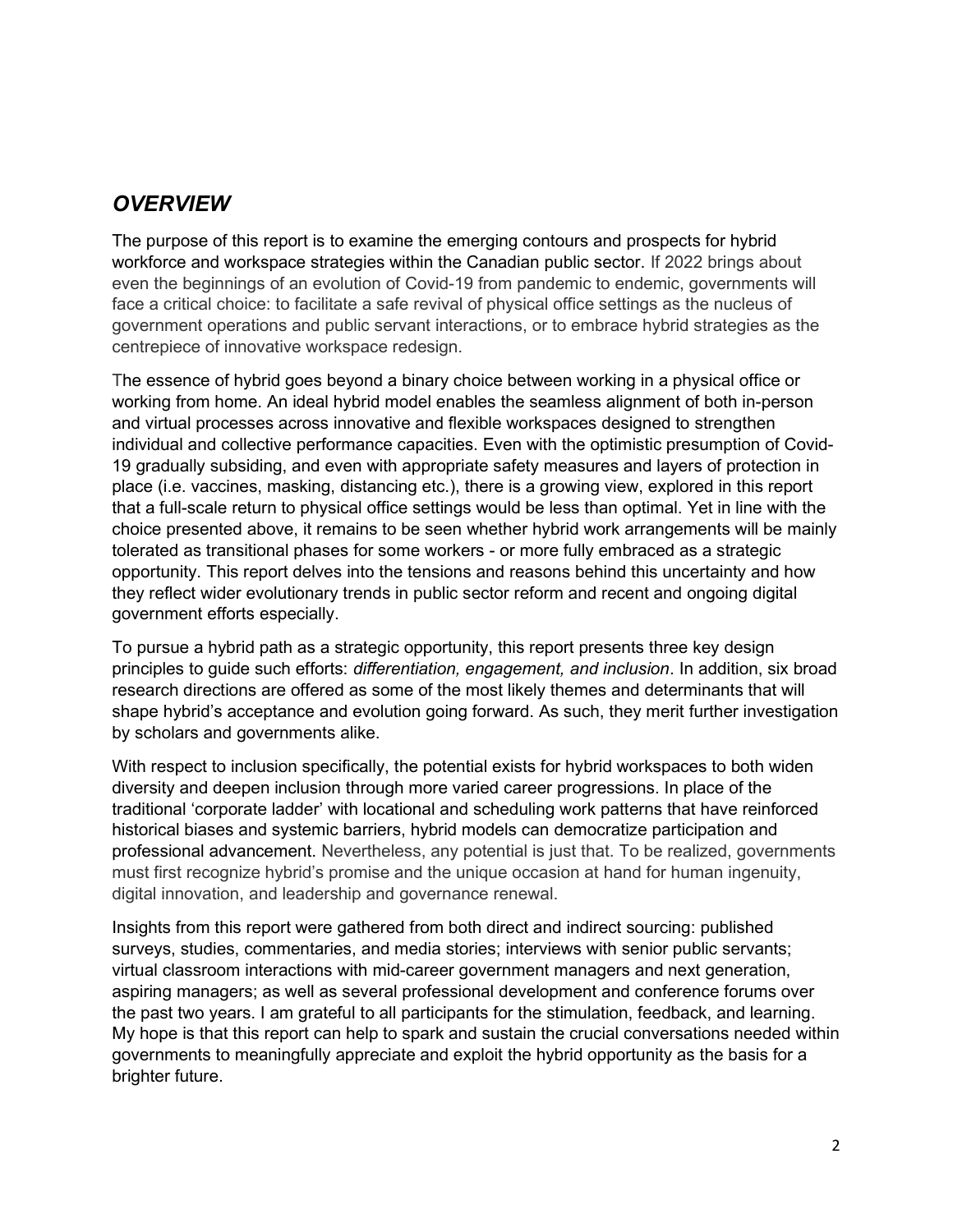# TABLE OF CONTENTS<sup>1</sup>

| Page $#$ |
|----------|
|          |

|   | <b>Main Findings</b><br>$\circ$                                                    | 4  |
|---|------------------------------------------------------------------------------------|----|
| - | Introduction & Objectives                                                          | 7  |
| - | Context & Methodology                                                              | 9  |
| - | Probing the Pandemic Experience:<br><b>Hybrid Expectations &amp; Uncertainties</b> | 13 |
| - | <b>Three Design Principles</b>                                                     | 24 |
|   | <b>Future Research Directions</b>                                                  | 35 |
|   | Conclusion                                                                         | 39 |
|   | Appendices:<br>$\circ$                                                             |    |
|   | <b>Local Government &amp; Federalism</b><br>$\blacksquare$                         | 41 |
|   | <b>Practical Guidance for Crafting Hybrid Strategies</b><br>$\blacksquare$         | 44 |
|   | References<br>$\circ$                                                              | 46 |

 $^{\rm 1}$  This pre-publication report has been freely shared without professional editing. Any typos or other errors are the sole responsibility of the author. Feedback on the report is always welcomed and appreciated.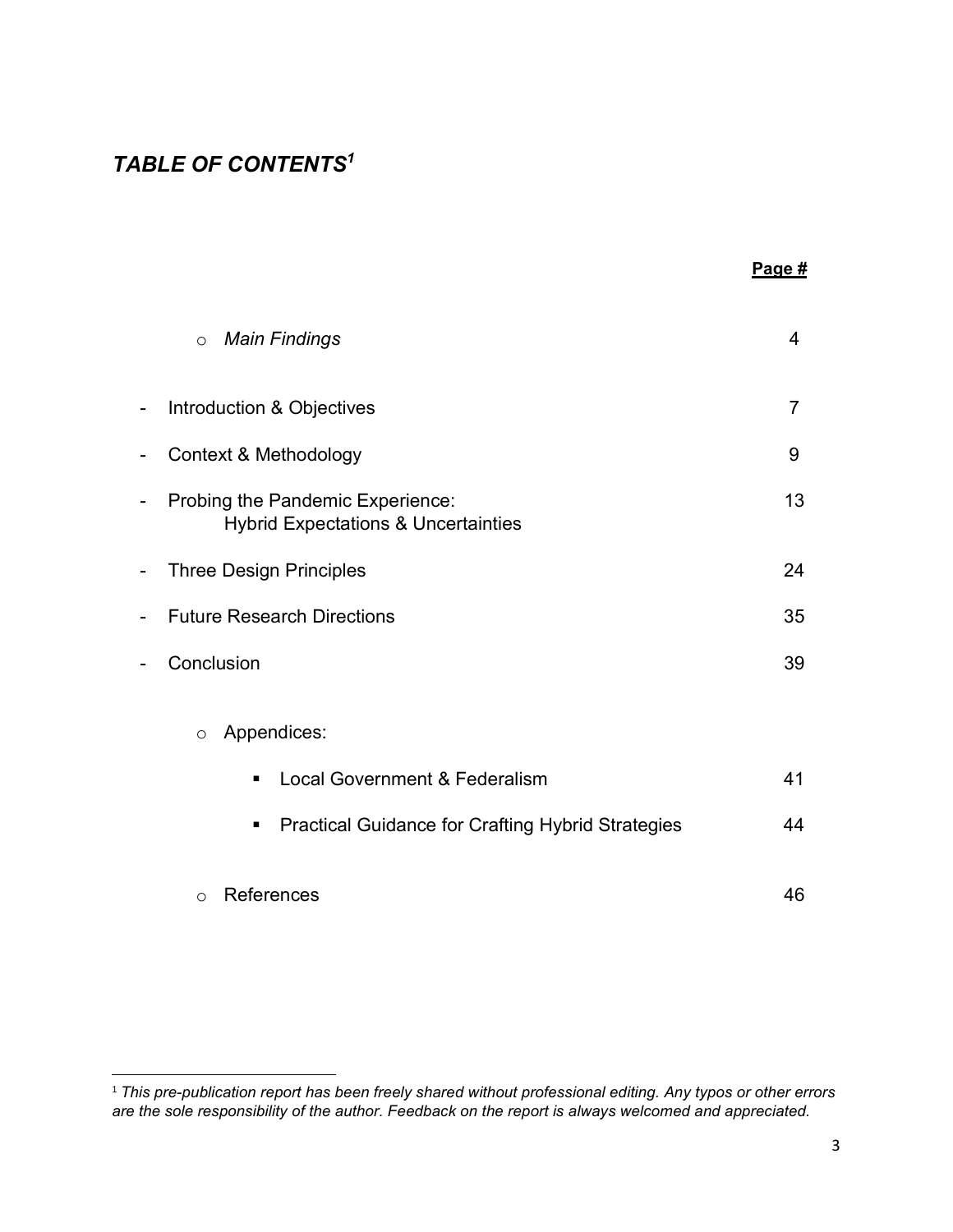# MAIN FINDINGS

- The notion of a hybrid workspace is more than a binary choice between working in an office or remote working from home. Instead, it's about the seamless alignment of both in-person and virtual settings in innovative ways designed to strengthen both individual and collective performance capacities.
- Covid-19 has significantly accelerated digital transformation across all sectors. Significant portions of Canada's workforce have shifted to work from home on a part-time or full-time basis during the pandemic. Many workers remain cautious about a return to the office for a myriad of reasons tied to safety, performance, work-life balance, mental health, and other considerations.
	- o Surveys undertaken during the pandemic (several cited in this report) suggest that for most office-based professional workers, locational and scheduling flexibility is viewed as both desirable and beneficial, even as many are keen to return to the office for at least part of their work week.
	- $\circ$  These sorts of varied preferences and the reasoning behind them underpin the utility and necessity of devising hybrid solutions.
- As private sector companies (particularly those in digital technologies and financial services) are more aggressively embracing permanent hybrid arrangements, governments face heightened pressures for recruiting and retaining talent in an increasingly competitive labour market.
	- o As just two examples, Shopify and the Royal Bank of Canada have announced plans to permanently deploy hybrid arrangements, while the Canadian financial sector has conveyed broad for support workspace flexibility and hybrid innovation (albeit with caveats and concerns discussed within this report below).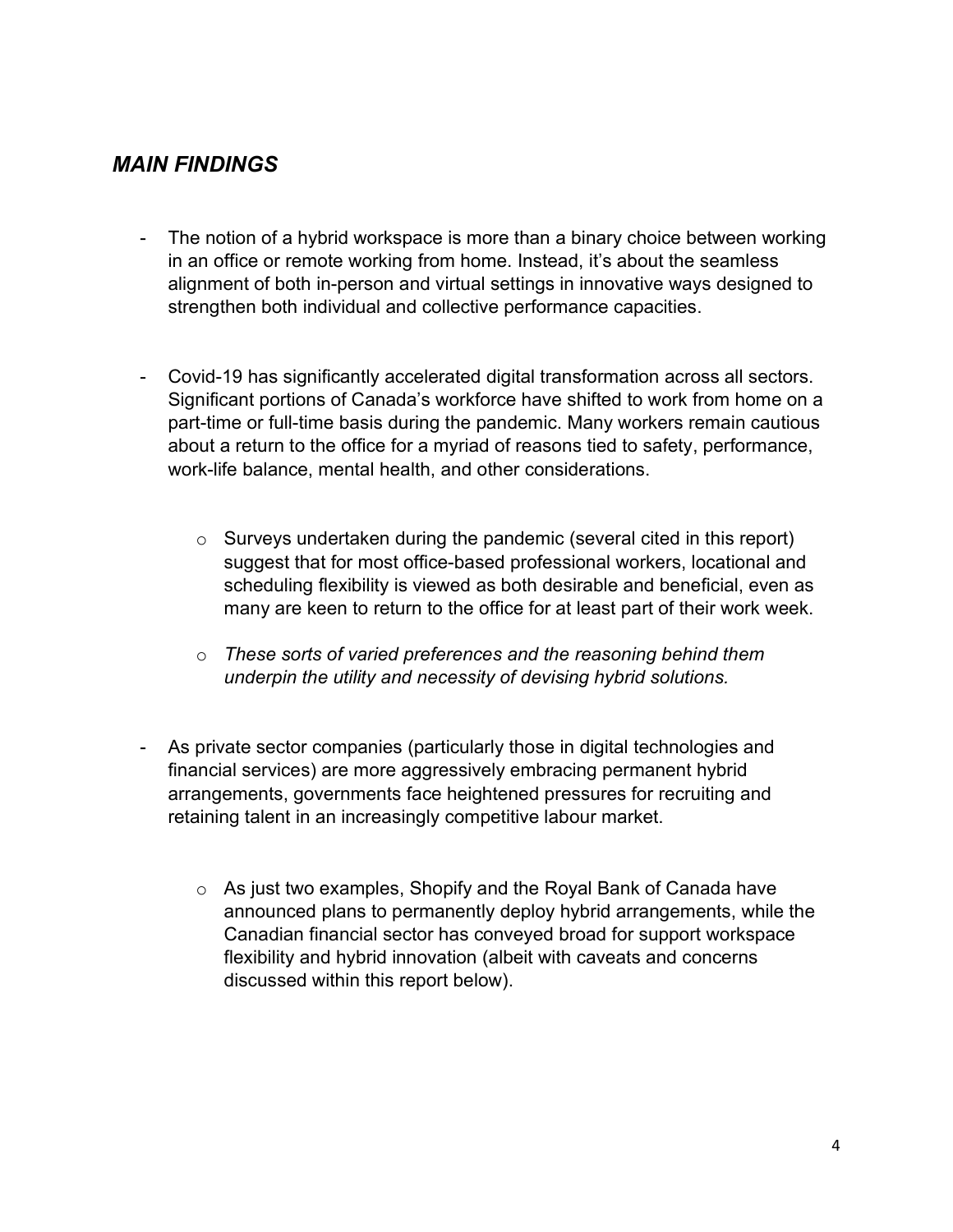- Differentiation, engagement, and inclusion are three key design principles for framing and designing hybrid workspace and workforce development strategies.
	- o Deploying these principles creatively and fairly will require a strategic balancing of government-wide policy and infrastructure – along with flexibility, agility, and experimentation across a diverse set of public sector organizations.
	- o The underlying traditionalism of public sector governance (i.e. hierarchical structures and standardized work models) may impede hybrid innovation – favouring instead, where and when feasible, a return to in-person settings, particularly at senior managerial and political echelons.
	- o Many public servants, particularly mid-level managers, are concerned about a lack of employee engagement and having limited input into decision-making processes for future workspace planning.
	- $\circ$  A limited and partial acceptance of hybrid arrangements by governments threatens to deepen existing workforce divides stemming from professional and demographic cleavages including education and skills, age, gender, and ethnicity (among others).
	- $\circ$  Inclusion arguably represents the most important set of opportunities tied to hybrid workforce capacities, while also presenting the most significant set of risks and uncertainties. This theme merits significant attention and resources as hybrid strategies are developed.
	- o In crafting hybrid strategies, inter-disciplinary and integrative frameworks for formulating, implementing, assessing, and adapting plans and models are essential. Traditional silos between 'digital' functions and 'people' functions must be overcome.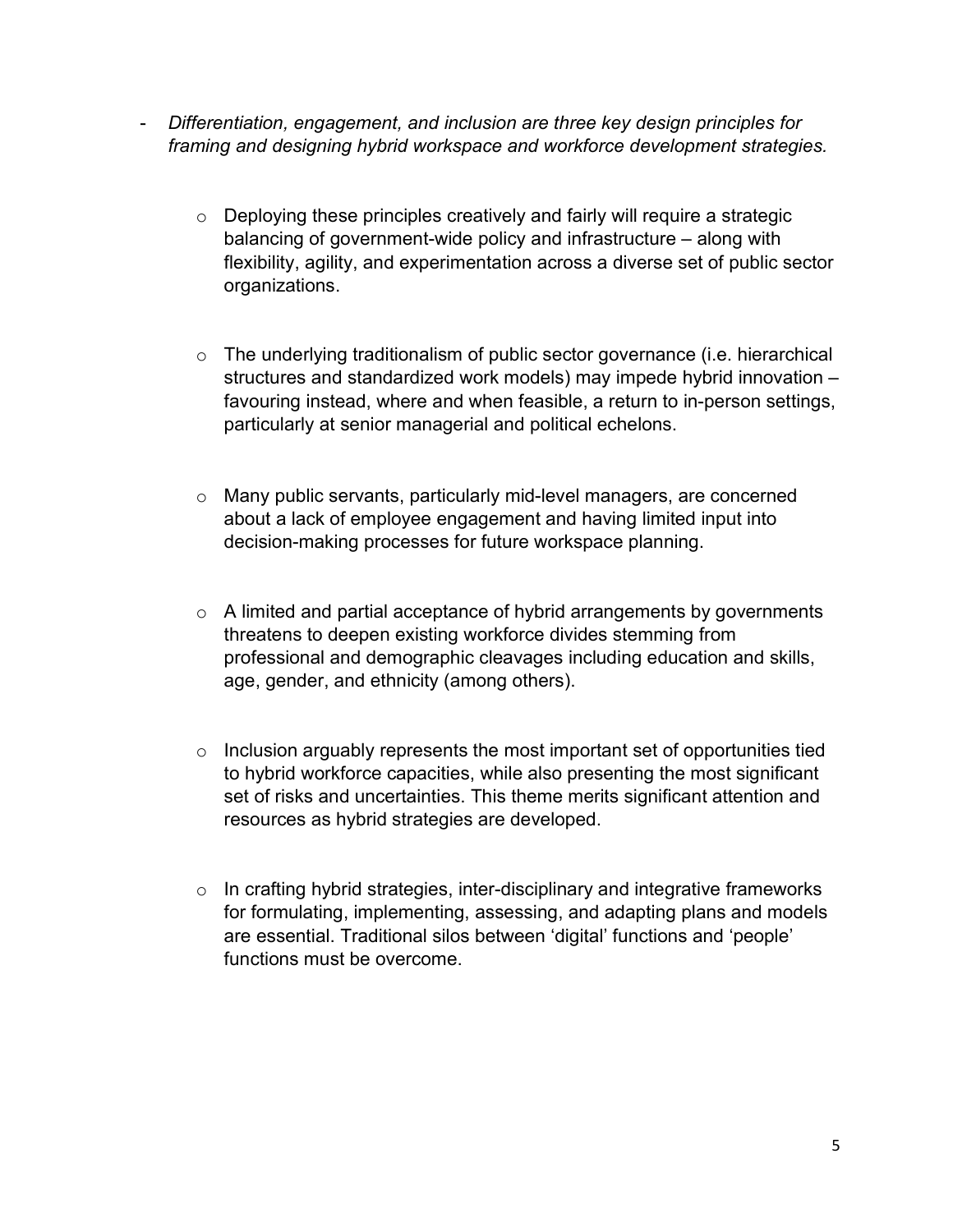- The evolution of democratic institutions and political leadership will play an important role in shaping the acceptance and expansion of hybrid workspaces within the public service. A legislative body embracing hybrid principles and practices is more likely to be supportive of likeminded reforms and innovations within the public service (with the opposite also being true).
- Climate change efforts and the pursuit of hybrid workspace strategies are closely inter-related given the implications for commuting patterns as well as wider urban planning and architectural design factors that shape the carbon footprint of public sector organizations (and the ability of governments to serve as model employers for other sectors).
	- $\circ$  Although beyond the scope of this report, the inter-relationships between hybrid workspaces and smart growth planning will become more important in an evermore digitally connected world. This theme is identified as an area for future research.
- The adoption of hybrid workspaces across private industry and the non-profit sector will create new challenges for public sector authorities in terms of employee safety, health, and wellness regulation. The gradual emergence of 'right to unplug' legislation in various jurisdictions is indicative.
	- o Hybrid models within governments will better enable them to provide guidance and oversight of other sectors. Although the provision of hybrid regulatory oversight is beyond the scope of this report, it is identified as an area for future research and public sector capacity building.
- Hybrid solutions create specific opportunities and risks for local governments and renewed pressures for strengthened collaborative governance across jurisdictions.
	- o These specific themes of Municipalities and federalist governance are the focus of a separate appendix to this report.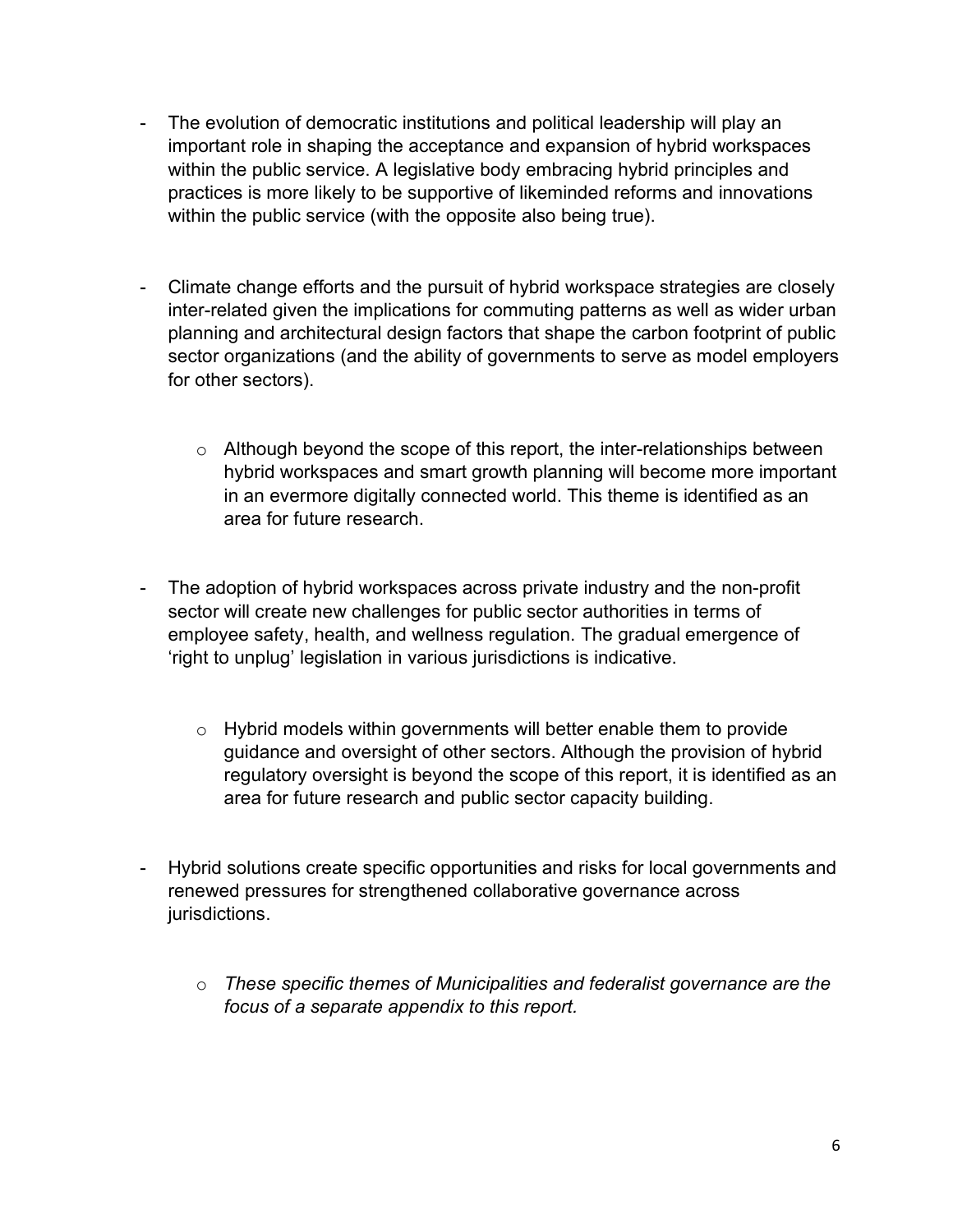Hybrid arrangements should never replicate existing bad practices—as when firms began automating work processes, decades ago.

o Linda Gratton, London Business School.

If you are not willing to risk the usual, you will have to settle for the ordinary.

o Jim Rohn, Motivational Speaker.

#### 1) INTRODUCTION & OBJECTIVES

With the steady expansion of the Internet and digital life, even prior to Covid-19 (Covid) there had been growing interest in the viability and effectiveness of more geographically distributed and flexible work models, typically described as 'tele-working'. As an advocate of digital innovation, for example, President Obama championed himself as 'tele-worker in chief'. In a related manner, a 2012 survey of public servants working for the Canadian Province of British Columbia reported that less than one half of respondents viewed the office or cubicle as their most productive work setting (Province of BC 2012; Roy 2013).

This latter finding is particularly striking given that smart devices (i.e. phones and tablets) were just beginning their mainstream ascent. Since that time, the feasibly of remote work and virtual collaboration has augmented significantly and steadily. Yet despite this heightened feasibility, the physical office space has endured as the main focal point for government operations and decision-making, especially at the core of the largest public sector entities.

As we know, Covid starkly disrupted this enduring reality. Statistics Canada reports that from 'April 2020 to June 2021, at least 30% of employees aged 15 to 64 had performed most of their weekly work hours from home (versus just 4% in 2016). Roughly 80% of those working from home during the pandemic would prefer to continuing doing so even as the pandemic eases (Statistics Canada 2021a). A December 2021 article by CBC News underlined locational flexibility as the top demand of private sector professionals heading into 2022 (Nixon 2021). A separate online survey of 500 Canadian office worker by Citrix found that 63% of respondents would only change jobs if offered hybrid flexibility, while 59% would be likely or very likely to move to a new city for a new job without a regular commuting requirement (Wilson 2021). In line with these findings, a Canadian workforce survey undertaken by KPMG in 2021 found that 71% of all workers expect hybrid to become a permanent fixture of their organization (KPMG 2021).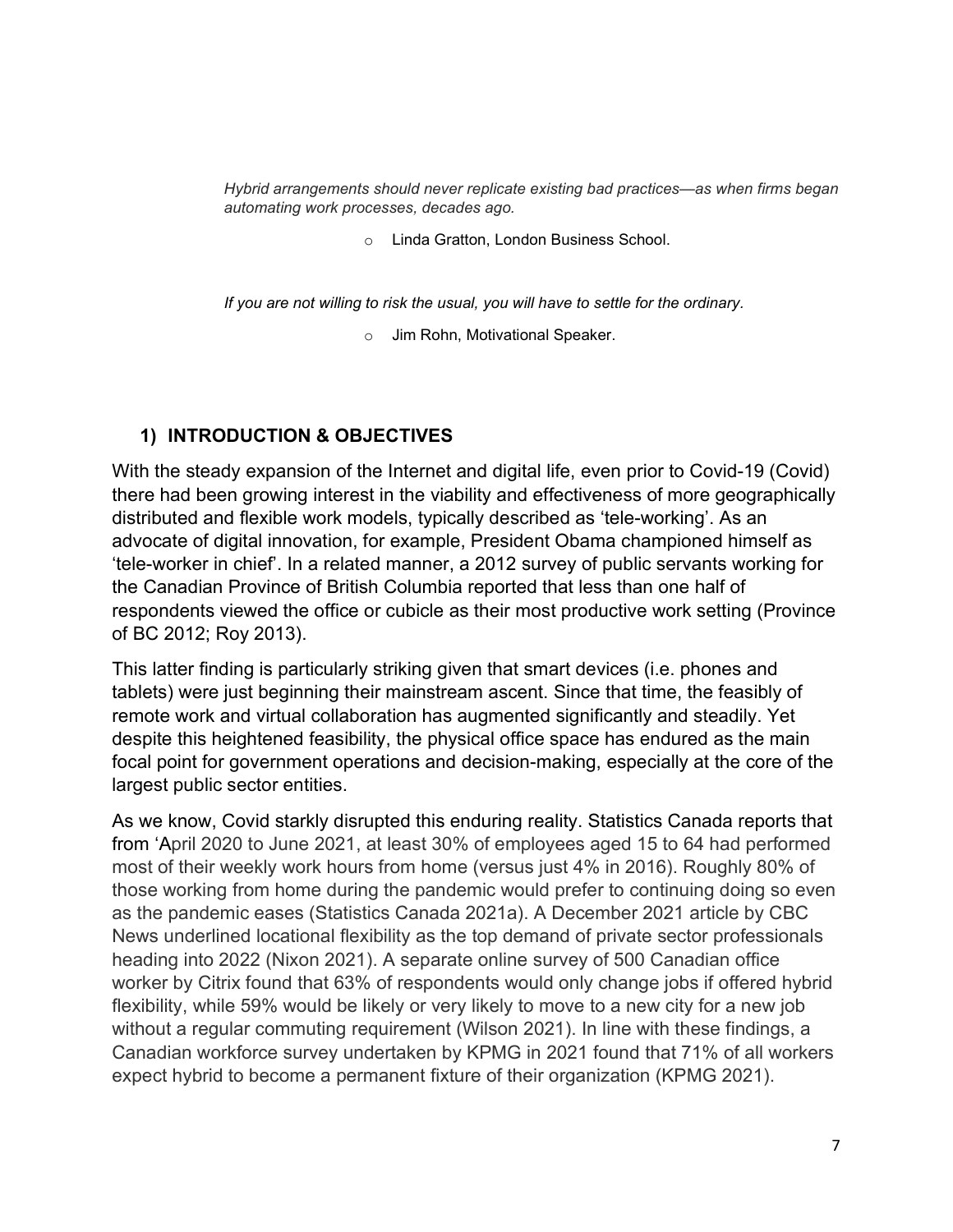With respect to Statistics Canada findings, however, while one third of the entire labour force working from home is unprecedented (a figure undoubtedly much higher for core public sector operational departments during Covid peaks), it still leaves two-thirds of workers either in offices or on worksites of one sort or another. In terms of KPMG's findings, nearly one third of workers seemingly do not expect hybrid arrangements, either because they do not want them, or they have doubts about their employer's capacities or willingness to provide them.

The implication for governments is a varied set of public servant experiences and expectations pertaining to feasibility, preferences, and optimization across on-site, remote work, and hybrid arrangements.

The essence of hybrid goes beyond binary choices between working in a physical office or working from home. Ideally, a hybrid model enables the seamless alignment of both in-person and virtual settings within innovative and flexible workspaces designed to strengthen both individual and collective performance capacities.

This report seeks to shed new light and better understand the potential for hybrid workspaces within the Canadian public sector and their implications for public sector governance. Although it is not presumed that hybrid workspaces will become a permanent feature of government, the case is made that they must become so to effectively recruit and retain skilled workers while meeting the policy and service challenges of an evermore digitized society – one also likely to face endemic Covid challenges and impacts for some time to come.

As George Penn of Gartner Consulting observes: 'Success in a hybrid environment requires employers to move beyond viewing remote or hybrid environments as temporary or short -term strategy and to treat it as an opportunity' (Penn 2021). Yet as with every form of disruptive innovation, there will be varying degrees of dissent, skepticism, and the underlying inertia of familiarity. Tensions are normal, and can even be beneficial, provided that past models inform rather than constrain future ones.

A better understanding of these tensions and how they can shape and/or stymie hybrid's scope and potential is a key objective of this report. From this understanding, how governments should proceed in leveraging hybrid as an opportunity is the second important objective.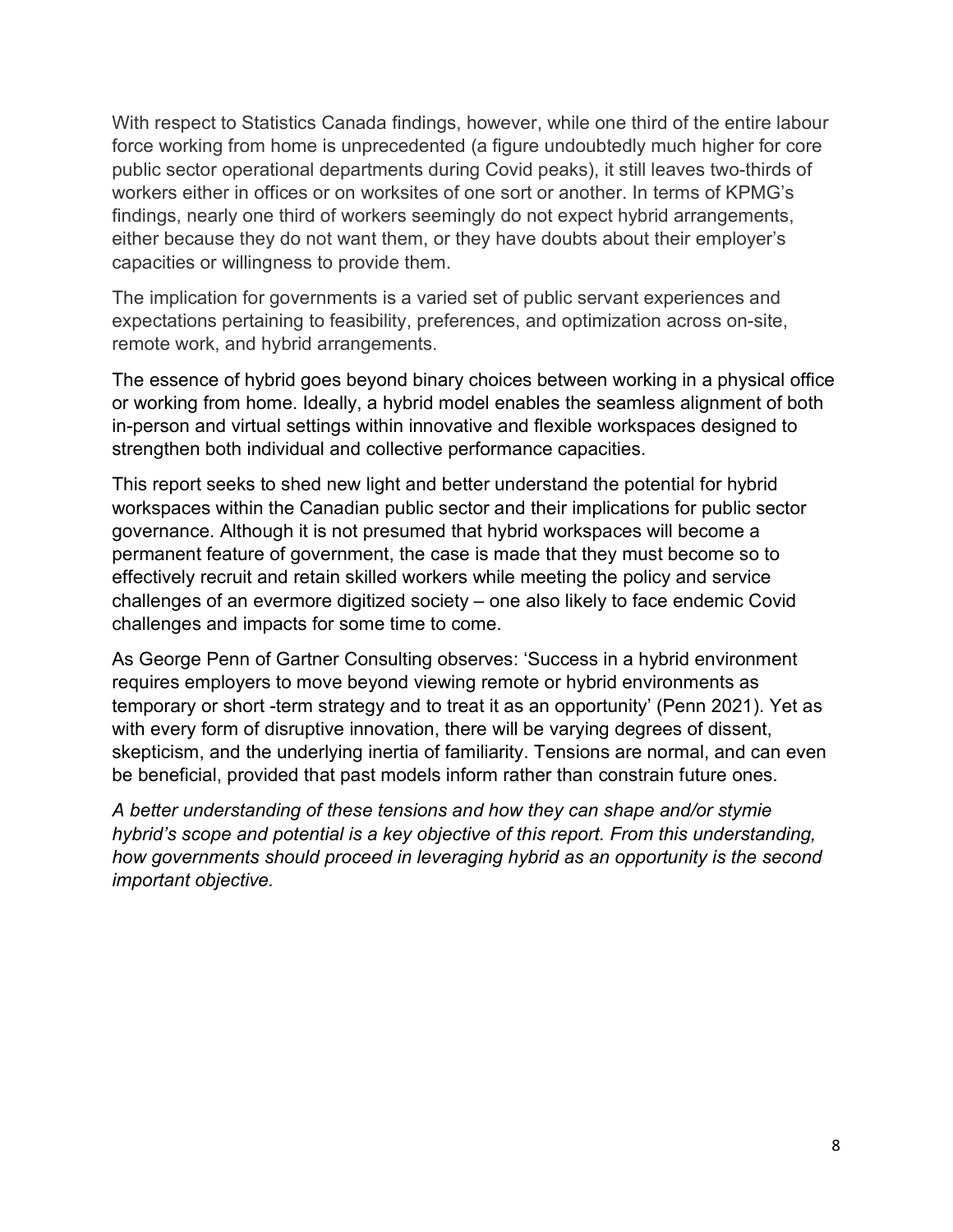## 2) CONTEXT & METHODOLOGY

The traditional office setting has been the bedrock of bureaucratic organizational governance and the conduct of the public service. Nevertheless, even prior to Covid's arrival, governments were seeking to reframe how offices are structured and how people interact within them. For some illumination, it may be useful to consider the evolution of public sector workplaces in recent years with two specific examples.

In the early years of my academic career, there would be occasional visit the offices of a central agency of the Government of Canada which housed many officials responsible for early e-government efforts. The bland, aging office building centrally located in the heart of Ottawa, a short walk from other agencies as well as Parliament, featured a classic set of standardized offices along with partitioned cubicles. Typically windowless meeting rooms facilitated group interactions when deemed necessary. Despite the intelligence and commitment of individuals working there, the limited physical openness and lack of spontaneous human contact seemed to stymie collective energy. In other words, it looked and felt bureaucratic.

More recently, albeit still prior to Covid's arrival, my own visits to the same central agency brought about a stark contrast with various teams responsible for digital government (primarily the Chief Information Officer's (CIO) Branch, Canadian Digital Service, and the Open Government unit) located in a refurbished building not far from the previous one but a world apart in terms of layout. Complementing traditional offices were open innovation labs, collaborative workstations, and a building foyer that buzzed with mobile devices and both planned and spontaneous human interactions.

As these digitally minded units were striving to attract a younger and more diverse demographic (also seeking to import a more creative and digitally savvy ethos into government), many design aspects of this newer building seemingly resembled gatherings and facilities of a modern university campus more so than a traditional government office building. At the same time, despite the many innovative and enviable aspects of this setting, it remained a shared workplace (emphasis on place) with the predominant mode of work being onsite rather than virtual (even as mobile connectivity enabled locational flexibility within the premises as well as offsite).

With respect to these contrasting images, it should be quite apparent that just about everything that is novel and innovative about the more recent workplace setting has become largely incompatible – at least temporarily, with the health and safety requirements of the Covid era. The less constrained and more organic human interactions and spatial flows throughout the modernized building – once viewed as dynamic enablers of innovation and collaboration, are now potential sources of contagion (and a risk to be mitigated by a host of protocol and safeguards).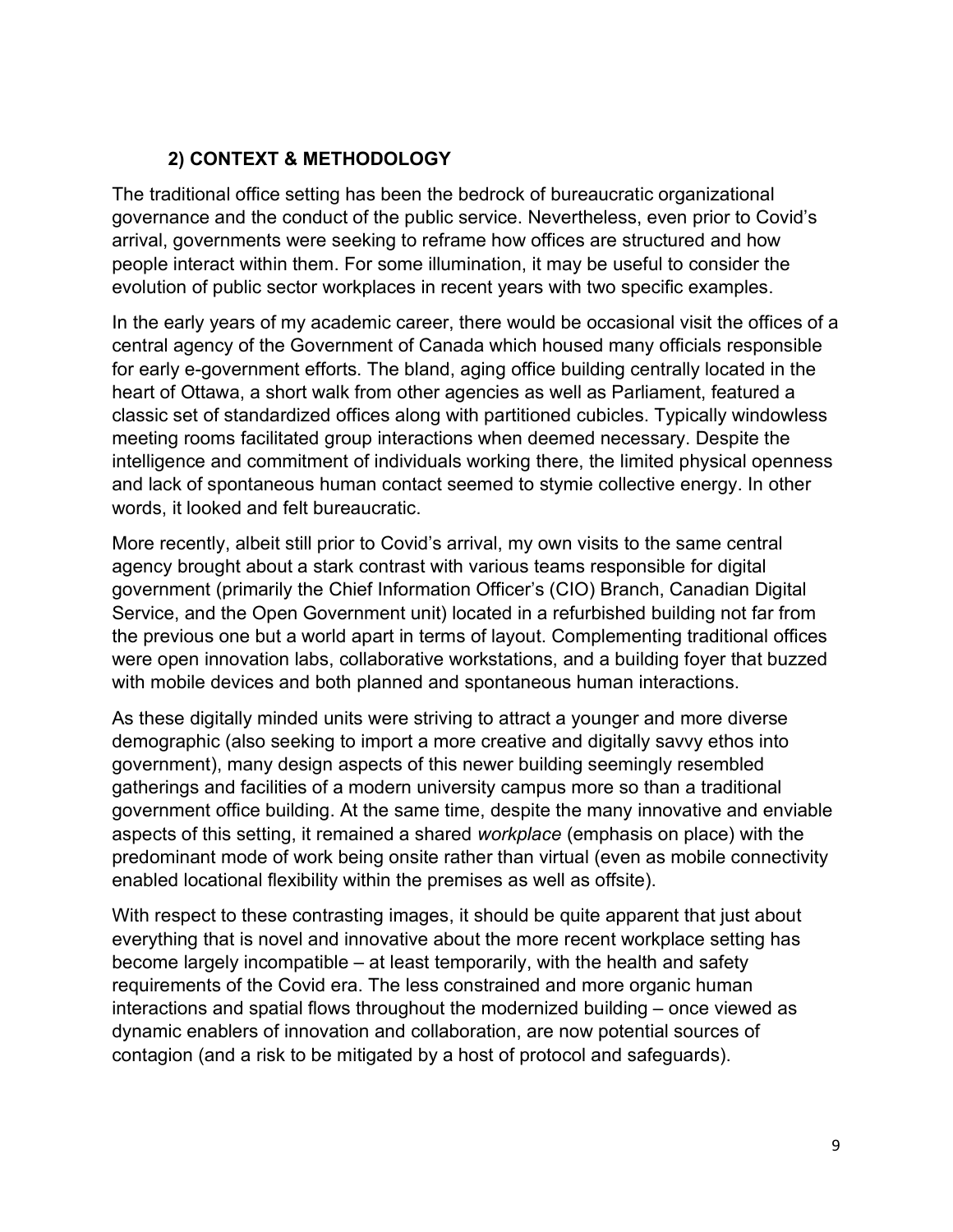As Ruth Porat of Google (Alphabet) observed, bringing workers back to the office in such an environment would prove a good deal more complex than sending them home. This caution is reflected in various employee surveys (cited above and below) across both government and industry conveying a diverse set of attitudes and preferences in terms of where, when, and how to undertake professional responsibilities.

If there is any broad takeaway from the pandemic through 2020 and 2021, it lies in the stark absence of uniformity of what workers desire going forward - due to variances in Covid anxiety levels, physiology, cognitive capacities, work style preferences, the type of work being performed, as well as individual lifestyle and household considerations.

At the same time, any pursuit of a hybrid workspace strategy is not simply about responding to employee preferences (as important as these may be). Even in addition to the in-person requirements of certain job tasks, physical proximity and in-person interactions have long been central to organizational life. Without question, a hybrid environment is one where they matter less – or rather can be replicated at least partially through virtualization, but they will still matter and surely always will.

The confluence of Covid and digitization is historically unique but the challenges of adapting to changing circumstances are not new. Even prior to Covid, governments have long struggled with digital governance reforms that invariably bring about tensions between tradition and incrementalism on the one hand, and more transformational ambitions on the other hand (Roy 2006/2013; Clarke 2019). Covid has brought about an unprecedented shift to remote work for many public servants, but there is much uncertainty about what lies ahead (Clarke 2020; Lindquist 2020; Roy 2020).

#### An exploratory investigation:

To better understand the present context and more effectively assess and address the opportunities and risks that lie ahead, the methodology for this report is multi-layered and deliberately qualitative. The report seeks to probe the tentative underpinnings of a partially hybrid pandemic experience (i.e. widespread remote work arrangements with limited in-office activities), as well as the prospective opportunities and challenges in extending and expanding hybrid models going forward.

Importantly, the focus of this report is not to determine whether a hybrid future is warranted or not. As noted at the outset, and as further justified throughout this report, there is an underlying assumption that hybrid models will play some role in most all large organizations going forward. What does remain to be determined - and what is the focus here, is the degree to which governments in Canada will embrace hybrid as a strategic opportunity for workforce development and workspace innovation, versus a more temporary and limited transitory phase.

The inputs and insights from this report are based upon several layers of inquiry and review, beginning with a literature review of professional surveys, research studies, and informed media commentaries on the hybrid experience through 2020 and 2021 (as well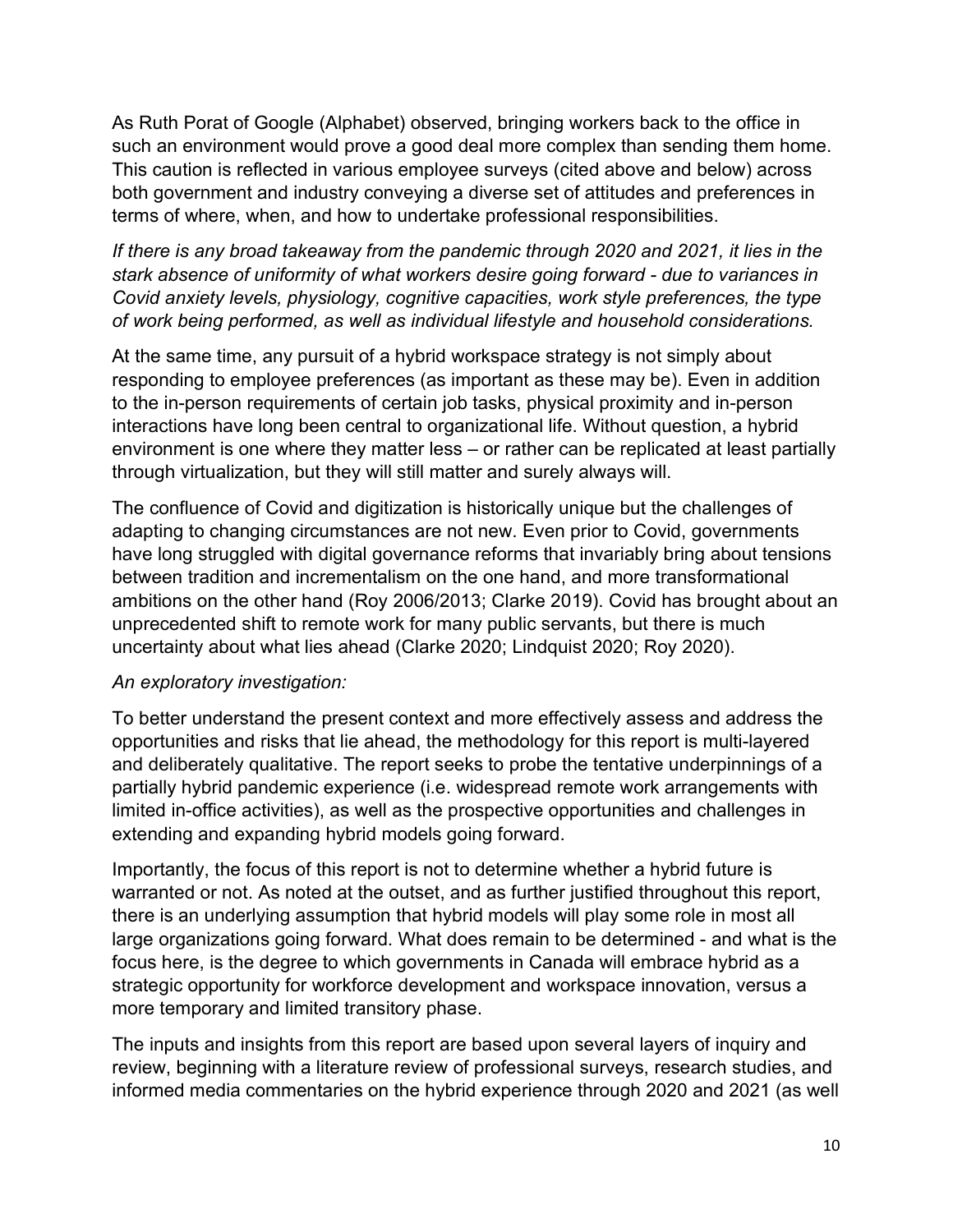as selective pre-Covid themes, notably that of digital governance). In addition, a portion of the learning underpinning this report stems from discussions with approximately seventy-five mid-career public servants, from all government levels in Canada, who have been living the Covid experience professionally. As these interactions were undertaken within the contours of a graduate degree program, they are not presented or analyzed as formal empirical data, but they have provided a tremendous source of illumination and learning.

In addition, a set of ten, non-structured interviews were also undertaken between August and October 2021 with senior public servants in executive level positions (individuals without any academic affiliation with the author) as to their own current experiences and expectations. Interviewees were granted anonymity given the fluidity of Covid conditions and evolving work arrangements at the time of meeting: the purpose of the interviews was also less about testing specific lines of inquiry and more about gathering context and insights generally. Lastly, the author of this report has presented some of the themes and directions discussed in this report to several professional development forums and conferences since the start of the pandemic, an additional and much appreciated source of learning as well.

#### Hybrid for now – but not necessarily a hybrid future:

Throughout 2021, governments in Canada proved quite cautious about conveying intentions to embrace hybrid solutions on a permanent basis, with the focus instead on seeking a return to office settings when and as feasible. At various intervals throughout the year, many federal and provincial government entities attempted to orchestrate a phased and partial return of workers to offices as lessening Covid restrictions allowed.

For instance, at the federal level in November 2021 the President of the Treasury Board for the Government of Canada (Minister Mona Fortier) issued a statement expressing support for the gradual easing of some workplace restrictions, in line with Health Canada guidance. Understandably, by December 2021, in the face of Omicron's rapid acceleration, all governments had formally halted these moves, once again encouraging remote work wherever feasible (extended through the early months of 2022).

Much as it has underpinned remote work during the pandemic, digital government is foundational for any hybrid efforts going forward. Prior to the 2021 federal election, the then-Minister of Digital Government had been overseeing a renewed digital strategy – one partly driven and informed by Covid's acceleration of digitization (a first version of this strategy was released in June 2021). Post election, this Cabinet post ceased to exist. Even as many elements of digital government undoubtedly continue within the Treasury Board portfolio (and elsewhere), the abrupt and unexplained disappearance of a Cabinet voice specific to digital matters within the public service certainly raises questions about digital leadership.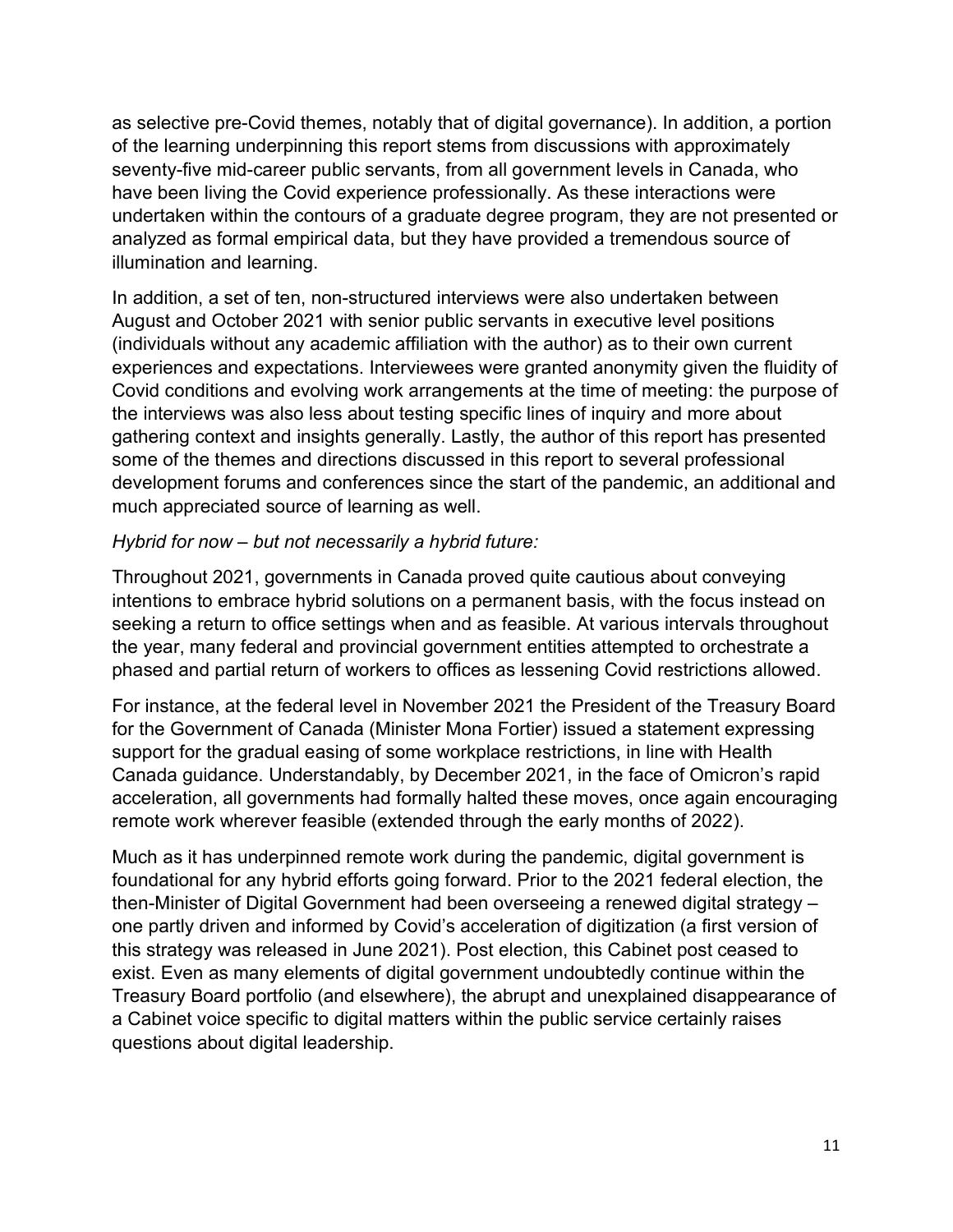A the very least, however, the prolonging of Covid, the deepening importance of climate change efforts as a Government priority (in 2019, the federal government's 'greening government' strategy' emphasized remote work arrangements as one lever of carbon emissions reduction through lessened commuting), and the acceleration of digitization due to the pandemic itself, all combine to provide a supportive context for at least the consideration of hybrid governance options for the future of the federal public service (with likeminded contexts for all government levels in Canada<sup>2</sup>).

Recognizing this evolving context, in July 2021 the Government of Canada committed to 'begin to plan for their workplace of the future, especially those contemplating flexible, hybrid workforce models.<sup>'3</sup>

As the Government itself recognizes, hybrid solutions go far beyond the introduction and expansion of remote work arrangements. Although hybrid strategies can and must be deployed with health and safety top of mind, there are wider strategic considerations at play. A better understanding of these strategic considerations is a central aim of this report, ideally to help ensure that going forward, hybrid is viewed as a means of recasting and strengthening public sector governance even when – and perhaps especially when, Covid's shackles finally begin to ease.

#### The remainder of this report is organized as follows:

The next (third) section probes the pandemic experience in terms of employee and managerial experiences as well as expectations and uncertainties for what lies ahead. The fourth section then presents three key design principles as fundamental enablers of the pursuit of hybrid workspace design and hybrid workforce development strategies. In section five, some of the most important sets of determinants likely to shape hybrid approaches and outcomes are identified as future opportunities for scholarly investigation as well as applied research priorities for governments as next steps are contemplated. The report's conclusion is then followed by two appendices (the first briefly examining hybrid's unique and important implications for local governments and federalist governance; and the second some practical guidance for developing hybrid models from a recent UK multi-stakeholder initiative stemming from a pre-Covid Prime Ministerial directive updated to reflect the urgency of the pandemic). Finally, a listing of all sources cited is provided.

 $\rm ^2$  While this report draws from international surveys and interviews from officials from all government  $\rm ^2$ levels, the primary focus of discussions and examples is the Government of Canada. A brief appendix also addresses the shared and somewhat unique implications of hybrid potentials for local governments, as well as for federalist governance across jurisdictions.

<sup>&</sup>lt;sup>3</sup> From a joint statement issued by the Chief Human Resources Officers of Treasury Board and Public Services and Procurement Canada along with the President of Shared Services Canada. Source: https://www.canada.ca/en/government/publicservice/covid-19/approach-advance-flexible-work.html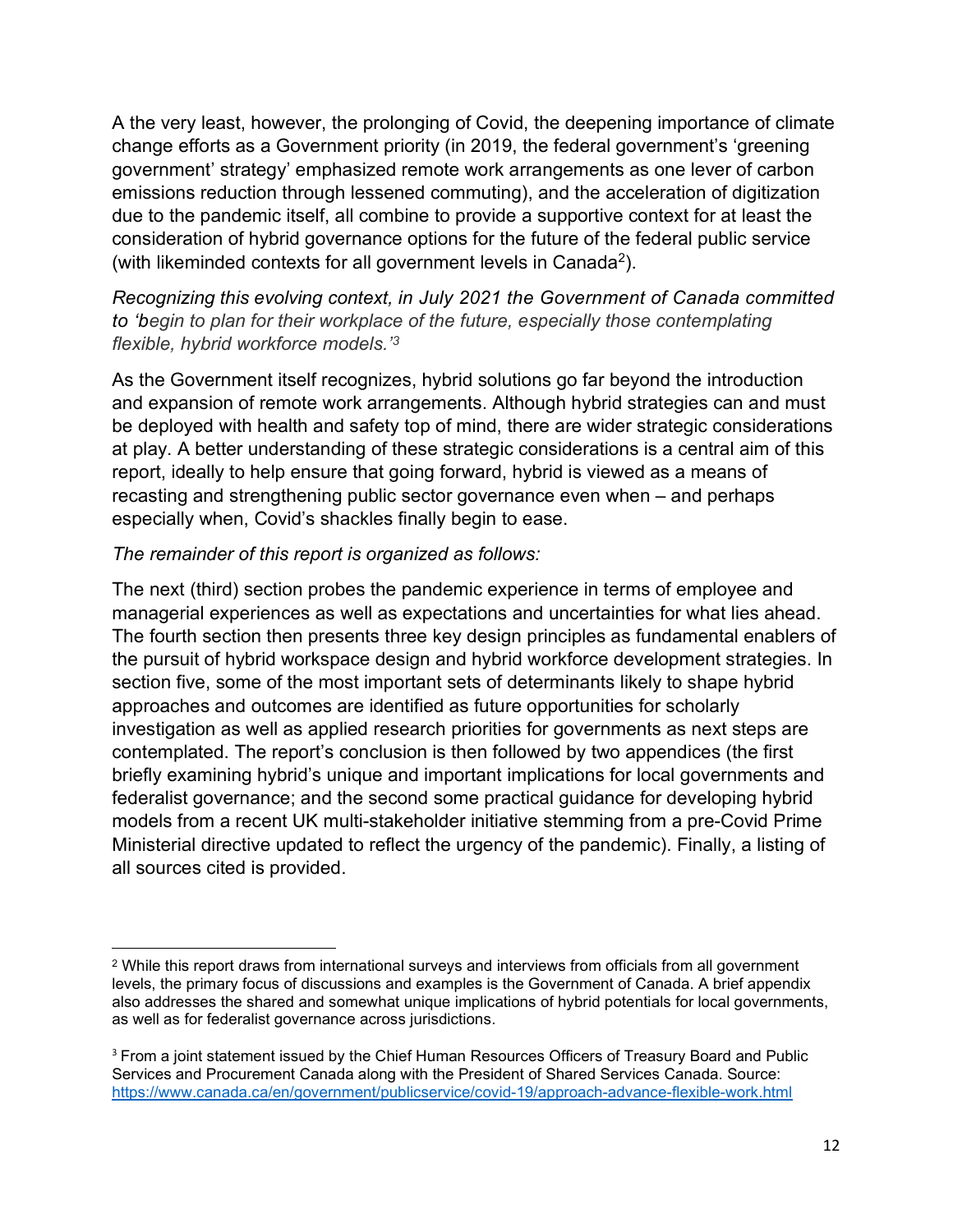## 3) PROBING THE PANDEMIC EXPERIENCE: HYBRID EXPECTATIONS & UNCERTAINTIES

The Obama Presidency was an important inflection point with respect to remote work in the public sector. In its 2012 report to Congress, the US Office of Personnel Management sought to summarize early progress and challenges with tele-working strategies and articulate a strategic basis for not only individual flexibility and benefits, but also as source of public and societal value through improved governmental performance and deepened ecological sensitivity (Roy 2013).

More recently, the Government of Canada emphasizes the importance of a 'digital first and digitally enabled' public service in its Digital Operations Strategic Plan of 2018-22. This plan also invokes both worksite technologies and mobile devices as a basis of an 'open and collaborative work environment…mobile devices can also enable public servants to tele-commute and work while on official travel' (Government of Canada 2018). The creation of Canadian Digital Service (a specialized unit of Treasury Board devoted to digital service innovation) and the Digital Academy (a branch within the Canada School of Public Service) widens this digital ethos and recognition of the importance of workplace innovation through digital platforms and tools.

Despite these initiatives, flexible work arrangements have remained more limited than mainstream, at least prior to Covid, often a way of responding to specific and unique circumstances. For most, the underlying bureaucratic foundations of government create are closely intertwined with traditional office structures – and a culture of presenteeism. More provocatively, one prominent former public servant – turned prominent technology executive, fashioned these pressures and expectations as a basis for the 'busy bastards' culture of large organizations (not solely in the public sector but perhaps especially so) where one needs to be seen to be working in the office to be credited and valued as such (Sandberg with Scovell 2013).

## Covid-19: Traditionalism Upended or Reinforced?

The pandemic induced shift to remote work for large swaths of the public service has created a unique set of conditions for not only temporary transitions but also more fundamental renewal. Writing in IRPP's Policy Options in the early stage of Covid, one long-time and astute observer of the federal government, Kathryn May, frames this potential as unique and unprecedented:

The COVID-19 pandemic has handed the public service a grand-scale opportunity to experiment with new ways of operating, including rethinking the need for massive office buildings in Ottawa-Gatineau and embracing digital government more fully. What public servants learn in the next few months by working remotely and in crisis could jolt the bureaucracy into a re-ordering of practices and culture that reformers haven't been able to do in 25 years (May 2020).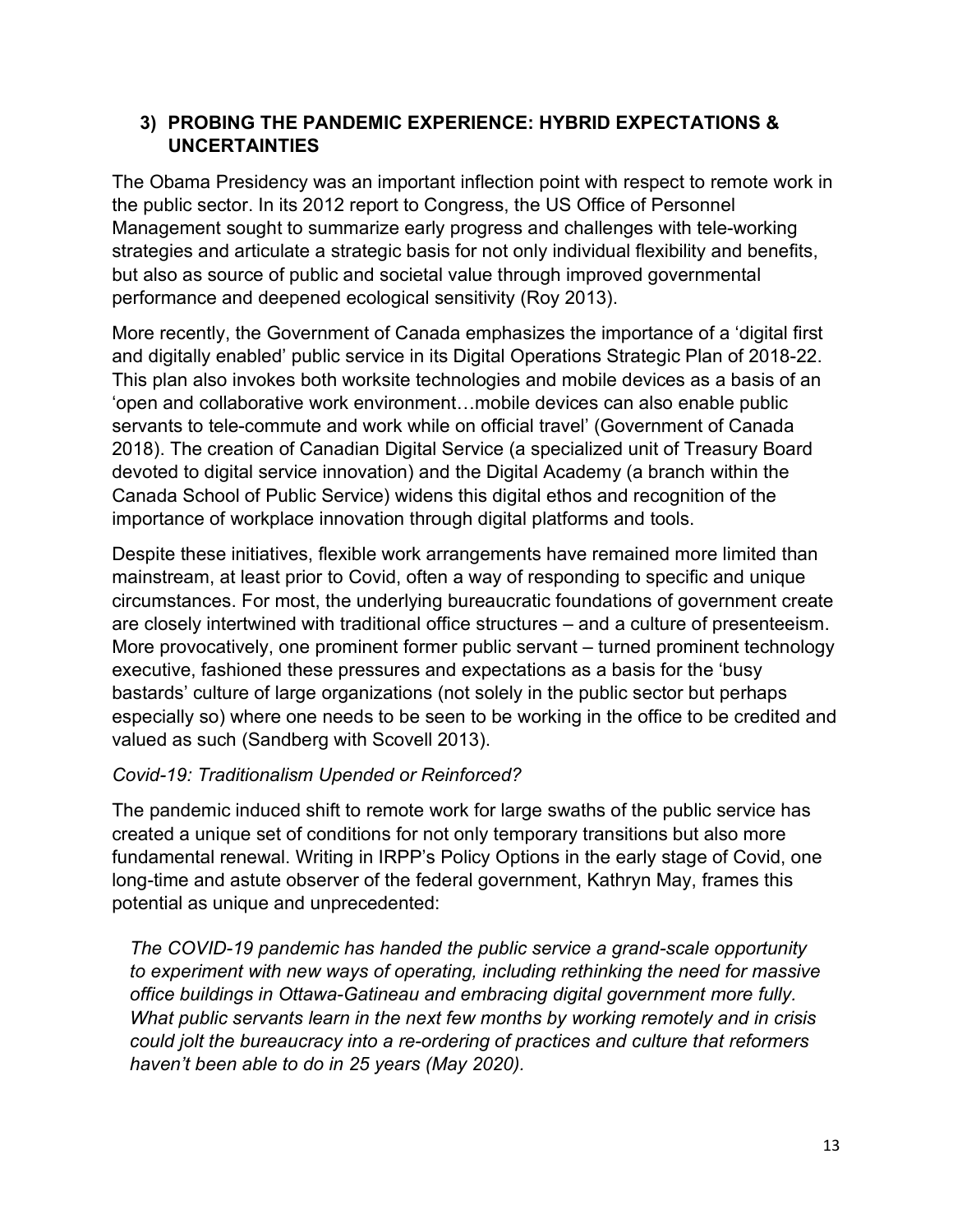An important aspect of May's commentary is the enhanced ability for the federal government to recruit skilled workers from anywhere in the country, rather than the largest cities (particularly the National Capital Region). Indeed, as the pandemic has unfolded, many private sector entities would seek to endorse hybrid flexibility on a permanent basis precisely for this reason (Meta Founder and CEO Mark Zuckerberg as one prominent example).

May nonetheless cautions that significant structural and cultural reforms would be required for more innovative and flexible governance models to take hold. She also warns that in the absence of systemic change, existing cleavage within government could well be widened through piecemeal deployments of remote work, leading to the emergence of two classes of workers: those on site, and those elsewhere (the basis for this concern is further examined below).

Other observers worry that many of the underlying barriers to longstanding attempts at digital innovation prior to Covid-19 have arguably been reinforced during the pandemic, despite the temporary shift to remote work for many public servants. Carleton University's Amanda Clarke describes this underlying inertia apparent during year one of the pandemic:

…those I spoke with underscored that the structures, culture and governance of the federal government largely rolled on as usual over the past year. For example, while public servants now work remotely, there's no evidence to suggest that the federal workforce is re-evaluating how they should use digital tools and approaches to better collaborate across the organization, to streamline approval processes, or to manage teams more effectively. The red tape hierarchical approvals, reporting burden and meeting overload that have long been criticized as barriers to innovation in the federal government remain intact, only now they take place online (Clarke 2021).

Others may well legitimately retort that in confronting and responding to Covid, much of the initial focus reflected a crisis mentality, often centralized and not out of step with many aspects of traditional Westminster governance (Brock and Turnbull 2020). Given how the crisis arrived with little notice, this predominant replication of existing processes into the virtual sphere is not entirely unexpected – and not entirely without value as governments sought stability in rapidly devising and delivering support measures (ibid.).

Looking ahead, as governments have now shifted from immediate response to ongoing mitigation and recovery, and as digitization across society has deepened considerably, an inflection point presents itself in the form of two questions:

- Will May's opportunity (i.e. the passage above) be seized upon as a basis for hybrid workspace innovation, or will a mixture of traditionalism and incrementalism favour a reversion to in-person office workplaces as the primary setting for workflows and decision-making?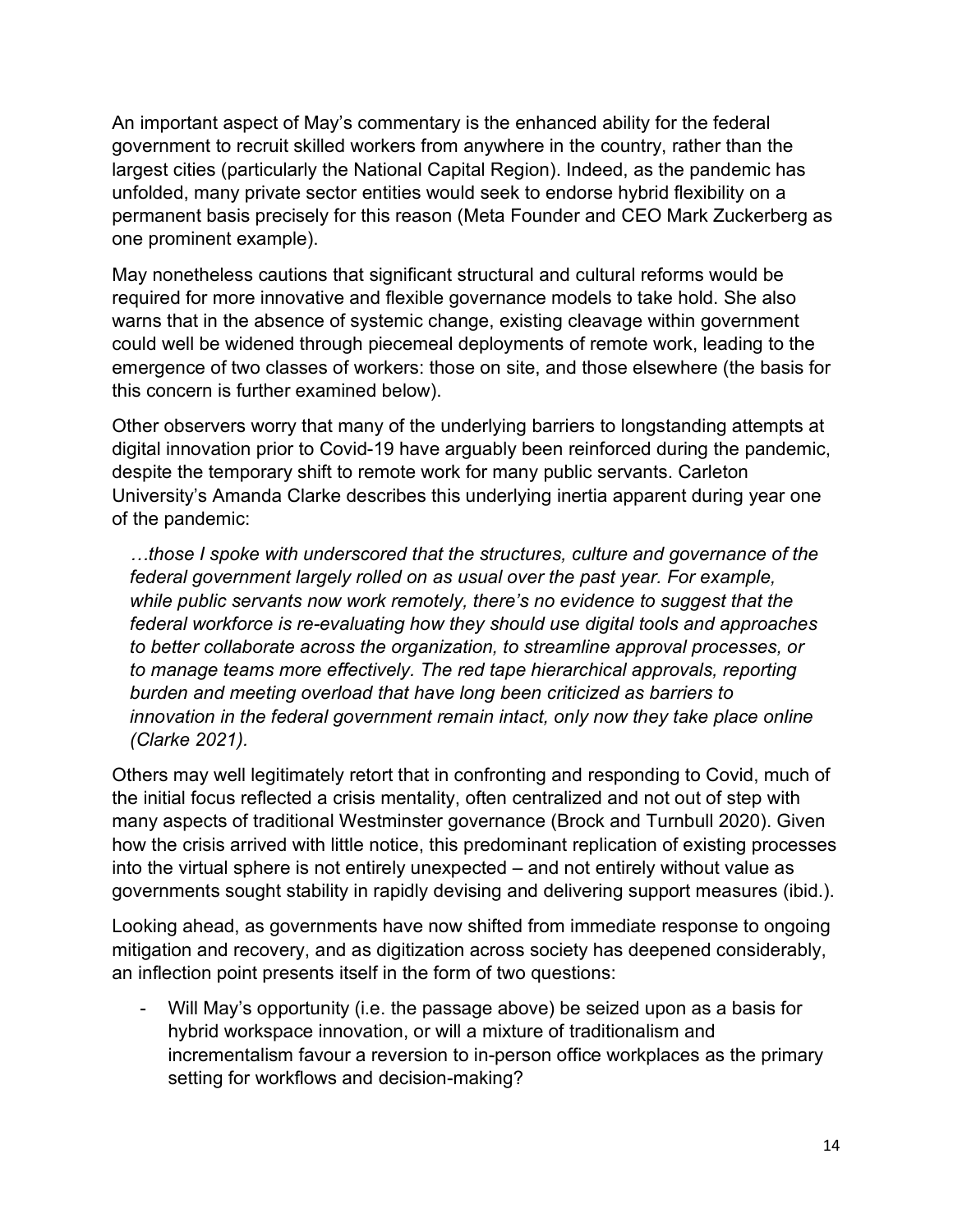- From their experiences during the pandemic, what sort of expectations, preferences and concerns do public servants have in terms of the choices and potential paths ahead?

The report's entirety is meant to respond to the first question, whereas the rest of this section seeks to address the latter question.

#### Most mid-level mangers want hybrid to stay (along with uncertainty at the top):

Various of surveys from within Canada and internationally have emerged over the past two years that shed some light on remote work and in some instances partially hybrid experiences to date. As observed in the Introduction, a consistent theme from surveys is strong support for the notion of hybrid. One Accenture survey of Canadian workers found that 'Sixty-one per cent of Canadians prefer a hybrid or remote work model and do not want to go back to working full-time from their workplace, as most say they feel they can be productive while primarily working remotely' (Smith and Silverstone 2021). A similar survey by KPMG Canada published in late 2021 (prior to Omicron) found that 43% of Canadian CEO's intended to have most employees working from home at least two days a week going forward (KPMG 2021).

In an unscientific but nonetheless revealing poll of mid career public servants enrolled in graduate level public administration courses since the start of the pandemic (a sample of approximately 75), results were strongly in favour of some mixture of home and office as the preferred arrangement. Only a very small minority would prefer to work solely from home or fully in the office. Exceptions are those in frontline positions such as hospitals or other client care and service providers that have continued to work primarily onsite and thus cannot envision an alternative arrangement at least within their present position. Given that these individuals were undertaking a hybrid form of post-secondary education (online classes with in-person intensives), it is perhaps not surprising to find strong support for hybrid job arrangements as well.

With respect to the separate sample of senior public servants interviewed for this report, there were generally high approval levels for effectiveness of remote and hybrid arrangements through the pandemic, but also widespread apprehension about the way forward. Finding an optimal balance between a safe return to the office and appropriate degrees of flexibility for workers was widely viewed as an unmet challenge.

While all those interviewed had been granted significant degree of flexibility themselves since Covid's arrival, nearly all had returned to the office regularly for a portion of their work week, most sensing at least an informal expectation amongst superiors to do so. Most also anticipated that an eventual lessening of Covid would mean heightened pressure to return to the office more regularly and possibly even for most of the week.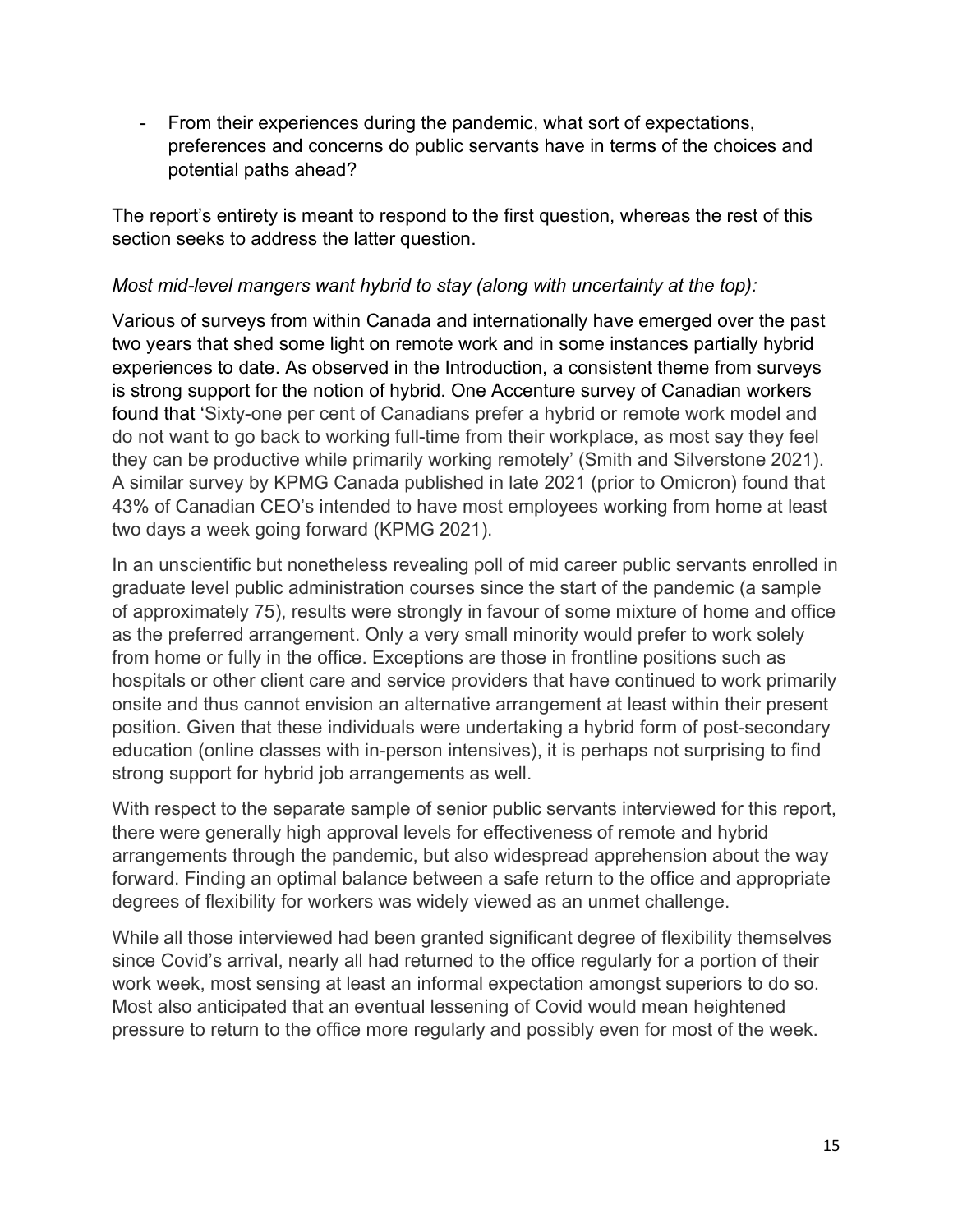## Anxiety about health and safety:

While support for hybrid models can and often does reflect a shared desire of many to return to the office, there is also trepidation for some in terms of being able to do so safely. Although it is possible to optimistically anticipate that many of these concerns will gradually dissipate over time, what will surely be more lasting and pervasive are the impacts on individual behaviour. Most public servants interviewed for this study anticipate permanent changes to in-person workplace routines and patterns of conduct, while many feel a degree of trepidation in terms of their own anticipated office return.

These sentiments are not unique to the public sector. A November 2021 report by CBC News profiled one company (Klick, a health marketing company with more than one thousand employees in Canada and the US) where 35 percent of workers were not 'quite ready' to return to in-person settings (even prior to reports of Omicron it bears noting), even as many expressed hope and optimism about eventually doing so for at least part of their work week (Nixon 2021). Varying levels of apprehension are therefore to be expected and should be viewed as a key consideration for hybrid models.

#### Questions about readiness and support:

A broadly emerging theme from many pandemic surveys is uncertainty and anxiety about the willingness and ability of employers to commit to hybrid arrangements beyond the pandemic – as well as the readiness and capacities of organizations to provide them on an ongoing basis. A KPMG Canada survey, for instance, found four in five respondents expressed concern about their manager's level of readiness for hybrid arrangements, with nearly one half believing that their organization 'does not understand the implications of a hybrid model' (KPMG 2021).

Reflecting a sentiment from May's commentary cited above, many expressed concerns about 'in groups' versus 'out groups' – with nearly one half of participants feeling as though being overlooked for promotions or facing other types of discrimination were more likely if they continued to work from home (ibid.). These legitimate concerns underscore the overarching importance of inclusion (one of three key design principles addressed further below).

In a similar vein, research by Choudhury on remote work arrangements (our 'work from anywhere future') during Covid found that middle managers from all sectors are those most stressed by the hybrid and remote experiences during Covid (Choudhury 2020). They tend to face a myriad of challenges and pressures in terms of responding to senior leadership, while seeking to effectively support and manage teams of subordinates. Related research from the UK found that line manager support for remote working arrangements being the most critical determinant of employee comfort with flexibility. As well, the absence of this support and the absence of hybrid role models amongst senior level managers were identified as the most significant factors inhibiting comfort with flexible arrangements (Taylor and al. 2021).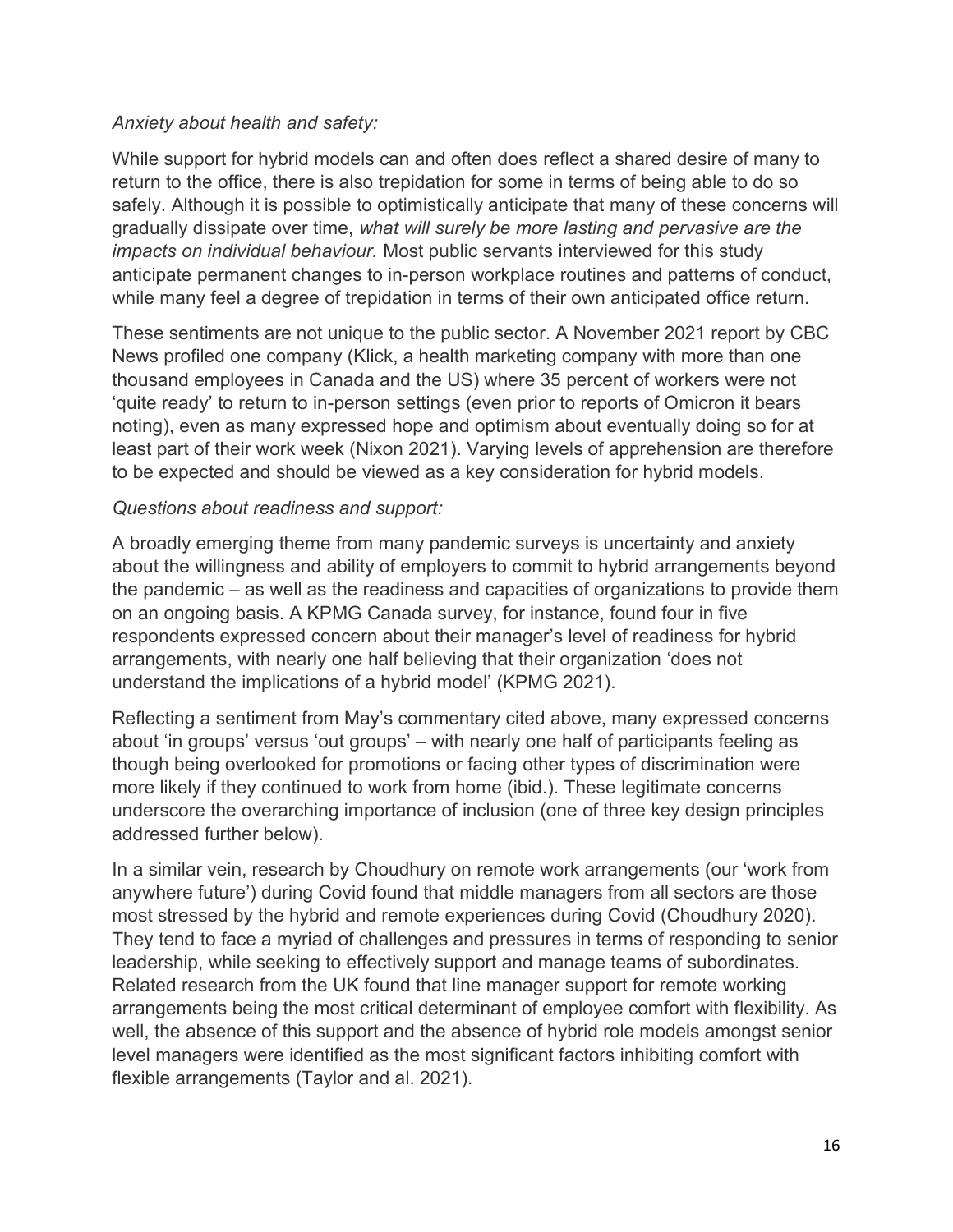These sentiments seem widely shared. For instance, one senior manager interviewed for this report felt that while they were generally quite impressed and satisfied with the ability of individuals to complete their specified tasks while working from home, there was concern about the loss of informal interactions and more serendipitous forms of collaboration that can happen within the office or via social interactions stemming from a common locational starting point. Yet this same person also acknowledged that while the potential erosion of creativity and innovation is often cited as a key concern about remote work – and by extension hybrid arrangements, and not to dimmish the risks here, it also bears noting that these sorts of sentiments stem from mainly office environments with limited knowledge and experience in alternative settings.

By contrast, there are today a growing number of professional service and researchdriven companies and institutes that organize in entirely virtual manners (while others have committed to embracing permanent remote work as an option within a hybrid framework). Even prior to Covid, many multinational organizations leaned heavily on virtual platforms and interactions as core elements of workspace governance. During the pandemic, moreover, research demonstrates a multiplicity of patterns and variables shaping comfort and performance in virtual settings (Teevan 2021; Yang and al.2021).

At minimum, in today's environment it would seem overly simplistic and counterproductive to characterize virtual platforms and interactions as categorically inferior to in-person settings and interactions. As McKinsey Consulting advises 'it's time for leaders to get real about hybrid':

Instead of directing a rah-rah return to the office, leaders would be wise to focus on deeper listening and meeting their workforces where they are today. It will be important for leaders to acknowledge, for instance, that they don't have all the answers—as their companies transition to hybrid working models, they will still be trying to discover what the right longerterm working model (the one that works for most employees) will be. It will also be important for leaders to signal that they hope to make their employees partners in designing the future of how their companies work (De Smet and al. 2021).

For most organizations today, the hybrid experience remains a novel one. For governments especially – with limited pre-Covid experience with flexible and virtual work models, any enthusiasm for a wider embracement of hybrid workspace models seems to be accompanied and even tempered by significant uncertainty as to what lies ahead. What seems to be understandably lacking at this nascent phase of its emergence is an underlying playbook in terms of requirements, leadership, and execution. Who should be involved in developing any specific hybrid playbook (or playbooks) speaks to the importance of strengthening employee engagement.

#### Lack of employee engagement:

One source of anxiety regarding future uncertainty and hybrid readiness is a deficiency of engagement felt by many employees, and most especially amongst mid-career public sector managers who shared their views on this topic. Consistent with Clarke's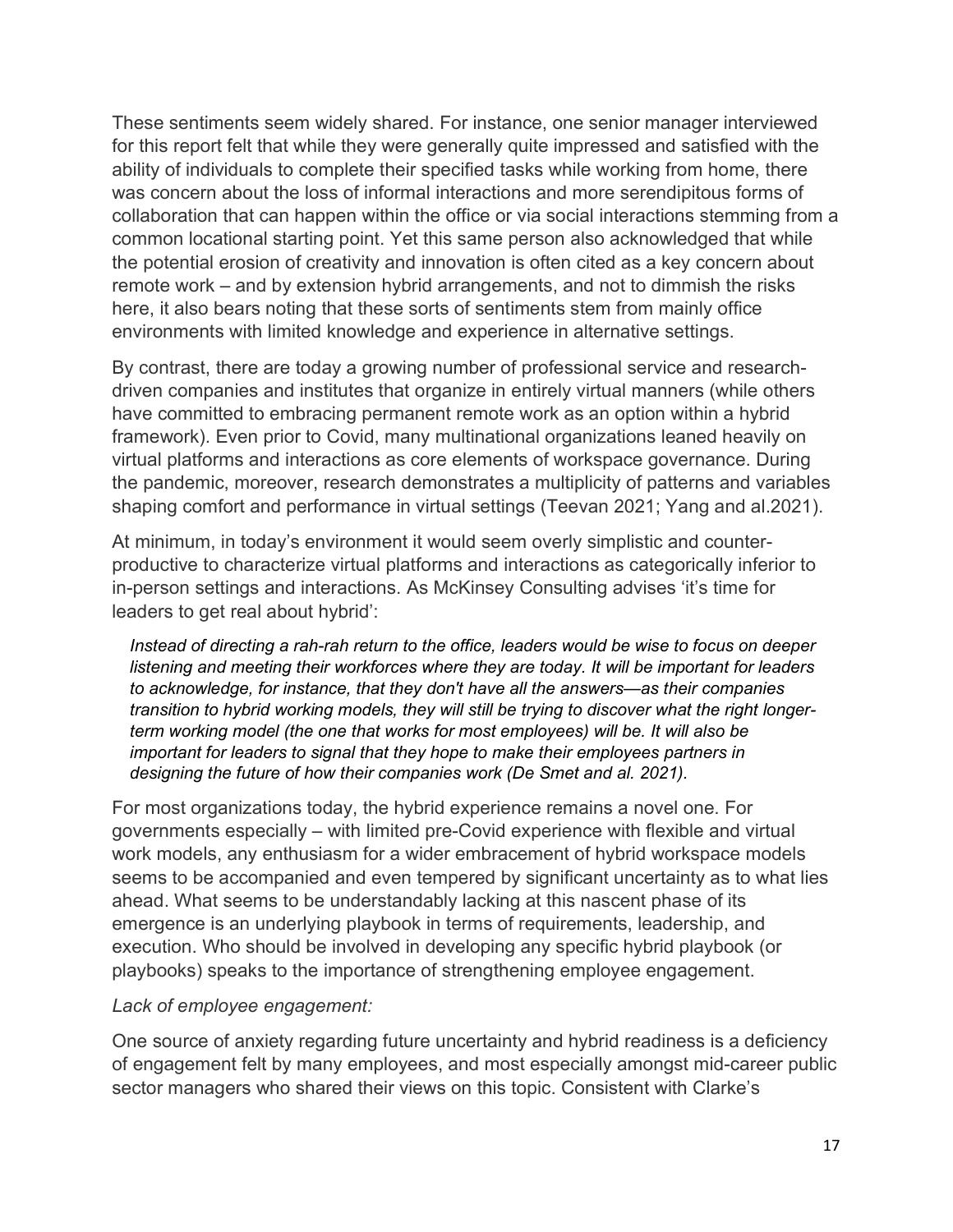characterization of closed government traditionalism, guidance and directives during the pandemic (through 2020 and 2021) for workplace restrictions and flexible remote arrangements (as well as a high-level pledge to explore hybrid options in the future in some, to be determined manner) have generally been ordained in a top-down manner from senior managerial levels (Clarke 2019/2020).

Despite the imposed continuance of flexibility in the near term (likely through at least the first half of 2022 as Omicron persists), many elements of the underlying ethos of government – particularly at the apex of senior leadership, are closely aligned with the traditional, in-person office setting. Such is the comfort zone of Ministerial offices, central agencies, and many executive level managers. In other words, for most senior officials in government, the most pervasive vibe emanating from senior echelons leans toward an acceptance of hybrid as a necessary but mainly transitory phase, rather than viewing the pandemic as fuller and more strategic inflection point.

Nonetheless, most all senior officials interviewed for this report also indicated that they were making considerable efforts to informally grant degrees of freedom to their subordinates, even as many felt some constraints in doing so. This point is further supported by the sentiments of mid-level managers. Although there were no reports of overt pressure to return to the office (or to direct their staff to do so) if less than fully comfortable (even between peaks in wave infection rates), most felt that there had so far been very limited or no dialogue with senior leadership as to what the medium-term outlook would be - in terms of remote and hybrid arrangements.

This limited communication may well reflect a limited understanding by senior management of the shifts underway and evolving sentiments within organizations. As an example, a Gartner Hybrid Work Employee survey of 4,000 employees globally, for example, found that that 75% of executive leaders believe they are already operating within a culture of flexibility, yet only 57% of employees indicate that their organizational culture embraces flexible work (Baker 2021).

One reality that should not be overlooked here is that very few executives in any sector, and arguably most especially government, have much first-hand knowledge with a culture of flexible work since it has not been mainstream to organizational dynamics. It is especially unlikely to be the personal experience and trajectory of those occupying senior positions at present, aside from periodic, Covid-induced shifts to remote work.

While simply continuing to function through mainly virtual means during the pandemic may understandably be viewed by many senior managers as something of a success, and as evidence of a flexible work culture, it falls well short of a fuller endorsement of hybrid arrangements as a basis for governance renewal and a more empowered and agile workforce. An absence of meaningful employee engagement will invariably widen this gulf – and further complicate future determinations of hybrid's scope and potential.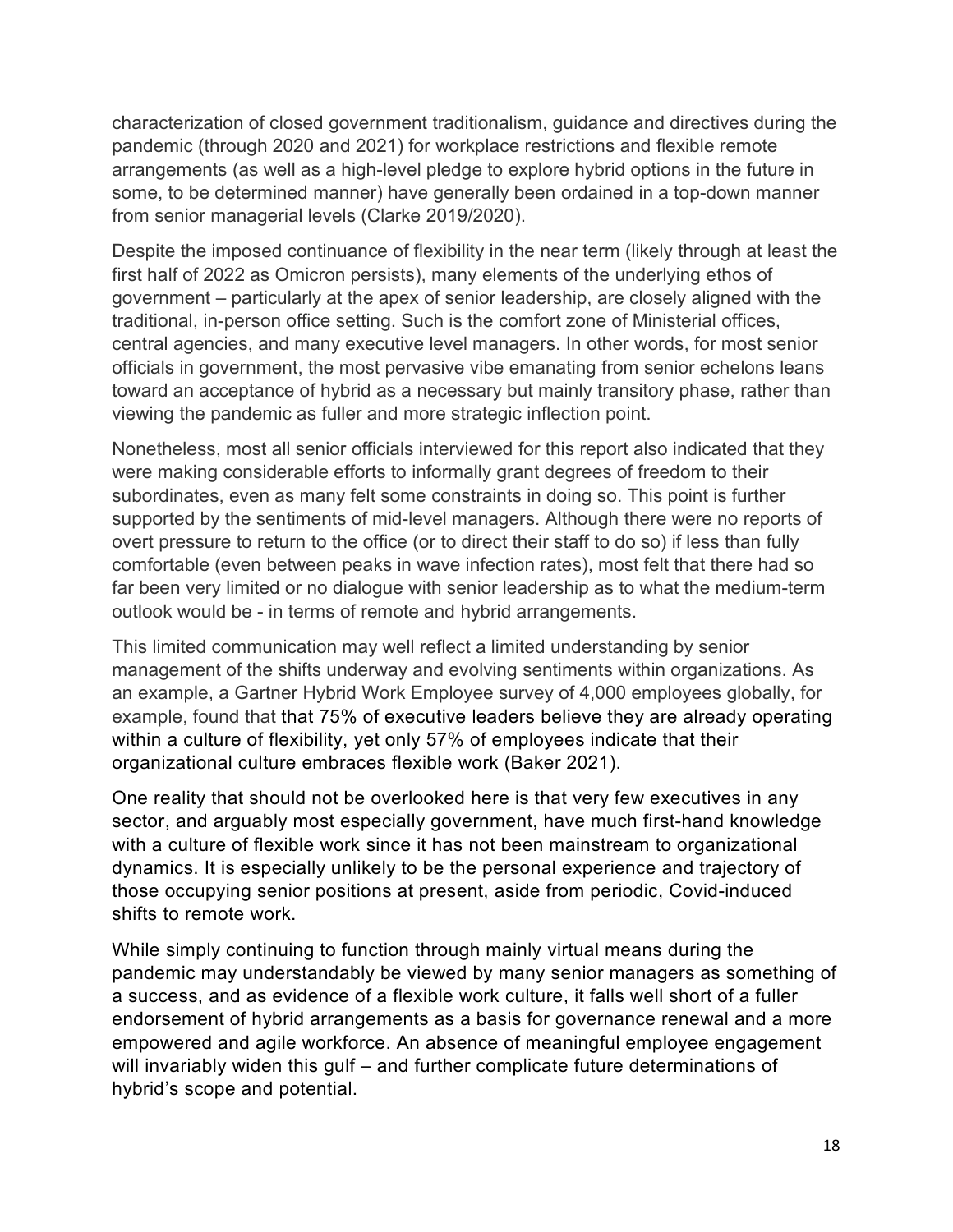#### Heightened competition for talent and skills (within and across sectors):

A threat for governments in not adopting hybrid workspace models lies in a weakening of capacities for recruitment and retention, particularly if more flexible and accommodative work arrangements become closer to the norm of the private sector. This threat is particularly acute to many facets of digital government (data management and governance, cyber-security, service innovation, to name but a few) which are notable for significant degrees of cross-over of key individuals from one sector to the other. For example, many Chief Information Officer (CIO) and Chief Digital Officers in the public sector have private sector experience (in 2021 the CDO of the Province of BC left for private industry while the Government of Canada recruited in this same year a new CIO from Air Canada).

More broadly still, the cadre of senior managers responsible for digital service strategies within governments encompasses a significant proportion of individuals with industry experience, while the wider digital government eco-system further includes many consultants and contractors who work for one or both sectors as projects arise. With the acceleration of technological change, these sorts of synergies can only be expected to deepen and augment in importance.

As hybrid strategies become more mainstream, governments face two forms of competitive pressures simultaneously in terms of recruitment and retention: first, comparisons and choices that workers may have between sectors; and secondly, competitive options within the public sector (perhaps especially so at the federal level but also across government levels).

As May's passage described earlier in the report, there is an opportunity for a more geographically distributed workforce where locational living within cities (or reasonable commuting distance) is no longer a positional requirement, and there has been some recent antidotal reporting of governments beginning to offer locational and scheduling flexibility in recruitment postings. These offerings may well reflect rising competitive pressures tied to the growth of flexible work arrangements in the private sector, notably in the technology and financial services industries (Shopify and the Royal Bank of Canada as two prominent examples), as companies have been overall quicker and more eager to embrace hybrid permanency in looking beyond the pandemic.

The Bank of Canada was one of the first public sector entities to announce a formalization of hybrid work arrangements: most workers will be granted the flexibility to work from home for up to 50% of the time over continuous two-week periods (Bloomberg 2021). It is important to note that this particular model still necessitates that most staff live within commuting distances of Ottawa-based head offices, albeit with heightened scheduling and locational flexibility.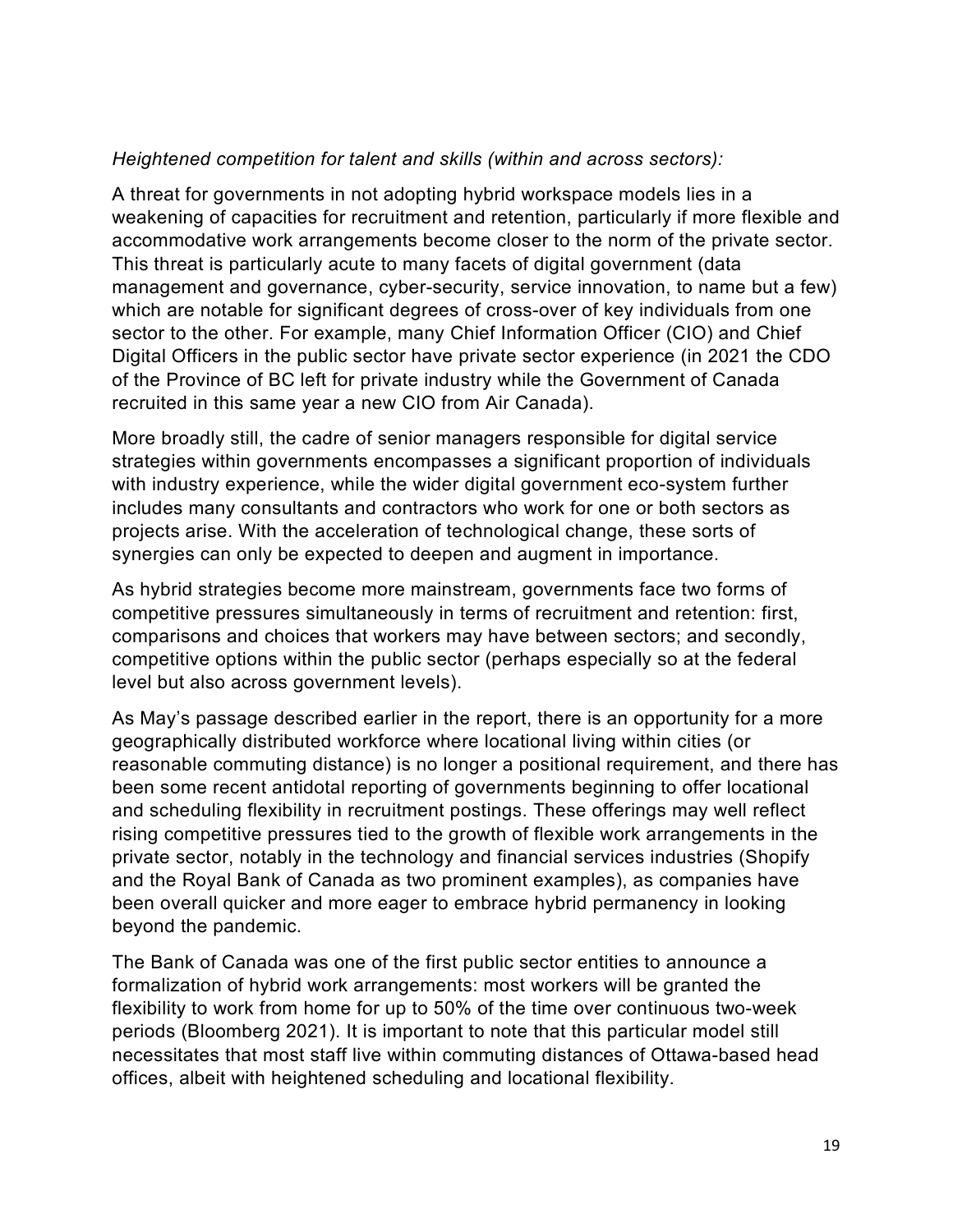Heightened competitive pressures for talent and skills will only intensify for core government departments if there remains ongoing lack of clarity in terms of what the overall mindset and approach of governments will be. It also matters that Covid's acceleration of digitization is especially encouraging younger and more educated workers to reconsider their career development trajectories – in terms of time, location, ambition, and work-life balance (Braier 2021; Gratton 2021; Nixon 2021).

At the very least, in July 2021 the Government of Canada conveyed a sense of openness in this regard: 'Public Services and Procurement Canada (PSPC) will continue to work with deputies to analyze their organizational footprint and begin to plan for their workplace of the future, especially those contemplating flexible, hybrid workforce models.'<sup>4</sup> In contrast to this trepid beginning, the UK's national government's creation of a Flexible Working Taskforce has generated a multistakeholder dialogue and a detailed set of guidelines for hybrid organizations (an initiative commissioned by the Chartered Institute of Personnel and Development, the world's oldest human resources association with more than 150,000 members globally from across all sectors). Beyond the value of the vision and the guidance emanating from this initiative, what is also notable of the taskforce is the strong stakeholder participation from all sectors. A summary of the guidelines derived from the workings of the Taskforce is presented as an appendix to this report.

## Cognition and mental health:

Finding work-life balance is not solely an issue for younger and for more educated workers, but rather it matters to everyone. Beyond the notion of balance, how individuals adapt and cope with the changing and accelerated digitized environment due to the pandemic will be significant in shaping hybrid potentials and experiences going forward. Importantly, during the pandemic remote work has been a blessing for some, and a curse for others (with many experiencing a mixture of both).

A decade ago, McKinsey and Company published an insightful commentary entitled, 'Recovering from Information Overload' (Dean and Webb 2011). The piece, geared to executive level managers, urged a devising of personal strategies and capacities to deal with growing volumes of email as well as online information sources and the resulting impacts on cognition, mental health, and performance.

Many senior executives literally have two overlapping workdays: the one that is formally programmed in their diaries and the one "before, after, and in-between," when they disjointedly attempt to grab spare moments with their laptops or smart phones, multitasking in a vain effort to keep pace with the information flowing toward them (ibid.).

<sup>4</sup> From a joint statement issued by the Chief Human Resources Officers of Treasury Board and Public Services and Procurement Canada along with the President of Shared Services Canada. Source: https://www.canada.ca/en/government/publicservice/covid-19/approach-advance-flexible-work.html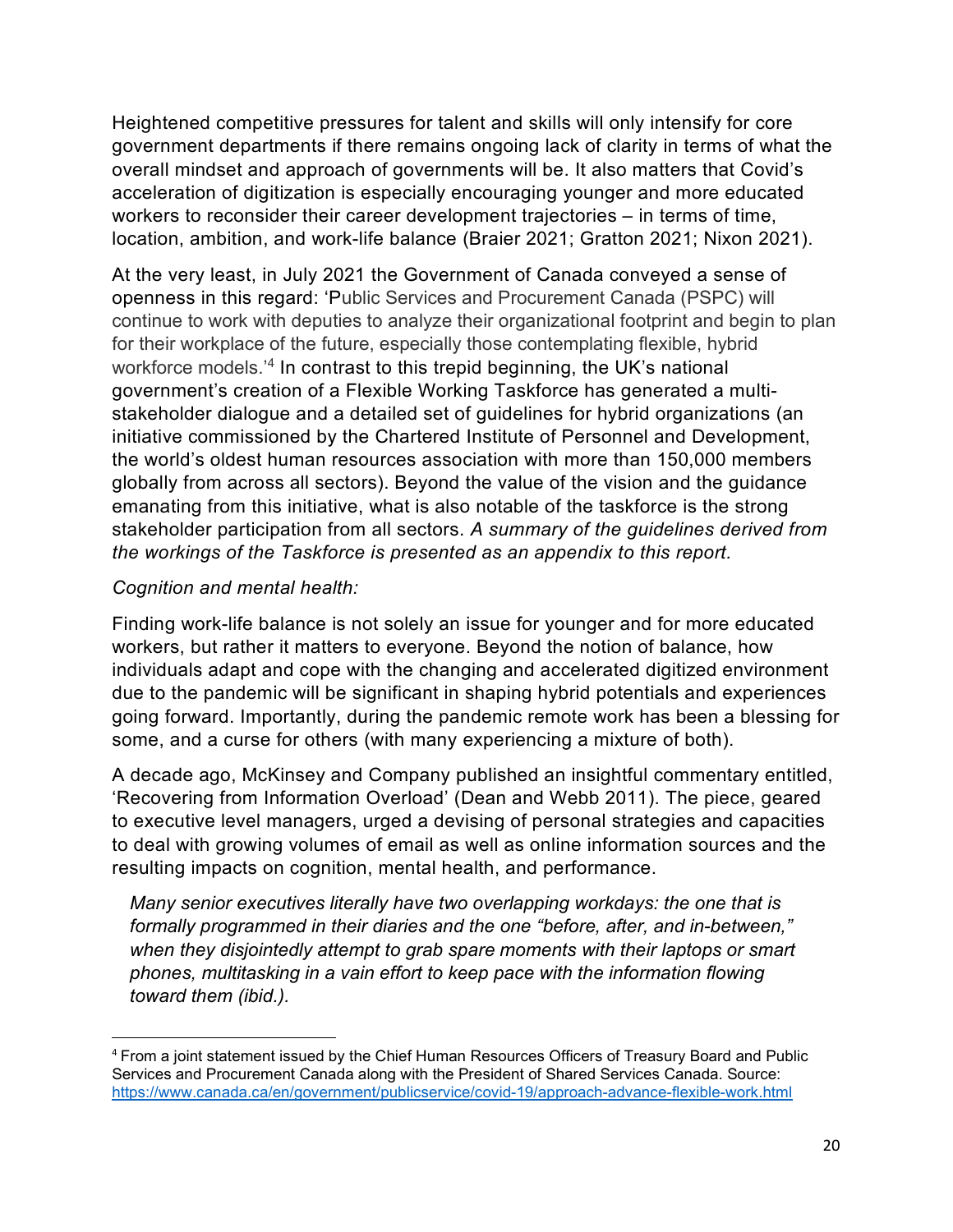The article goes on to lament multitasking as counter-productive in the face of cascading distractions and demands: 'A body of scientific evidence demonstrates fairly conclusively that multitasking makes human beings less productive, less creative, and less able to make good decisions' (ibid.). Among their suggestions, the authors suggest that three areas of personal investment and skills development necessary for coping and thriving in a digital environment: focus, filtering, and forgetting.

As the McKinsey passage notes, the science is compelling in linking Internet connectivity, mobile devices, information overload, and multi-tasking.<sup>5</sup> For many public servants working remotely for the first time during the pandemic, the corresponding challenges of coping have become more acute. Coping, of course, is a vital prerequisite to thriving.

Indeed, two specific observations are warranted with respect to the McKinsey commentary of a decade ago. First, its warnings for executives now arguably apply to most every worker employed within a large organization and equipped with a smart device (or more likely, several of them). Secondly, large bureaucratic organizations (not solely governments but often especially governments) are particularly prone to information overload risks, most notably from massive email generation and the corresponding cognitive and physical challenges of focusing, filtering, and forgetting (ibid.).

The pandemic-induced shift to working from home for many public servants has only accentuated these risks, while additional demands of screen time stem from frequent video conference meetings and electronic file sharing required to facilitate them. Yet for some workers, especially those younger and/or more digitally savvy, effective filtering is more readily achievable (a variety of digital apps and tools have been created), or potentially more naturally occurring (digital comfort levels and skill sets vary for a myriad of reasons). For others as well, there may also be comfort and value in working from home – particularly in terms of focus, as fewer distractions of the sort that characterize office life can enhance concentration and productivity.

Shortly after McKinsey's contributions, reflecting on Mayer's ill-fated attempts to ordain all Yahoo workers back into offices, and invoking these sorts of dynamics and differences that are germane to current pandemic conditions and the choices that potentially lie ahead, Clive Thompson of Wired Magazine observes:

<sup>55</sup> One prominent researcher in this regard is Daniel Levitin. For an overview of his research findings and implications for neurological development and cognition, please see a discussion of his published work in the UK's Guardian Newspaper. Source: https://www.theguardian.com/science/2015/jan/18/modern-worldbad-for-brain-daniel-j-levitin-organized-mind-information-overload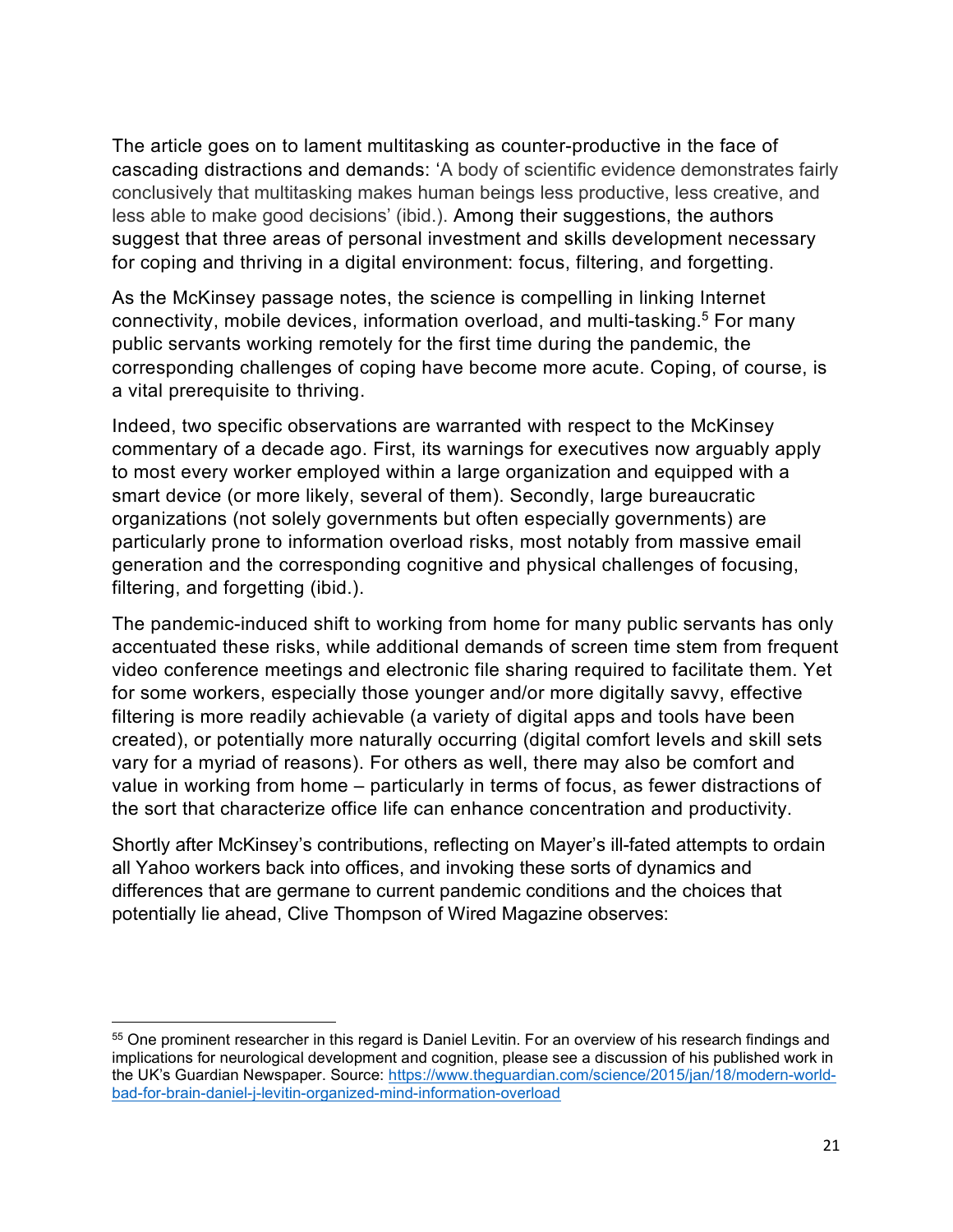'Telework makes you more productive, and working together makes you more creative. And therein lies a paradox. The real challenge for people who run modern organizations is understanding what type of thinking they want to do, not where to do it' (Thompson 2013).

Although not everyone would or should find agreement with these assertions, they do underscore the value and even necessity of a hybrid approach that seeks to blend and balance the potential benefits from working independently (typically at home but potentially elsewhere) versus collaboratively and in-person. At the same time, the pandemic experience has shown that a least some of the creativity and innovation that people have generally associated with physical interactions can also be replicated virtually, provided the appropriate mechanisms and supports are in place (Choudhury 2020; Baker and al. 20121; KPMG 2021).

Devising appropriate mechanisms and supports – along with determining the overall balance between in-person and virtual processes, necessitates a basic recognition that different people think and interact differently for a host of reasons. This recognition has typically been lacking or stunted within traditional bureaucratic settings, where the demands of presenteeism have been prioritized over individual sensitivity and customization. By contrast, Thompson's wisdom is worth reiteration: 'The real challenge for people who run modern organizations is understanding what type of thinking they want to do, not where to do it'.

Another important challenge for organizations is to enable resilience and compassion for its members, especially through times of trauma (including a global pandemic which is itself a source of trauma even as it spawns a myriad of others). Even as hierarchical bureaucracies have long been criticized for dehumanizing workers, in recent years most large organizations have sought to provide more and better support and care for its workers. Yet the nature of this support and care has been disrupted by Covid and the widescale shifting to remote work settings, with a corresponding risk of anxiety stemming from isolationism. The President of Shopify, for example, has spoken openly about his own mental health struggles in being an extroverted leader constrained by home isolation (Finkelstein 2021). It also bears noting, however, that Shopify has declared that 'the era of office centricity over' and hybrid and even permanently remote working arrangements will be fully embraced going forward.

Although there is no overarching reasoning to presume that hybrid organizations will be inherently any more or less caring and compassionate than their predecessors, the nature and form of the care and compassion provided to individuals and teams will invariably change, which can create opportunities for some and risks for others. For example, online provisioning of mental health support has augmented considerably during the pandemic, yet these online platforms may further aggravate isolationism and screen fatigue for some, while others may well thrive in virtual settings. As with the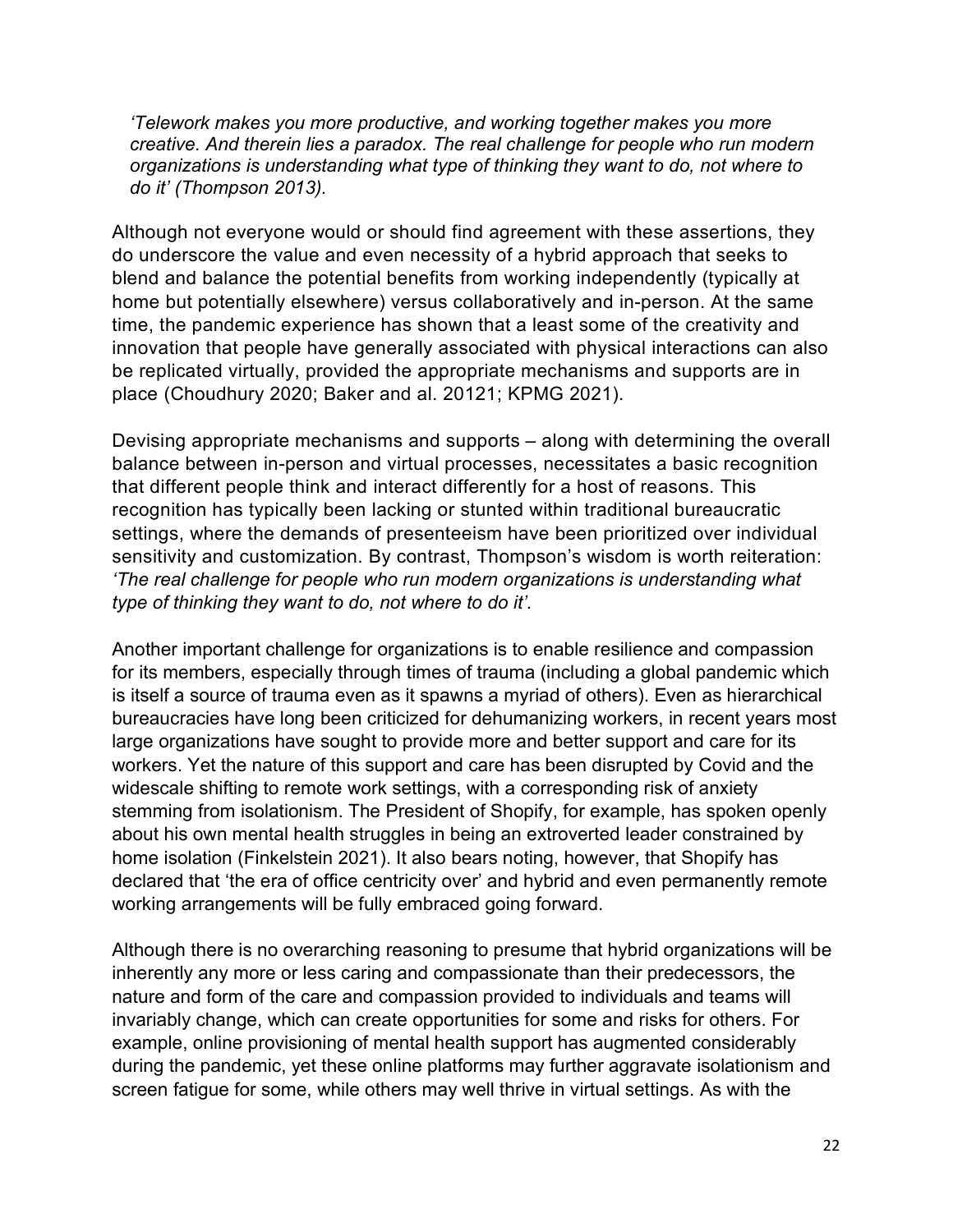Shopify example, physiology and personality traits play important roles, as with introverted and extroverted individuals experiencing virtual, in-person, and hybrid settings in different ways and with varied impacts.

A key element of the hybrid imperative, therefore, is affording novel and expanded opportunities for employee support – and to also enable employees to engage with one another in forging collective forms of social capital that only underpin capacities for performance innovation but also foster more humane and inclusive organizations. To quote Dalhousie University's Dr. Vincent Agyapong, chair of the psychiatric department: 'I've always said the greatest source of protection for mental well-being is really focusing your attention on helping other people' (Anderssen 2021). Though both informal peer support mechanisms and more formalized support programs, reimagining how hybrid organizations can build a caring and inclusive workforce is essential (and central to building inclusion, a key theme below).

In sum, hybrid affords organizations a tremendously powerful - and in many cases long overdue, opportunity to empower individual workers in innovative ways that reflect variance in physiologies, cognition, job requirements, and personal and family circumstances. There is the potential to provide employees and managers with a strengthened voice in determining where, when, and how best to conduct themselves while pursuing and aligning individual and collective objectives.

In seeking resilience and compassion, hybrid organizations must strive to nurture and leverage, in new ways, the enduring importance of human connectedness, empathy, and care. As health and safety considerations alter in-person experiences, new investments in both technological infrastructure and organizational culture must be made in fostering an inclusive ethos through new mixtures and alignment across physical and virtual settings.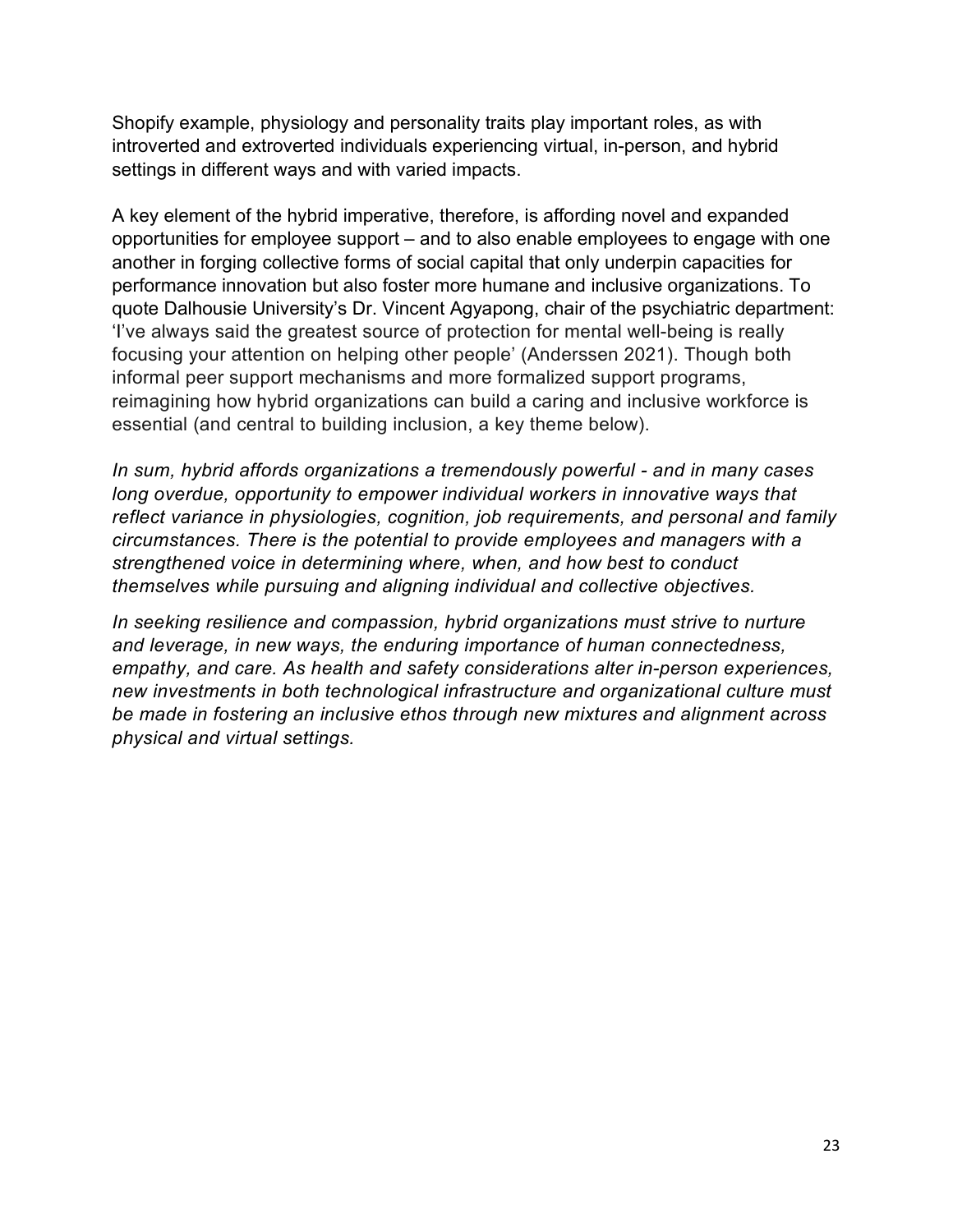## 4) THREE DESIGN PRINCIPLES

Between the persistence of Covid and the emerging opportunities stemming from more flexible organizational architectures and workspace innovation, the case for embracing a hybrid workspace strategy is a persuasive one - arguably an imperative for governments going forward.

If governments are to step up and proactively embrace hybrid as an opportunity, an underlying set of design principles is necessary. The principles suggested here are not meant as a definitive or complete framing of what is a complex and multi-faceted set of challenges, but rather as broad directional guidance for public sector organizations to approach and frame hybrid's potential. As a complement to this broad conceptual framing, appendix two provides one useful source of more practical guidance and specific recommendations in many areas well aligned with these principles.

The three principles presented here are differentiation; engagement; and inclusion. While none of these principles are new to the public sector, each represents a crucial dimension to leveraging hybrid's potential as a strategic opportunity for human empowerment and governance innovation.

## 4.1 Differentiation:

Many aspects of differentiation have long characterized the public sector given the myriad of functions and organizational bodies comprising a 'government' for any given jurisdiction. At the same time, across this diversified portfolio of activities and actors, there is also an important place for some degree of standardization or harmonization in providing a basis of coordination and commonality in governance and operations across a range of areas including (to name but a few): values and ethics; hiring, promoting, and renumeration processes; training and professional development; dispute settlements and recourse; and many others. Along with these frameworks that shape how public sector workers conduct their duties, there is also the pursuit of shared public interest outcomes and performance objectives as determined by political bodies and implemented through central agencies.

In a related manner, the research literature on digital government has long recognized tensions between differentiated and devolutionary approaches to governance innovation - and more centralized or at least centrally coordinated architectures for shared infrastructure, data management, and integrative and collaborative efforts of one sort or another (Dunleavy and al. 2006; Roy 2006/2013/2019/2020; Gasco 2014; Greve 2015; Ubaldi and al. 2019; Clarke and al. 2017; Lindquist 2018; Clarke 2019). Governments and inter-governmental research forums such as the OECD have also recognized these sorts of tensions (OECD 2015; Government of Canada 2019). Accordingly, the challenge of striking an appropriate balance between differentiation and standardization is not new, though it has been altered by the advent of digital connectivity.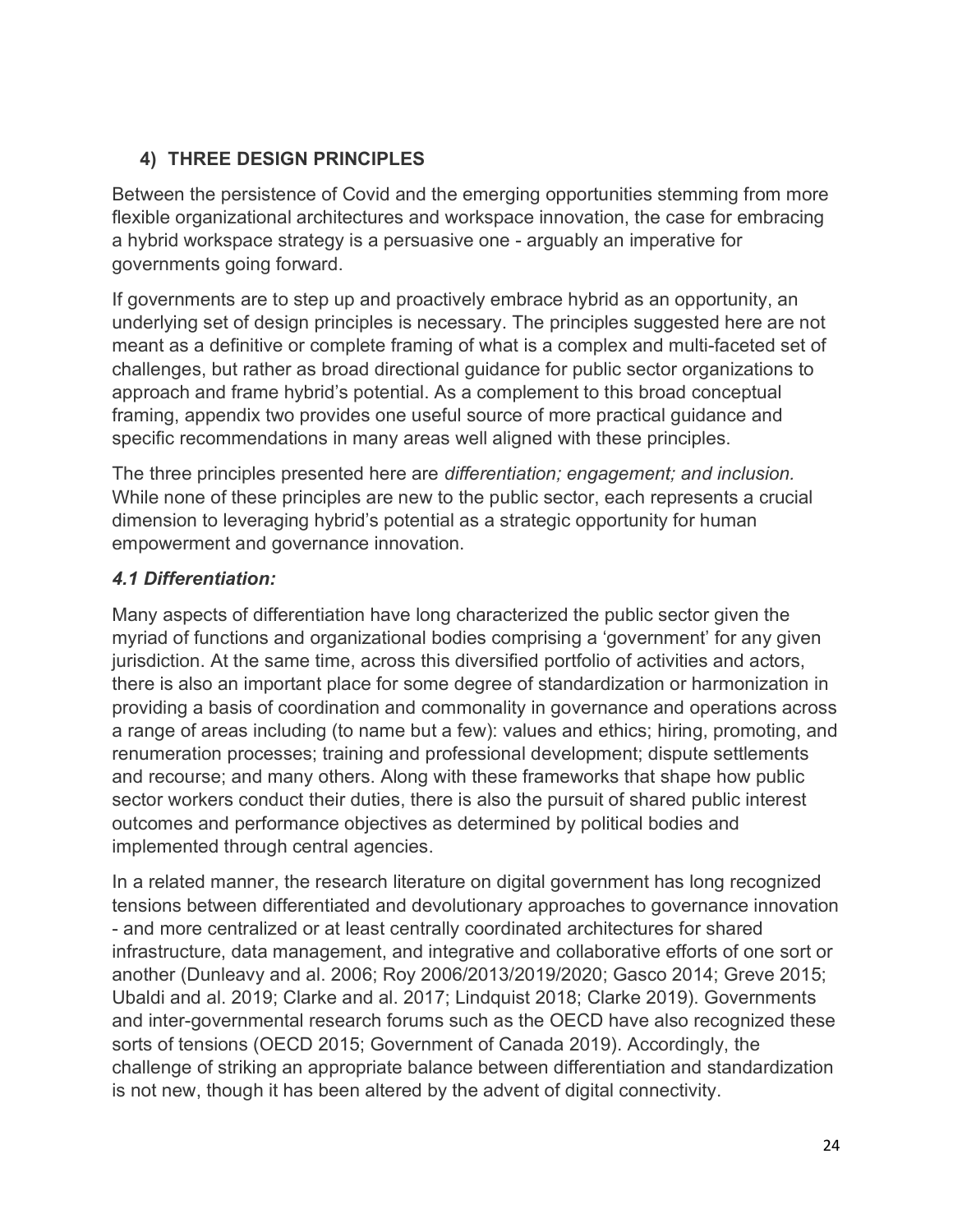Within this sort of continuum that shall always remain an underlying feature of public sector governance, there must nonetheless be recognition of a close alignment between hybrid workspace design and strong degrees of organizational flexibility and experimentation. This alignment, moreover, is dependent upon the principle of differentiation. Although government-wide policies and planning frameworks remain important elements of any workforce and workspace architecture (including hybrid), in modern and adaptive organizations employees should be more unified by shared missions and objectives than by physical office structures and similarly regimented locational schedules.

This point was underscored several years ago in a conversation with a senior government official who undertook an interchange assignment with a global consultancy. When asked about the main difference across both sectors, this person replied that while the nature of the work was quite similar, how it was pursued varied sharply. Partly due to geographically distributed teams, and partly due to a stronger client-centric ethos, the industry experience was much more predicated upon performance and accountability for outcomes – whereas the government experience was more consumed and shaped by procedural processes and in-person meetings.

A hybrid approach necessitates a heightened emphasis on performance over process – and an empowerment of organizational units and managers to determine how best to structure and pursue individual and collective tasks.

Although important to recognize the uniqueness of public sector governance, there is little question that bureaucratic rigidities have constrained innovation generally – and the evolution of digital government (Roy 2013; Clarke 2019). There is also wide recognition that as governments become more complex and more digitized, finding a renewed alignment between accountability mechanisms for process and control, for performance measurement, and for learning and adaptation requires a lessened reliance on traditional authoritative structures (Roy 2008/2020; Paquet and Wilson 2016; Lindquist and Huse 2017; Clarke 2019; Lindquist 2020).

With respect to differentiation and hybrid models, writing for Harvard Business Review, Gratton makes the case that managers must consider and address four distinct elements of worker and managerial experiences and perspectives:

- i) jobs and tasks;
- ii) employee preferences;
- iii) projects and workflows; and
- iv) inclusion and fairness (Gratton 2021).

The fourth point, inclusion, is returned to separately below, but it bears noting here that within a large, diverse, and digitally driven public sector, variation across many aspects of tasks, preferences, and workflows is to be expected and encouraged (albeit within the confines of shared infrastructure and policies). In terms of the potential for hybrid models to take hold, the overarching principle of differentiation is premised on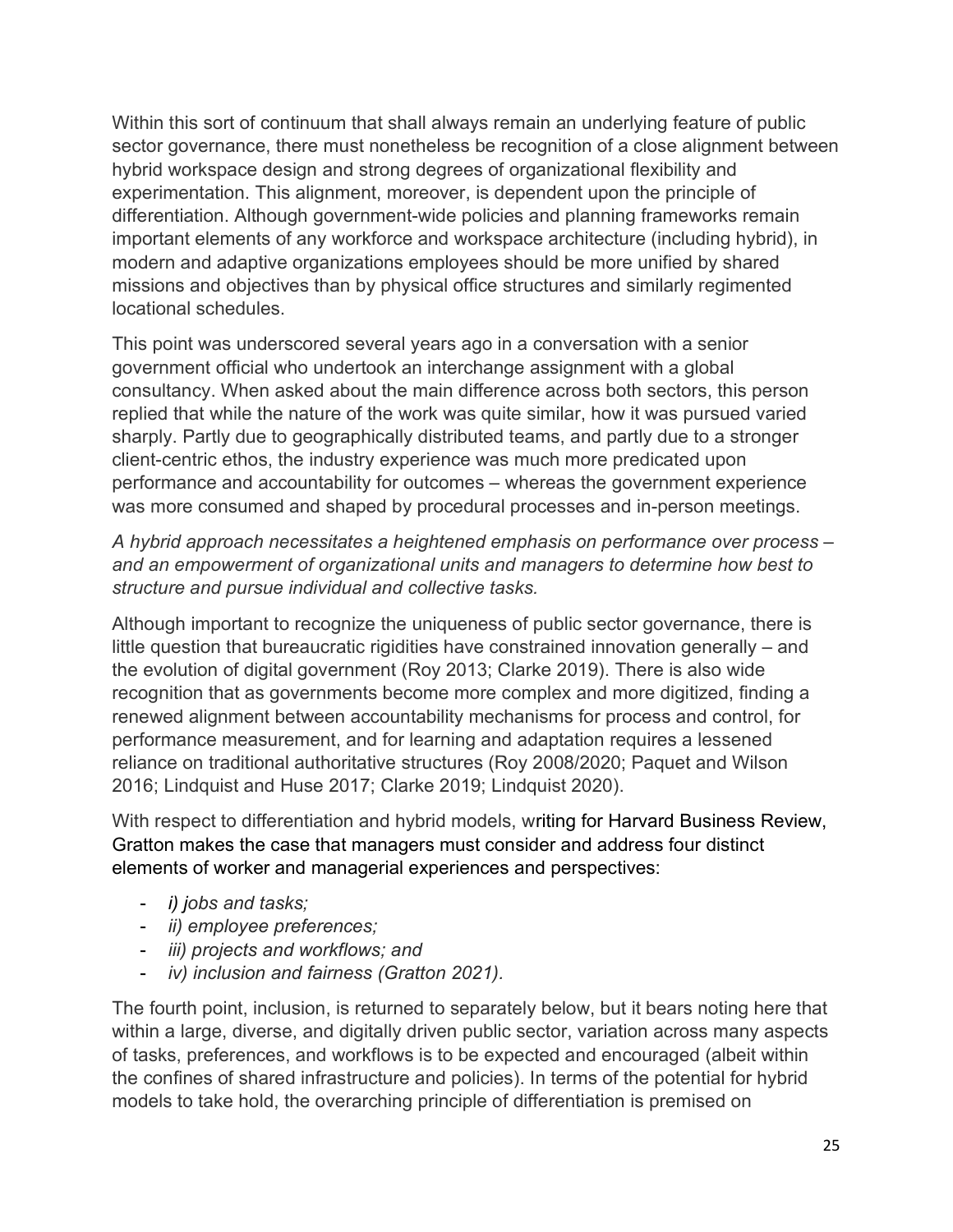recognition that any recasting and realignment of individual work styles and processes within collective governance mechanisms cannot be ordained and imposed in a topdown manner. Experimentation is essential - and it must draw upon employee experience and engagement. Consequently, engagement is the second key principle for the design and deployment of hybrid strategies.

## 4.2 Engagement:

Consistent with many facets of differentiation and innovation, a hybrid mentality and organizational culture must be predicated upon a fundamental belief in the commitment of employees to reshape their own work environment for the better. At the same time, managerial capacities to leverage this commitment through dialogue and to align flexible work arrangements with collective structures and pursuits are equally essential.

While direction setting from senior leadership matters crucially, most notably in signalling an overarching embracement of hybrid principles and priorities, detailed policies and designs must be crafted and implemented in a more bottom-up manner. Along with traditional tools like employee surveys (that enable individual rather than interactive participation), discursive capacities involving all employees must also be deployed to forge a renewed and shared mindset, the basis of a 'managerial charter' for the hybrid experience (CIPD 2021). Yet as discussed in the previous section above, a lack of engagement is already a source of anxiety and concern for many employees, greatly clouding hybrid's potential.

Along with whether engagement happens, equally important is how it is conducted. During the Covid pandemic, there have been many examples of Deputies and other senior leaders conducting virtual town halls often much more about informing than engaging. In some instances, employees are even asked to turn off their video feeds to lessen the potential distractions for the speaker (at least during the delivery of opening remarks). Not surprisingly, the typical response for many is to passively allow these presentations to run in the background while multi-tasking and focusing elsewhere. While this antidote is hardly indicative of many genuine engagement efforts, it does reflect the broad managerial and authoritative contours of public sector governance and their close alignment with top-down communications (i.e. a structured virtual town hall with prepared remarks and limited questions), rather than meaningful participation and collective engagement (McNutt 2014; Clarke 2019).

With respect to how employee engagement has been impacted by Covid, evidence to date from across both government and industry is mixed. The 2021 State of the Global Workplace (conducted annually by Gallup found a modest decline in overall employee engagement (Gallup 2021). While the 2021 State of Employee Engagement by Work Buzz found that the same proportion of organizations had reported an increase in employee engagement as a decrease. The latter report, based upon online surveys with primarily British respondents, also found starker challenges for those organizations with frontline workers than those mostly office based (Backhouse and Frost 2021).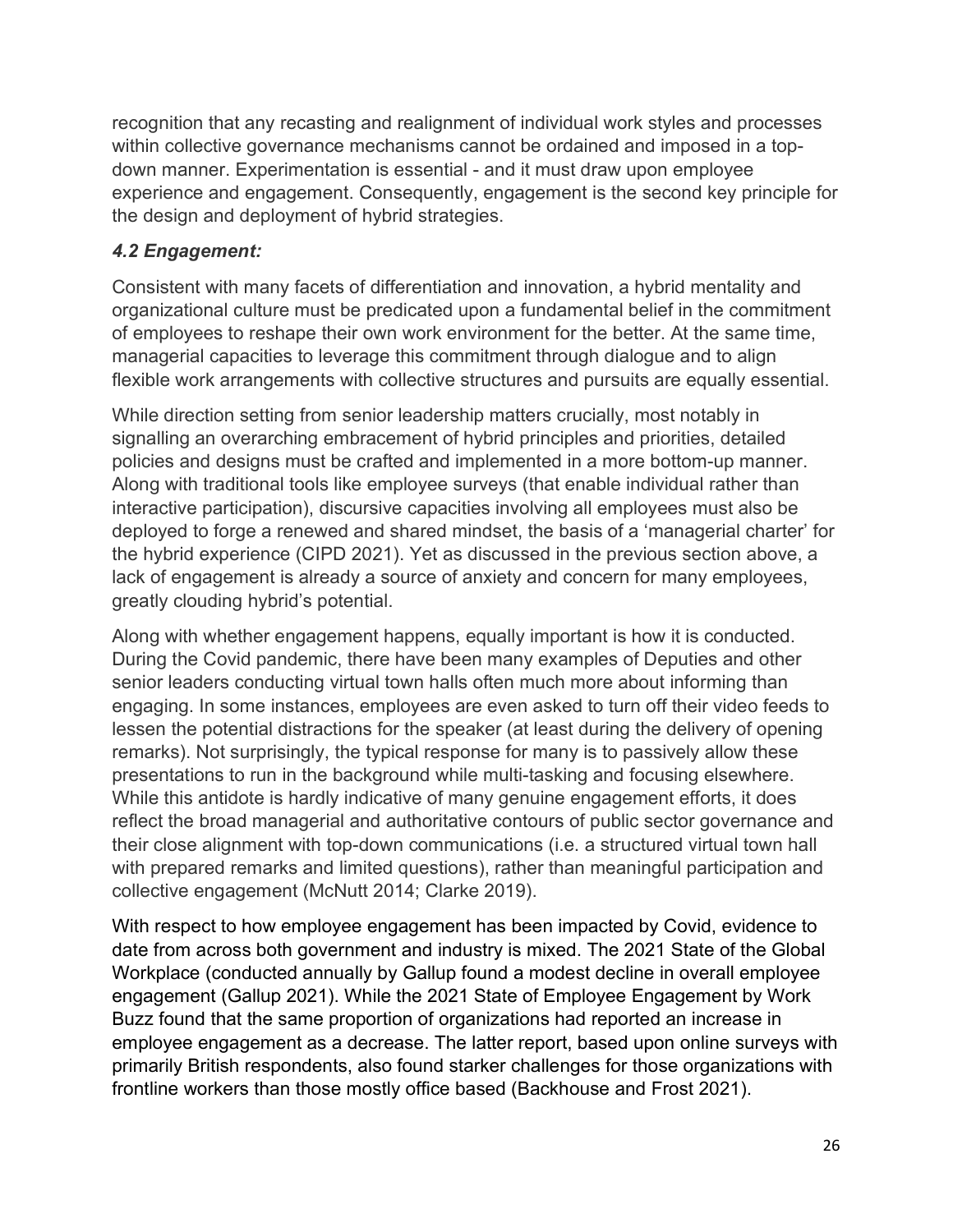For governments with large cadres of both office and frontline workers, these findings underscore how differentiation and engagement are closely inter-related, and the futility of a one size fits all approach to hybrid design. Encouragingly, this same report found that the highest Human Resource priorities for organizations during the pandemic were closely aligned with many key features of the hybrid experience including (the top five):

- i) improving employee engagement and the overall employee experience;
- ii) supporting employee wellbeing/overall wellness;
- iii) creating diverse and inclusive workplaces;
- iv) improving retention of employee talent ; and
- v) facilitating remote or hybrid working (ibid.).

Research conducted by Deloitte, undertaken in North American is similarly aligned, with data suggesting that proactively addressing employee well-being and engagement is central to employee well being and the countering of the negative impacts of remote work that have emerged during the pandemic (Braier and al. 2021). With respect to the links between Covid, hybrid and effective adaption, this report further articulates what had been long understood prior to Covid but what becomes more essential during the pandemic and in looking ahead:

Organizations that focus on employee engagement see higher levels of productivity, and other benefits such as lower attrition and higher innovation. Conversely, organizations with low engagement see lower productivity and higher levels of attrition and burnout (ibid).

For the Government of Canada, the 2020 Employee Survey conducted on behalf of the employer itself (between Nov 2020 and Jan 2021) found generally strong levels of job satisfaction and being valued in their work environment, albeit with new sources of stress tied to the pandemic, notably risk of exposure to Covid, balancing work and caregiving responsibilities, feeling disconnected from colleagues, and difficulty accessing work tools or networks (Government of Canada 2020)). Importantly, 83% of employees indicated that their immediate supervisor supported the use of flexible work hours during the pandemic (ibid.).

Yet the survey does not address the viewpoints of employees toward actual employee engagement exercises or to hybrid possibilities going forward. There is something of a disconnect between job satisfaction reported routinely in many internal surveys of this sort, and the uncertainly that many employees are also conveying about whether their organizations are prepared to embrace permanent hybrid solutions as well as their readiness in doing so (as cited in the prior section). The federal government survey, moreover, did not ask respondents about their in-person versus remote work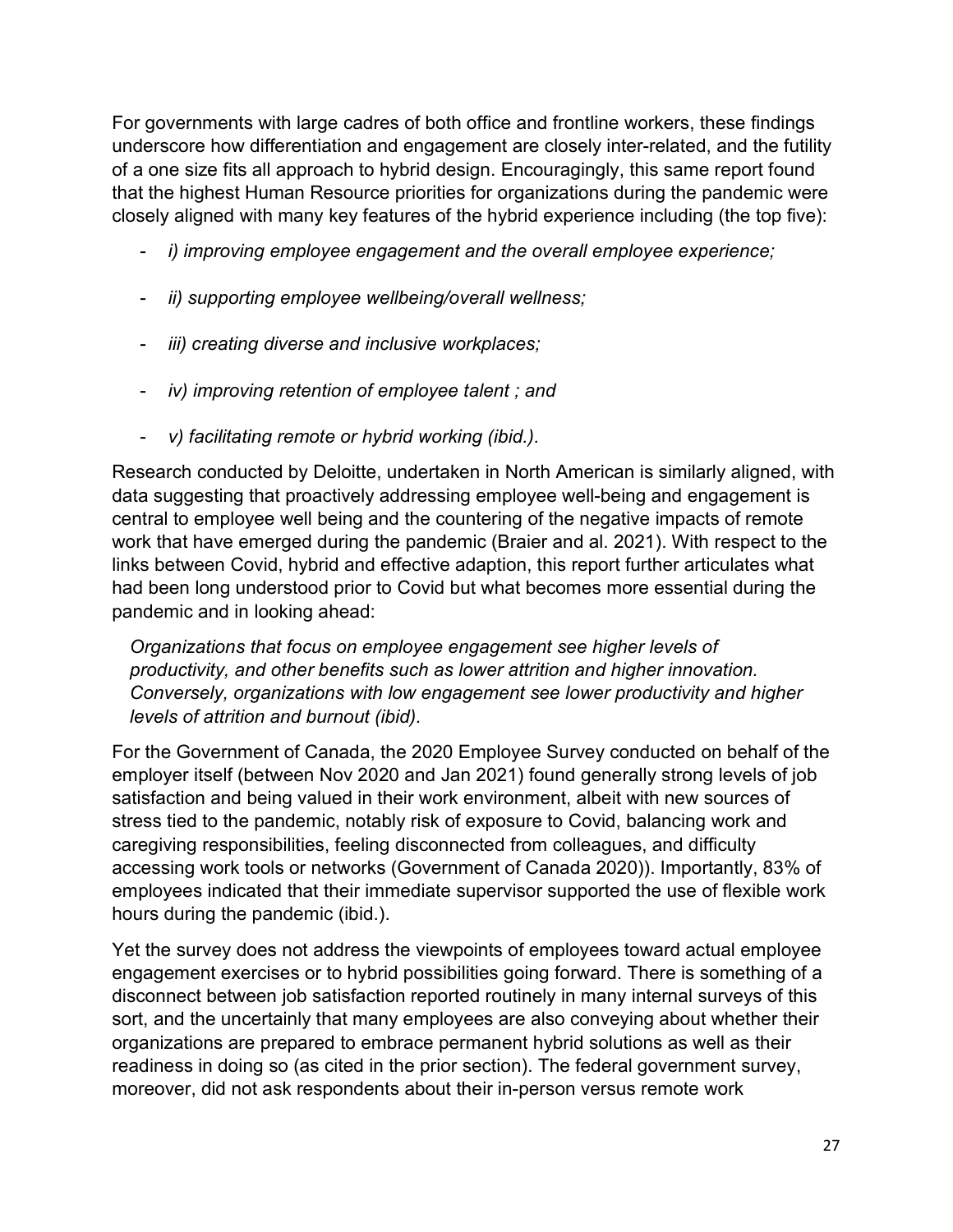preferences going forward, while it is notable that 17% of public servants expressed a feeling of disconnection from colleagues as a source of stress, consistent with survey findings presented in the introduction suggesting most workers prefer a blended environment over a binary choice between home and office (ibid.).

A key role for employee engagement, then, will be finding ways to bridge these spheres, and to leverage employee satisfaction as a basis for collective adaptation and improvement. For engagement to be effective, it is equally important that it be predicated upon open and inclusive conversations as much as quantitative and individualized surveys. Here again is where middle managers face the heightened pressures (and likely the most stress and anxiety) in following guidance from above while attempting to balance the diversity of human traits and tasks within their respective ranks.

While the late 2021 guidance from the President of the Treasury Board specifically invokes the primary responsibility of Deputy Ministers in this regard (to ensure a safe and effective workplace in balancing any return to the office with remote work flexibility), it is largely absent on guidance and support for experimentation and innovation as a way forward. At the same time, given the underlying traditionalism of the Deputy experience (as discussed above) that inclines to a return to in-person office settings, coupled with what may be a limited and somewhat superficial comfort of internal employee surveys, hybrid innovation may face significant headwinds.

Rather than seeking to leverage creativity and experimentation from within, the default mentality and orientation of government leans more toward top-down risk mitigation and incremental reform. It bears noting that these attributes can be important sources of public value creation during a time of crisis, as with a global pandemic, especially in terms of immediate responses, but they can also stymie the emergence of new and more adaptive governance models that even governments have long claimed are more suited to growing societal complexity (Roy 2008/2013; McNutt 2014; Mergel 2016; Millard 2015; Clarke and al. 2017; Clarke 2019; Lindquist 2020).

In other words, employee engagement is not only essential to any initial hybrid design but also to continual learning and adaptation. To quote MIT's Erin Kelly: 'When employees have a sense of choice and control over when, how, and where they do their work, it's really valuable for their well-being, their excitement for the job, and their commitment to the company' (Braier 2021). The same, of course, holds true for any large organization – public, private, or non-profit, with the adaptiveness, effectiveness, and performance impacts over time of hybrids model closely intertwined with employee engagement capacities.

Engagement and dialogue are also critically important to addressing the mental health challenges and concerns that have become more prevalent within modern-day organizations – and how hybrid arrangements and infrastructure realities can better equip workers with the knowledge and tools to navigate the opportunities and risks of a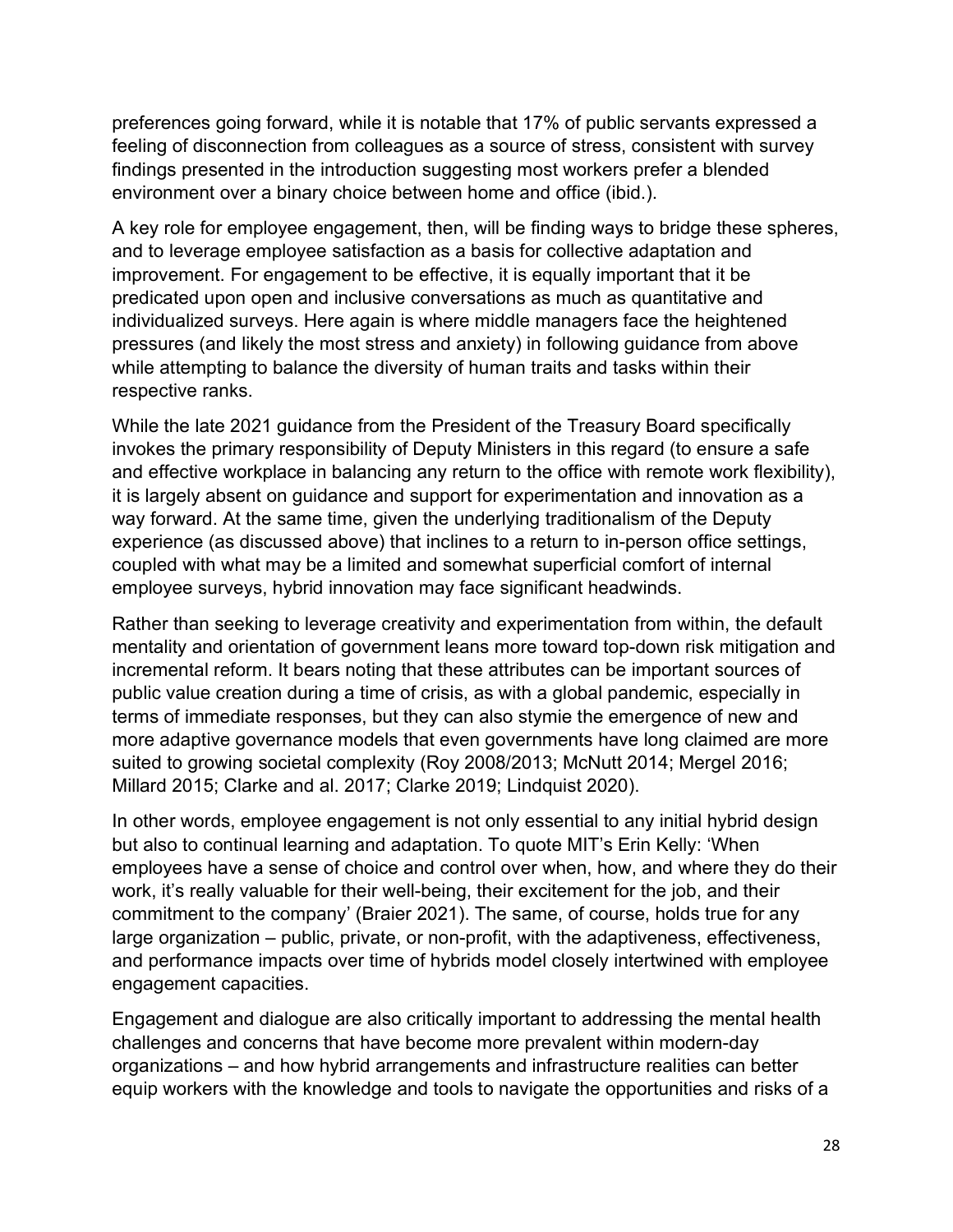more digitized, constantly connected, and multi-locational environment (as discussed in the previous section). Training and support for mid-level managers is viewed as especially important in enabling managers to facilitate dialogue and experimentation within their own ranks while sharing successes and failures with others across the organization (Buntine 2021). Creating a manager's charter' for hybrid work environments can help to codify and communicate expectations and roles for managers and team members, while also ensuring that the formation of the charter itself is a vessel for engagement (ibid.).

Beyond the organization and conduct of individual employees and teams of workers, the prominence of unionization in government also merits recognition and attention as labour organizations will be instrumental to employee engagement efforts. It is unavoidable that this aspect of human resource governance in the public sector will add complexity given the diverse set of representative organizations and the many different collective agreements at play, while one can also anticipate that attitudes and openness to hybrid models will vary across professions and organizational ranks.

Seeking to learn and benefit from variation, experimentation, and adaptation will further underpin and enjoin the first and second design principles (differentiation and engagement). There will invariably be new and difficult challenges for labour organizations to become engaged partners in the development of hybrid solutions and to balance standardization in many elements of collective agreements, with flexibility and more tailored working arrangements across a diverse and technologically agile workforce. Whether and how labour organizations themselves function as hybrid organizations will also shape their own perspective and their roles in shaping hybrid models for their public sector memberships.

## 4.3 Inclusion:

Closely interrelated with principles and capacities of differentiation and engagement, inclusion is the third principle of hybrid design. For some time, diversity, equity, and inclusion have been recognized as prominent features of workforce modernization efforts and human resource systems, especially within the public sector. An important question now becomes whether Covid and the pursuit of hybrid arrangements will strengthen the pursuit of these goals or rather constrain progress.

With respect to gender, for example, there is evidence of Covid further exasperating gender inequities globally (Canadian Press 2021). Due to Covid, the World Economic Forum now estimates global gender parity to be achieved in 135.6 years, up from roughly 100 years as the estimate prior to the pandemic (Ng 2021). Within Canada, although women have made considerable gains within public sector ranks $\rm^6$ , wide

<sup>&</sup>lt;sup>6</sup> Canada leads the G20 in female senior managers, with nearly one half of all positions now held by women (Hunt 2020). Nonetheless, of 88 Deputies and Assistant Deputy Ministers who have signed a public pledge to build a 'healthy, respectful and supportive' work environment (as of mid-December 2021), 36 are female versus 52 male. Source: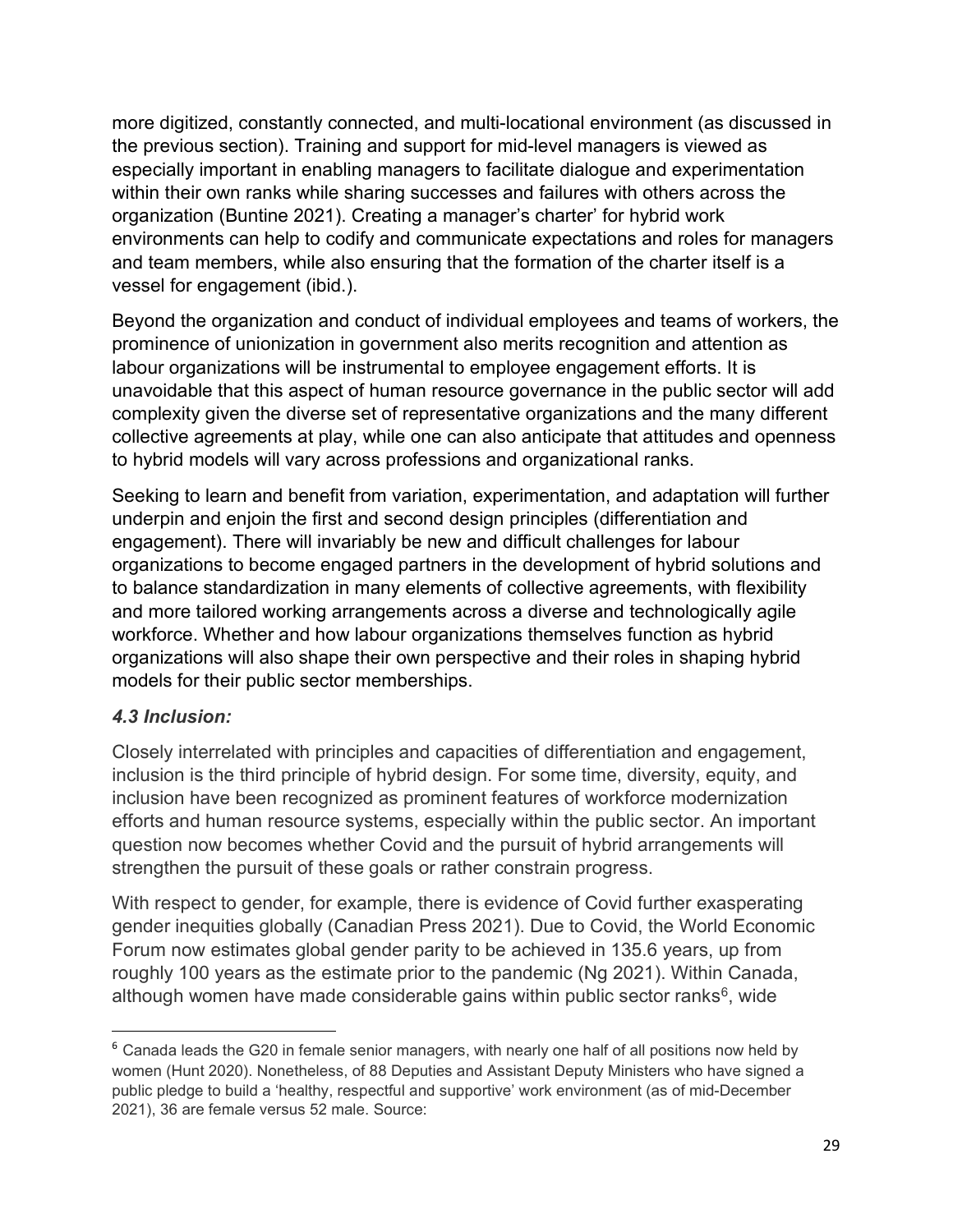gender disparities persist across all sectors, most notably in private sector executive and board level positions (Osler 2021).

Although hybrid models can be important in facilitating added flexibility for women to advance their careers and find a better balance across professional and home life duties (Sandberg with Scovell 2013), it is equally important that hybrid arrangements be extended to, and utilized by men as well, avoiding a two-tired workforce and workspace of predominantly in-person workers (male) and partially remote (female) workers (Partridge 2021). This sort of segmentation could stymie or even lessen the considerable gains made by women within the Canadian public sector.

Current organizational contexts are often even more daunting for racialized minorities – particularly at senior levels of organizational ranks which still tend to lean heavily Caucasian. As of March 2020, for instance, the federal government reports that from a pool of 6,212 executive level positions, there are no non-Caucasian ethnic groups representing even 3% with most minorities at much lower levels (including Black at 1.6%, Non-White Lain American at 0.3% and persons of mixed origin at 1.3%, the highest category being South Asian / East Indian at 2.8%).<sup>7</sup> Similarly weak representation levels amongst senior ranks characterize Indigenous Canadians and persons with disabilities as well.

The LGBQT2 community is a similar case in point, estimated by Statistics Canada to comprise at least 4% of the country's population (ages 15 and above), with one third under the age of twenty-five (Statistics Canada 2021b). Despite little data as to the proportion of government managers that identify with this community, it stands to reason that the number is considerable – and a growing segment of the overall talent pool for the public sector.

Now widely understood but vastly unrealized, the critical interface between diversity and innovation goes beyond acceptance and tolerance. A culture of inclusion seeks widened and alternative perspectives and viewpoints as a basis for novel ideas and approaches. 'When minorities form a critical mass and leaders value differences, all employees can find senior people to go to bat for compelling ideas and can persuade those in charge of budgets to deploy resources to develop those ideas' (Hewlett and al. 2013).

The inter-relatedness between hybrid and inclusion depends upon may factors, including the underlying importance of physical proximity in historically marginalizing many from career advancement opportunities and leadership positions. Two important

https://www.canada.ca/en/government/publicservice/wellness-inclusion-diversity-public-service/healthwellness-public-servants/mental-health-workplace/mental-health-workplace-our-commitments/deputyministers-engagement.html

<sup>&</sup>lt;sup>7</sup> Source (Government of Canada, Treasury Board Secretariat): <u>https://www.canada.ca/en/treasury-</u> board-secretariat/services/innovation/human-resources-statistics/diversity-inclusion-statistics/distributionpublic-service-canada-employees-designated-sub-group-occupational-category-visible-minorities.html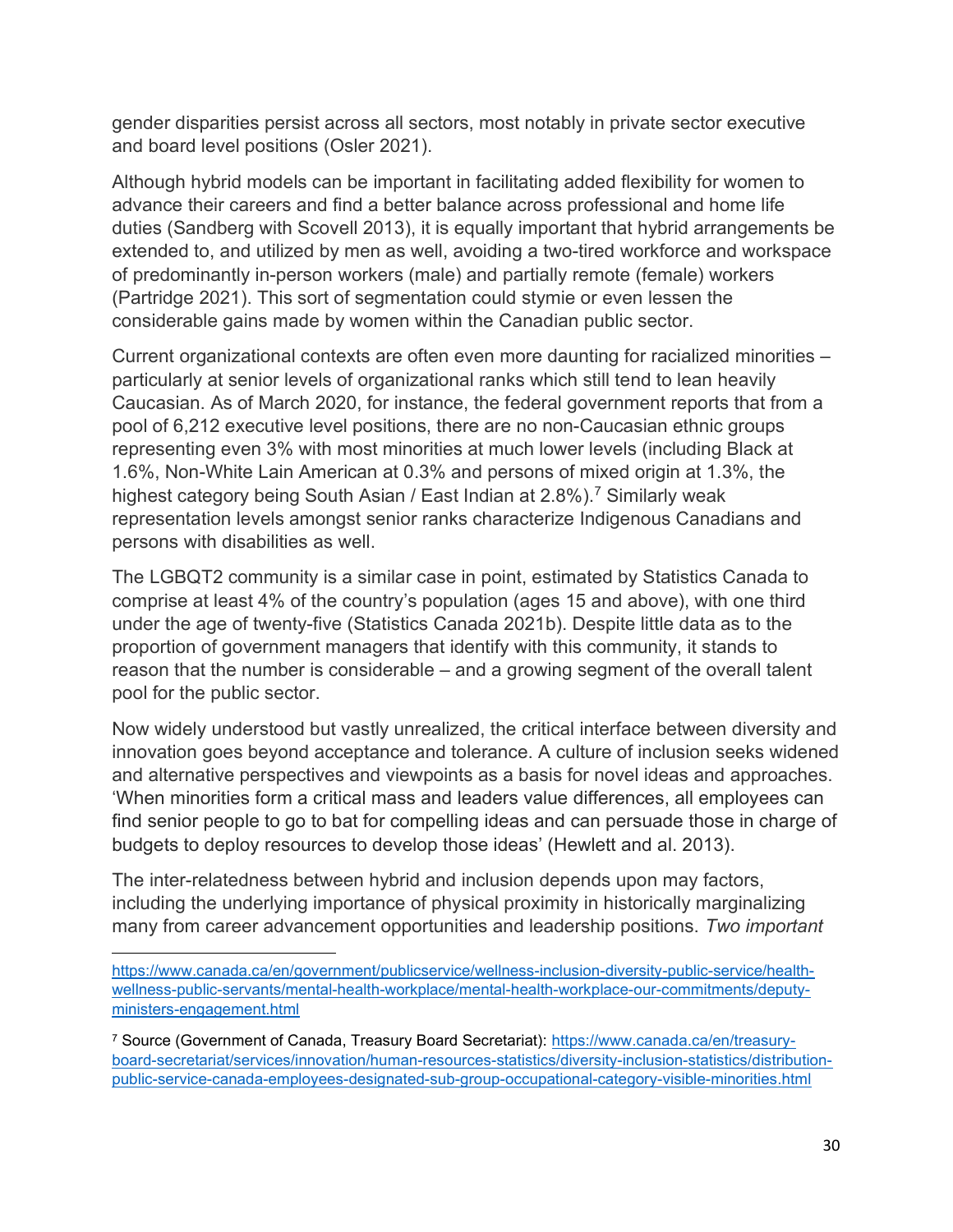questions in this regard: first, to what degree are workforce inequalities intertwined with physical proximity and the time and locational confines of office structures (i.e. presenteeism); and secondly, how can hybrid solutions enhance inclusion?

In response, it is essential to once again underline the fact that hybrid is not a solely binary choice between office and home. Rather a hybrid workspace encompasses both in-person and virtual settings that are valued equally in terms of their accessibility, usage, and perceived importance. If staff feel as though video conferencing facilitates as much access – or perhaps even improved access and interaction with their colleagues and their managers, at least one potential element of exclusion is lessened. As one illuminating report from an admittedly subjective source – namely a provider of video conferencing solutions (Voodle) observes:

Concern about not belonging can drive employees to hide parts of themselves they fear will be detrimental to their success. While no demographic is exempt from such worries, this anxiety tends to impact historically marginalized groups to a greater degree. Of note, during the pandemic (Voodle 2021).

The report recommends a 'hyper-focus' on inclusion – and the potential for video tools to assist in this regard, provided that appropriate training and usage resources are invested (ibid). One example of this emphasis is MCAN Mortgage Corporation, a Canadian financial services company that has deployed virtual gatherings through the pandemic to celebrate a variety of religious and cultural occasions, while also encouraging employees to engage with one anther to discuss both professional and personal aspects of their lives (Peters 2022). The stated aim of senior management is to foster a 'family' like culture of belonging and support, and it is perhaps notable and not unrelated that 60 percent of the senior leadership team is female and 70 percent of its 120 employees identify as BIPOC: Black, Indigenous, Persons of Colour) (ibid).

The purpose, utility, duration, and frequency of virtual meeting is also an important theme examined by Voodle. Their report's survey found that 65% of employees found that one half or less of their Zoom calls were pertinent to their job. A potent combination of video overload, screen fatigue, and relentless email production is one that impacts cognitive performance and mental health (as discussed in the previous section above).

Building digital inclusion – at least partly through video-based platforms and tools, means being both strategic and creative in balancing where, when, why, and how people meet. Voodle calls for the creation of new 'digital cultural spaces' to facilitate collaboration and inclusion in novel ways and to integrate these virtual spaces into the wider fabric of workspace governance (as with the aforementioned MCAN Mortgage example). These spaces can also assist with the unique challenges of onboarding of new team members in a predominantly or even fully virtual environment (Golob 2021).

While video platforms and tools are just one element in a complex inter-relationship between hybrid models and inclusion outcomes, the underlying logic here is that embracing diversity and building inclusion are processes that must have both in-person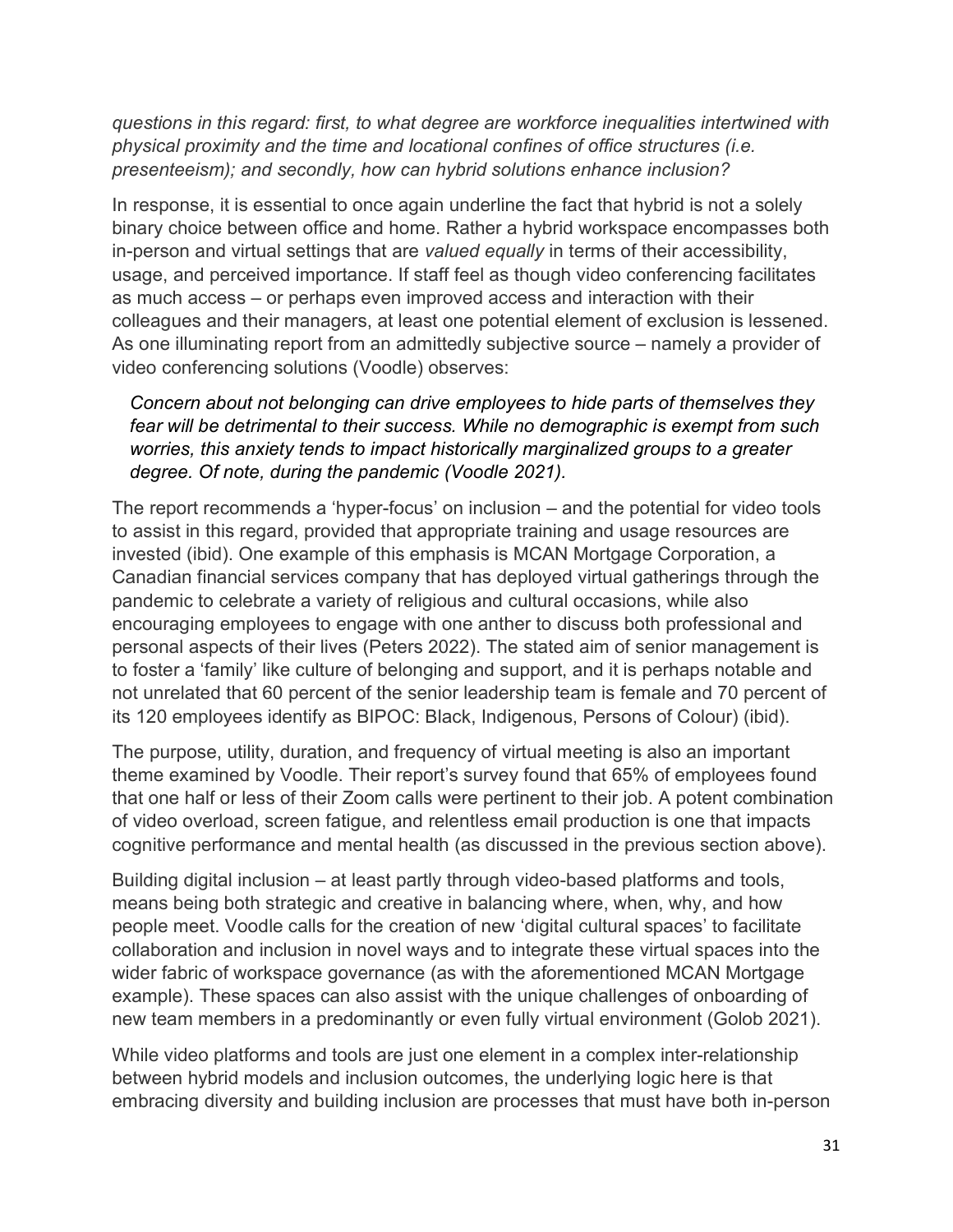and virtual dimensions – and that balance and alignment across these spheres must be proactively shaped rather than passively assumed. In doing so, Samuel and Robertson, writing in Harvard Business Review, suggest five critical questions to guide efforts:

- Who's spending more time at the office and who's spending more time at home?
- Who gets to choose when to be at the office?
- How does time in the office shape the path to promotion?
- How are remote management tactics used?
- How does time in or out of the office predict employee engagement and retention (Samuel and Robertson 2021)?

The central importance of inclusion within hybrid efforts becomes clearer, and the collection, presentation, and assessment of data across each of these questions becomes a basis for better aligning human resource management and digital governance planning. At the same time, the inter-relationship between engagement and inclusion is equally important. Any data gathering and assessment and survey techniques must also be accompanied by employee wellness and support mechanisms aligned with hybrid arrangements and their unique realities and pressure points.

For persons with disabilities, as one example, the links between engagement, mental health support, and inclusion are central to the important conversations at hand. Quoting Jill Houghton, the President and CEO of Disability:IN:

Companies should evaluate their mental health benefits by asking what their employees need. That's one silver lining of the pandemic: it's created an opportunity for us to be more open about mental health, which is closely linked to disabilities…There's a lot of fear about going back to work, and what happens next ... we need to make sure disabilities stay part of the conversation about work (Smith, M. 2021).

As with other minority groups, strengthening inclusion for persons with disabilities ultimately depends upon more hiring, thereby expanding their influence and impacts. In addition to considerations of existing workforce, a hugely important opportunity for public sector organizations lies in a potential talent pool expansion for the recruitment of new managers. As May discusses (earlier in this report), hybrid affords a unique opportunity for governments to surmount geographical limitations and extend workforce diversity with inclusion goals in mind.

For Provincial and Territorial Governments, most especially smaller and more remote ones, this opportunity arguably becomes necessity to viably compete for specialized skills and talent where diversity and education tends to be proportionally much more concentrated in the country's largest urban centres. The perspective of local governments – and some of the unique risks and opportunities at the municipal level, as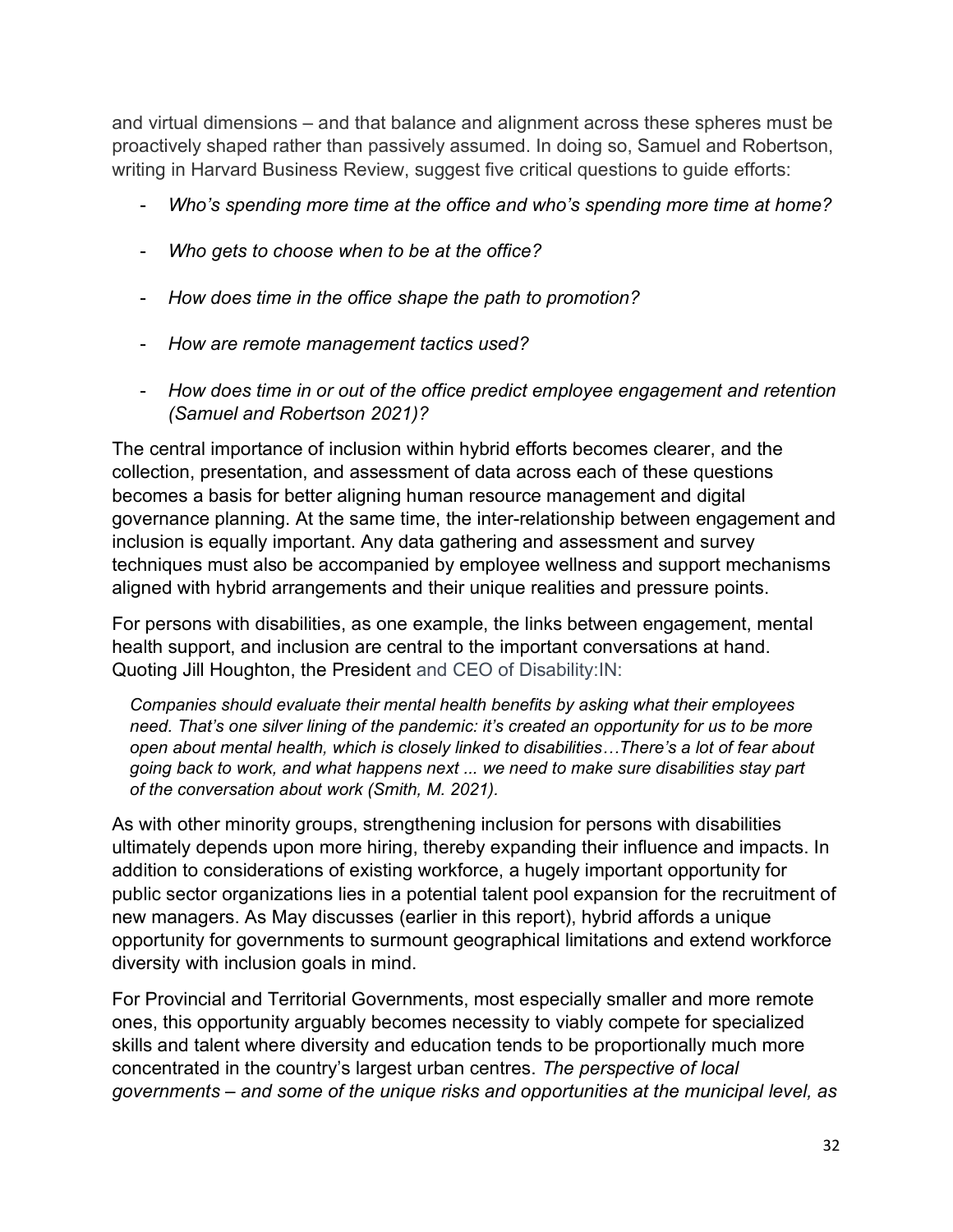## well as the implications for federalist governance arrangements are discussed in an appendix to this report.

An additional dimension to building inclusion that should not be overlooked is the diversity of professional and educational disciplines that can bring crucial perspectives and insights in shaping hybrid strategies and workspaces. As this discussion has underscored, interdependencies across human resource systems and digital planning efforts are intensifying, while each of these spheres itself encompasses a range of managerial, policy, and planning functions and perspectives.

Hybrid workforce planning, therefore, must itself be a diverse process. Even prior to Covid, the nexus between digital innovation and human diversity was widely recognized (Clarke and al. 2017; Clarke 2019; Cukier 2019). In response to Covid, lessening disciplinary boundaries and siloed organizational structures, and creating more collaborative governance mechanisms predicated upon heightened diversity is essential. Hybrid workspace strategies can create additional opportunities for doing so, by widening talent pools and opportunities for participation and engagement across all levels of organizational structures.

Through this lens, there is also the potential for hybrid workspaces to facilitate novel and more varied career progression patterns – deepening performance synergies between innovation and diversity. In place of the traditional 'corporate ladder' that features work styles and demands that have tended to reinforce historical conventions and biases, the creation of a genuine mixture of in-person and virtual venues for most all aspects of organizational life can democratize access to decision-making processes and job opportunities that would otherwise be less accessible (Reuveni 2021; Taylor and al. 2021).

In other words, diversity can widen inclusion but only if meaningful hybrid strategies (rooted in the three design principles presented here) can overcome the bureaucratic inertia of a 'proximity bias':

Studies have long shown the effect of 'proximity bias' means that workers who spend more time with managers are more likely to rise through the ranks. While it leads to problems like presenteeism and burnout, experts believe that some workers will think that showing up to the office is a sacrifice worth making, if they want to get ahead (Lufkin 2021).

A tremendous opportunity from hybrid innovation lies in freeing both individual and organizational performance capacities from this proximity bias. Additionally, how organizations facilitate personal growth and professional development necessitates an alignment of hybrid and inclusive values to better to respond to a more diverse and digitally enabled society with an appropriately reflective and empowered public service: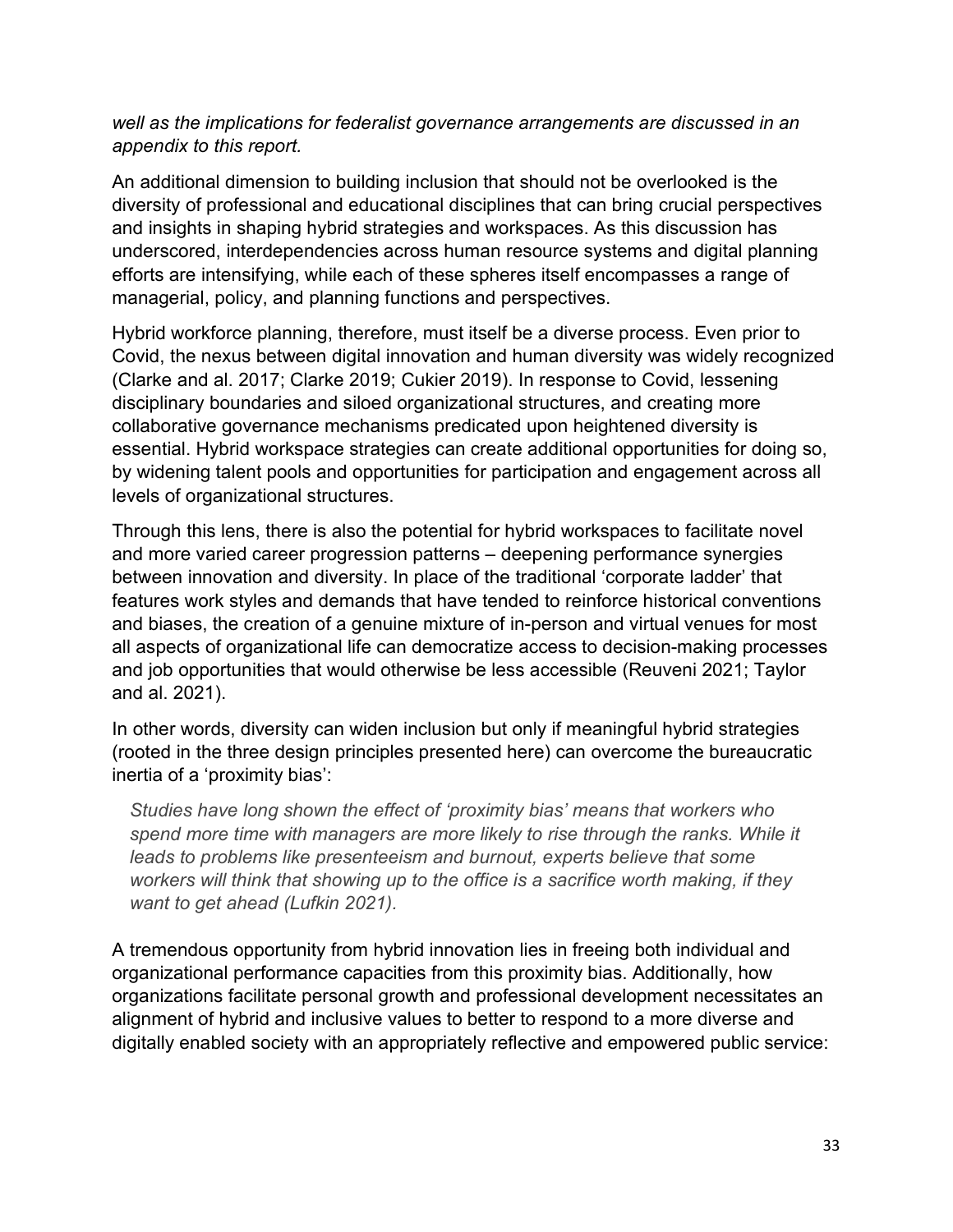Just as career paths are becoming less linear, so, too, are the ways employees learn and develop new skills. Today, career development is complex, occurring across multiple mediums inside and outside of the workplace. It's driven as much by employee passions and interests as it is by the parameters of their job description (ibid.).

In stark contrast to extending hierarchical control and surveillance from the office setting into the virtual realm, a hybrid model should seek to empower employees with the tools and freedom to devise their own working arrangements that better reflect their own personal attributes, talents, and circumstances. While some negotiation is essential in balancing individualization with the collective aspects any organization, a hybrid proposition views negotiation as a natural and positive feature of a more agile and empowered workforce rather than an exceptional arrangement to be tolerated.

As with any significant governance reform, senior management must set an appropriate tone in terms of actions and interactions. Devising integrative leadership mechanism that transcend traditional people and technology functional silos is particularly important along with appropriate Ministerial directives to support integrative efforts.

In sum, the three overarching principles of differentiation, engagement, and inclusion provide a basis for innovative hybrid workspace design – and the fostering of a more inclusive and adaptive workforce.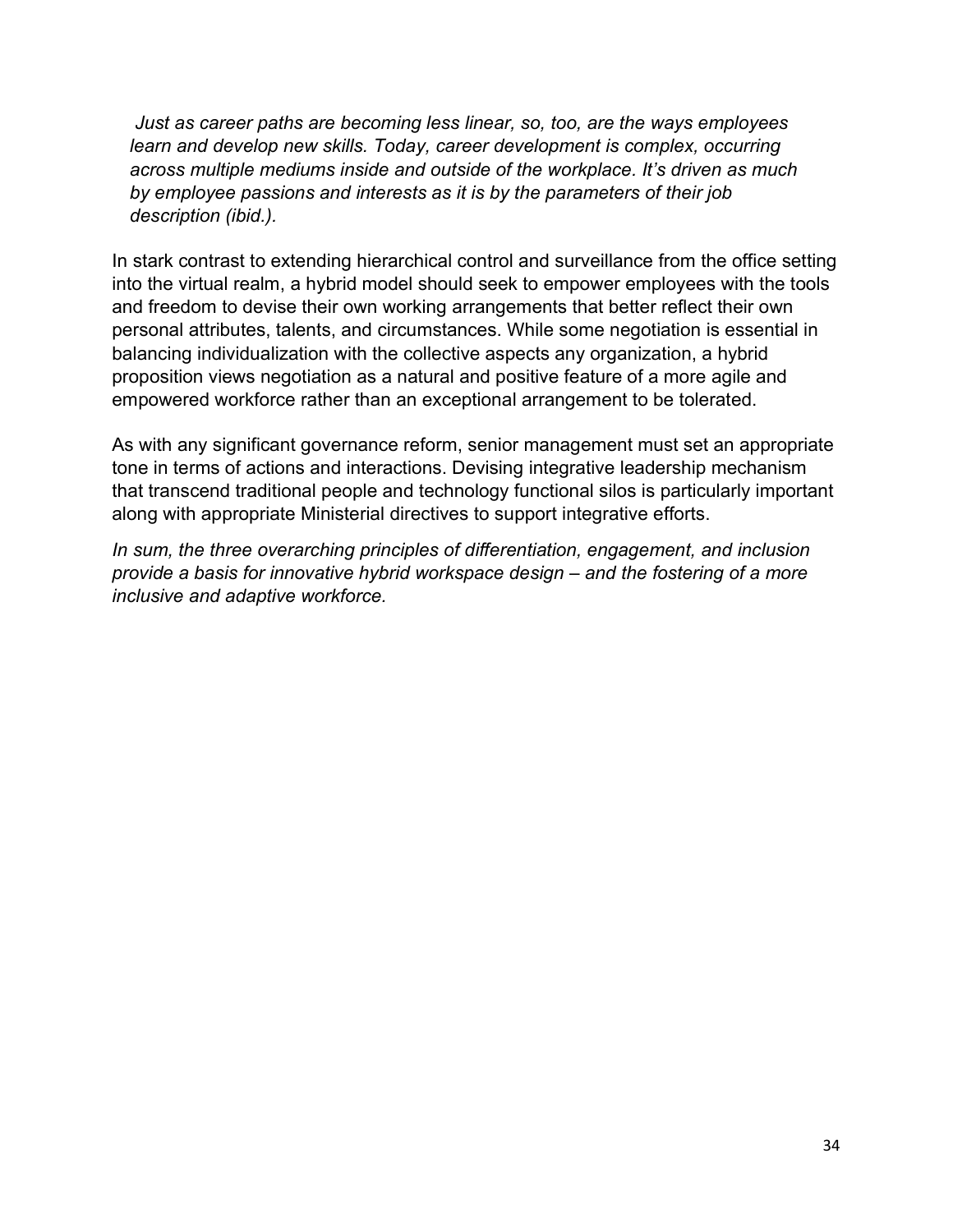#### 5) FUTURE RESEARCH DIRECTIONS

From both practitioner and scholarly vantage points, there are at least six critical sets of determinants that are likely to shape the potential acceptance and development of hybrid strategies within the public sector in the near term: i) political leadership; ii) organizational culture and governance; iii) human cognition and digital interfacing; iv) cyber-security and digital resilience; v) climate change and ecological sensitivity; and vi) training and skills development.

First, the nature of political leadership is intertwined with any aspect of digital government and the relative balance between traditionalism and transformation, while at the same time political leader are determining Covid response strategies broadly and specifically in terms of the conduct of the public service (i.e. vaccine mandates and testing regimes, work from home guidance, etc.). At the same time, if politicians revert to predominantly in-person dynamics in their own interactions (within legislatures and committees but also in terms of Ministerial staff interactions with senior public servants), there will be implications and lessened degrees of freedom around hybrid options (while conversely the reverse is equally true).

One notable provincial example is Noa Scotia where the recently elected Government had pledged, during the 2021 election, to allow virtual presentations to key legislative committees, only to reverse course after the election, before once again changing its mind and accepting this option as part of a hybrid model for Committee proceedings. In making his final decision in the matter, the Premier was swayed in large part by advocates for persons with disabilities who argued persuasively for the utility of a hybrid approach. Across the country, moreover, there has been enormous learning at all levels amongst elected officials in terms of functioning virtually (in some cases with freshly elected Municipal Councils never having formally met in person). Moving forward, the choices and actions made by politicians themselves, and their directives to public servants, will invariably shape the acceptance and pursuit of hybrid arrangements.

Secondly, in terms of organizational culture and governance, there are a host of challenges and concerns emanating from workforce surveys regarding organizational readiness and adaptation (some of which have been noted above), and complexity in this regard can only be expected to heighten as key decisions are made in terms of balancing a return to office settings with remote flexibility and their alignment within a hybrid model. The creation of a more seamless and blended set of workspaces with physical and virtual dimensions requires both technological infrastructure and tools and appropriate policies to deploy both in an inclusive manner. There is a significant body of research on virtual organizations that pre-dates Covid (as well as from during the pandemic), a source of insights for the design and execution of hybrid governance models (and their continual adaption). Empirical case study research on hybrid experiments – during the pandemic and in the months and years ahead, will further underpin understanding and improvement.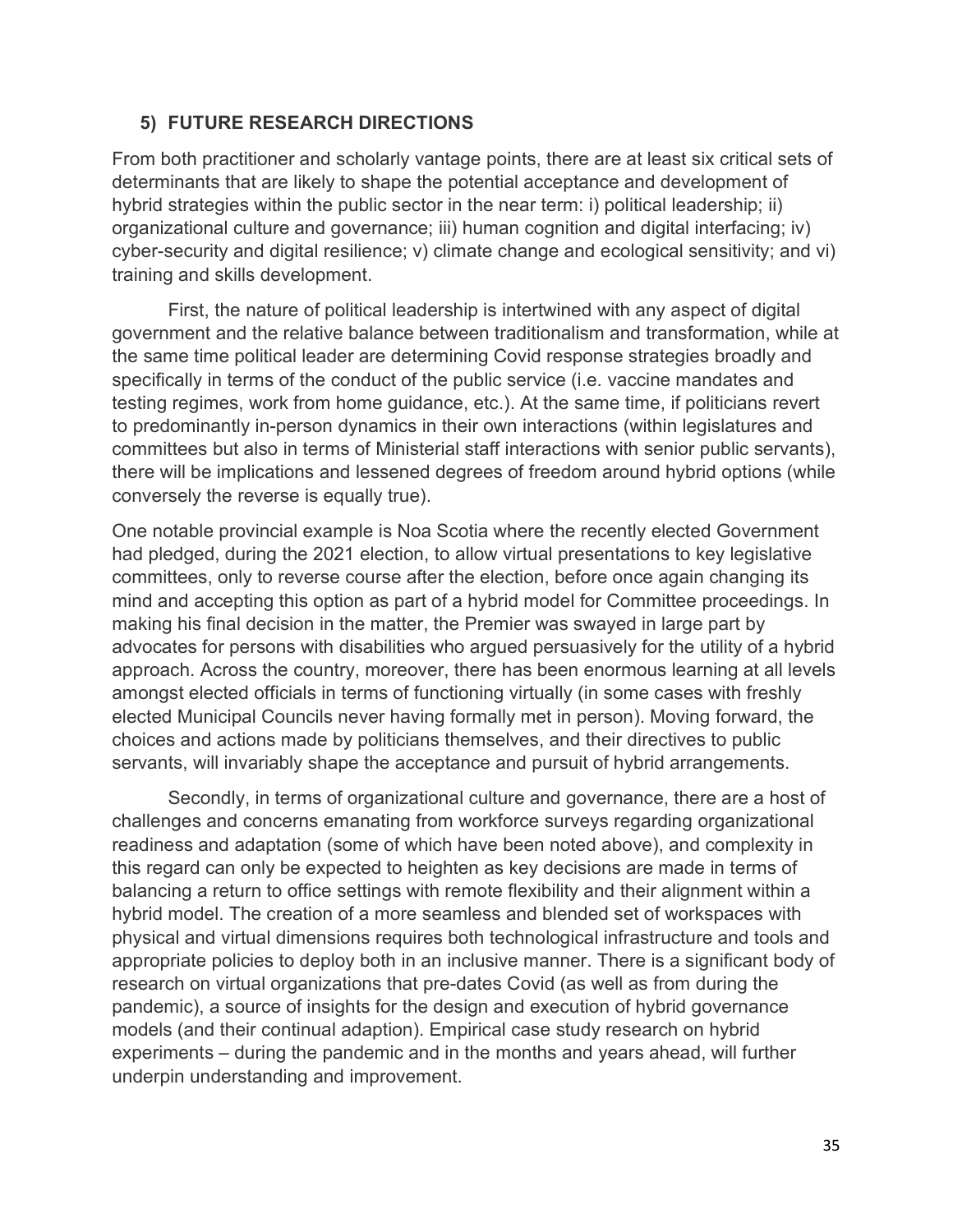A similar point applies to the complex inter-relationship between hybrid strategies and inclusion. The discussion in this report is a small sampling of inclusion perspectives – an area of research that similarly predates Covid but one that is also being reshaped in many ways due to the pandemic. A particularly central area for investigation lies in the evolution of organizational culture within hybrid environments and whether and how organizational culture widens or narrows inclusion. Perhaps more so than in the past, this area would also benefit from inter-disciplinary investigation not just in scholarly terms but in providing more integrative perspectives within government from often siloed areas, notably human resource systems and digital infrastructure and strategies.

Thirdly, and closely related to the prior research direction, is the notion of human cognition and the capacities of workers to engage virtually within hybrid settings. It seems assured that any degree of hybrid approach necessitates a wider and more regularized usage of digital platforms and tools (for both those working remotely and those onsite in a physical location – still connecting to those remote). In doing so there are growing concerns about information overload, screen fatigue, worker isolation and digital surveillance, among other health and wellness risks.

Notions of health and safety within the workplace (now a set of workspaces if hybrid is to be adopted) will be dramatically altered, a challenge for government as an employer but also one as a health and safety regulator of other sectors as well. This area can also be expected to be an important feature of collective bargaining and the evolution of labour organizations in seeking to augment mental health concerns within more digitized and constantly connected settings. Ontario's proposed 2021 legislation that seeks to provide workers with the 'right to unplug' is indicative of this direction – that are bound to become more complex over time as hybrid work settings necessitate a refurbishment of not only regulatory frameworks for workspace conduct but also crafting new and partly virtual mechanisms for employee engagement in terms of the implementation of any updated guidelines and ongoing learning and adaptation.

Fourthly, the underlying digital infrastructure requirements of hybrid systems augment an already complex and costly set of digital security concerns for the public sector, notably stemming from the shift to cloud-based platforms for both backend functionality and employee workflows. The explosion of video platforms, project management software, and cloud-based data systems, and their alignment with on-site legacy infrastructure extends and greatly complicates the digital architecture of the public sector (and its many organizations with partially separate and partially shared digital systems). These evolving digital architectures give rise to a host of new questions in terms of investment upgrades, privacy and security, and overall digital resilience which becomes essential to the maintenance, agility, and performance of a hybrid model over time (Choudhury 2020).

In addition to the technical aspects of digital infrastructures conducive to hybrid arrangements, a thoughtful commentary on the hybrid experience implores CIO's to embrace a wider canvas of mental health considerations and organizational psychology,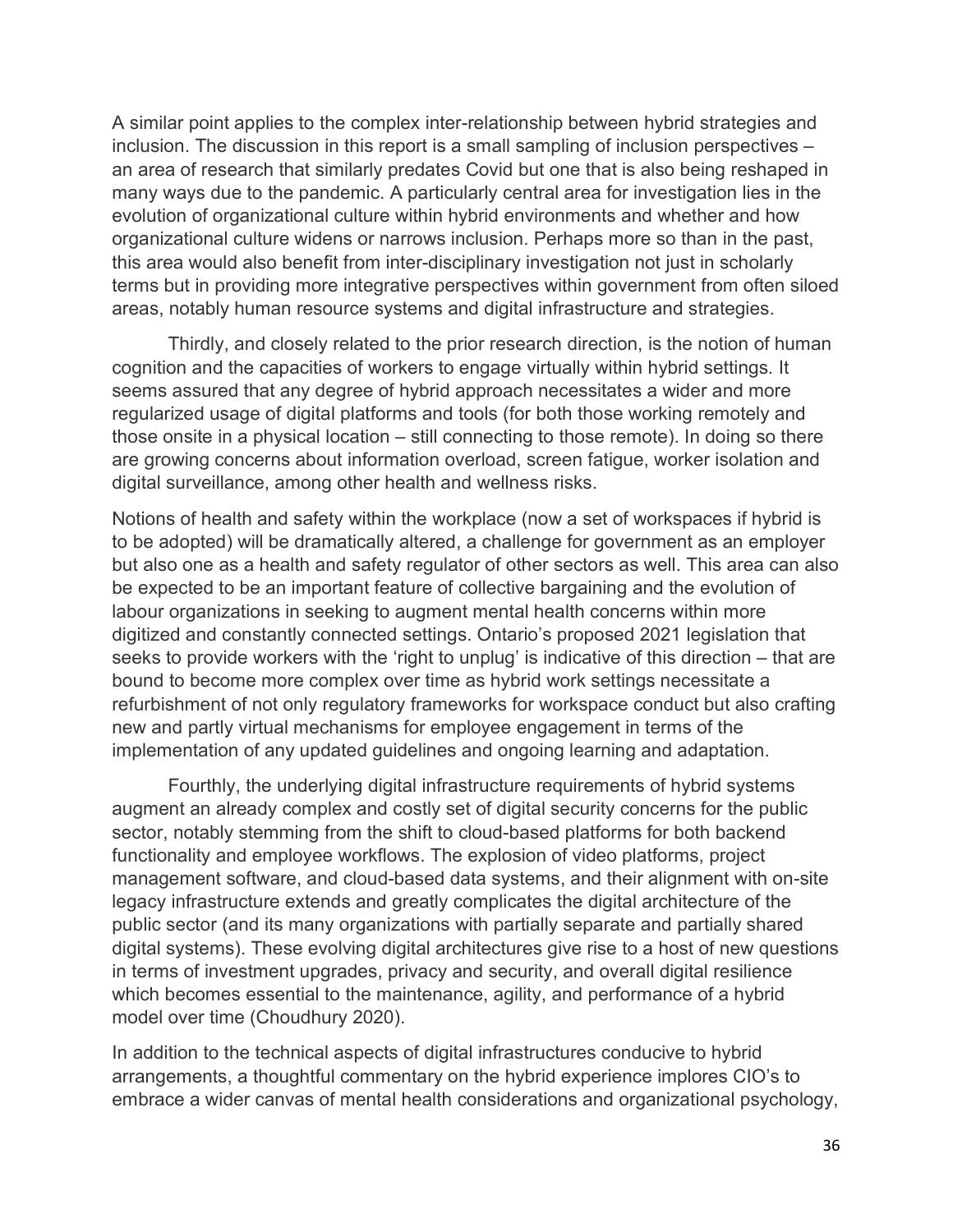reflecting how the underlying digital architecture is closely inter-related with both the second and third research directions above (Hancocks 2021). As also referenced above, an important aspect of devising hybrid strategies will be more collaboration and integrative actions between those responsible for digital and human resource capacities, areas that have typically functioned within separated organizational fiefdoms.

Fifthly, driven by climate change efforts growing in importance and urgency, the ecological aspects of hybrid arrangements are consequential for individualized decisions as well as wider societal implications for cities and urban planning. Covid has upended the notion of a 'smart city' by altering commuting patterns in ways that appear to be far reaching. One study of Montreal for example concludes that the downtown core is unlikely to ever recover to pre-pandemic levels of human activity, while at the same time the largest proportion of those workers who are returning to offices are doing so via automobile rather than public transportation, leading to the prospect of a public finance crisis for local transportation bodies (Van Praet 2021). Underscoring much of the discussion above, this same study also found strong support within the Montreal workforce for maintaining a significant level of work from home flexibility on an ongoing basis, further showcasing the importance of hybrid solutions across most all major sectors of the Montreal downtown economy, notably the public sector, financial services, and technology (ibid.).

Similarly complex patterns have been reported in many other Canadian cities, with governments key stakeholders in the future shaping of urban development (in a manner that also ties ecological and political considerations as governments invariably face pressures from downtown business sectors to rejuvenate areas depleted by the exodus of office workers). Climate change is driving a more ecologically sensitive lens of real estate usage and architectural planning – especially within downtown cores, even as Covid necessitates enlarged health and safety considerations. There is significant promise in digital technologies contributing to the upgrading of facilities and to the improved resilience of organizations and communities, as with robotic cleaning and artificial intelligence systems to track and manage air circulation and air quality as just two examples (JLL 2021).

The sixth research direction pertains to the training and skills development capacities of public servants – which have already been invariably altered in some ways by Covid, and which will require refurbishment for emergent hybrid realities. Many aspects of hybrid organizational models described above necessitate new skills and a new appreciation of working virtually – as well as in blended environments (Cukier 2019; Roy and al. 2019). Video-based capacities for shared decision-making and cybersecurity safeguards for virtual environments are two notable examples, while mental health considerations of the evolving demands of hybrid environments also merit close examination and corresponding efforts at training individuals to better navigate potential forms of stress and anxiety. At the same time, then, how public servants learn is also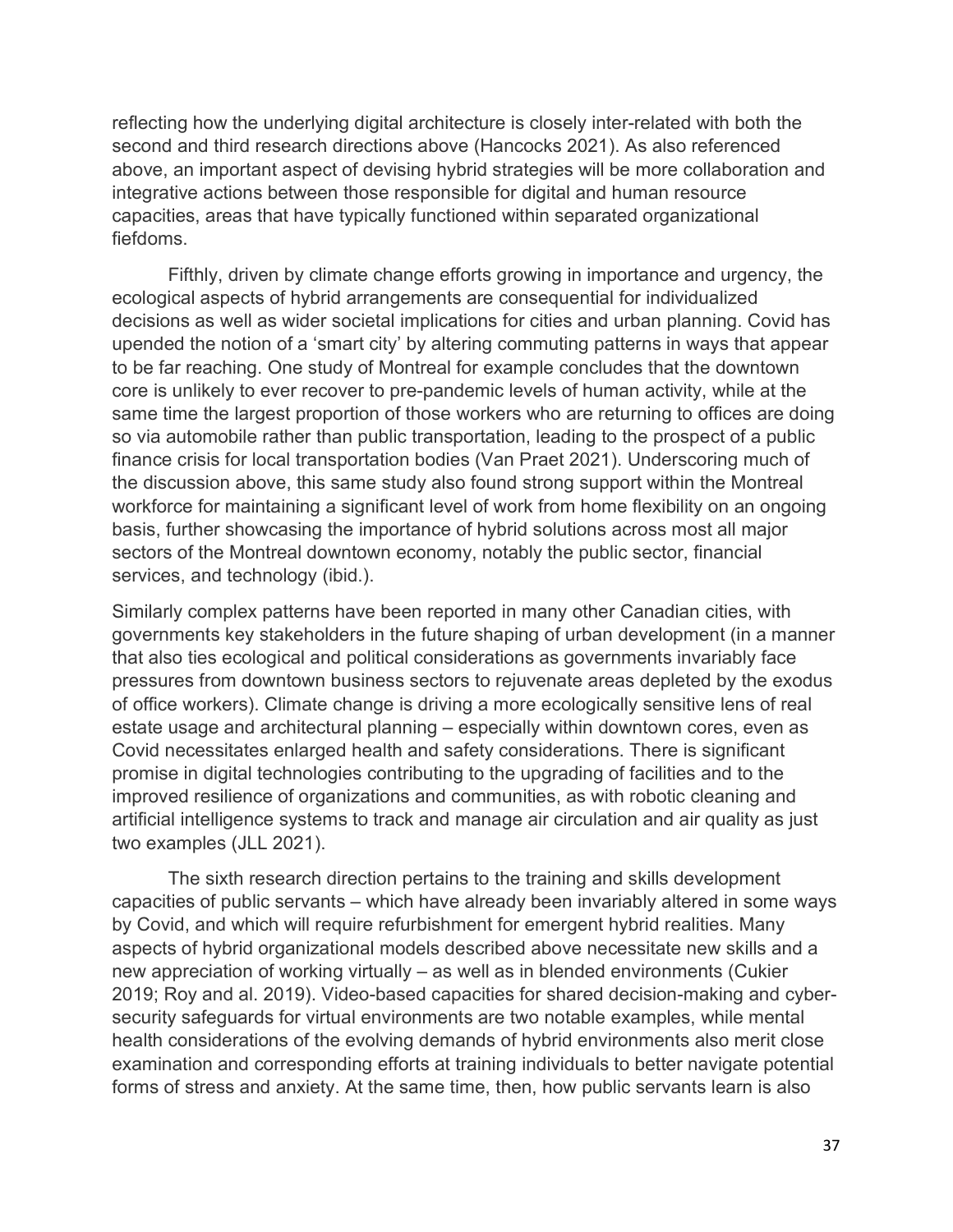likely to become hybrid by necessity as more and more self-training already occurs online - while one can anticipate more shared learning experiences gravitating to fully or partially virtual settings (ibid.).

The evolution of self-learning and blended learning models was already apparent prior to Covid, as a significant proportion of workers in all sectors were displaying clear signs of dissatisfaction with traditional training and delivery models (ibid.). As hybrid work arrangements expand, and as virtualization deepens within educational and training sectors, the necessity for hybrid delivery models for professional development and skills training will only rise, a challenge for governments in terms of its own workforce but also for all sectors, adding to the importance of deepened collaboration across sectors as well (Turnbull 2020; Brooks and Turnbull 2020).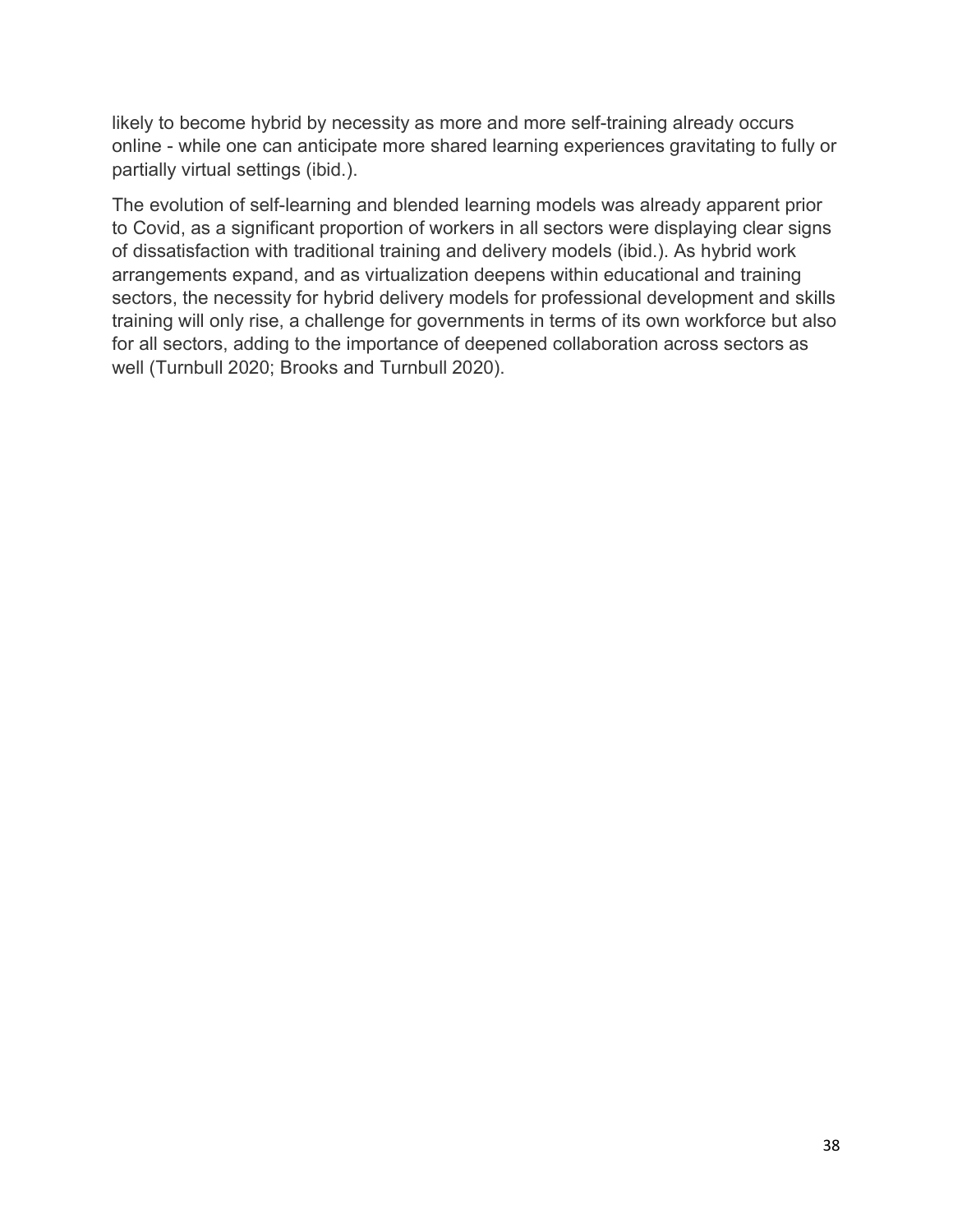## 6) CONCLUSION

Looking ahead, Covid appears destined to become and remain endemic. As this evolution occurs, governments must recognize the risk of a lost opportunity - if the underlying reflex of government is to prioritize a return to physical office settings as the revived nucleus of workplace activity. Doing so with health and safety considerations top of mind would, in fact, accentuate this risk, if added protection layers and safeguards (notably masking, physical distancing, and spatial partitioning) were to reinforce even inadvertently many of bureaucratic rigidities that governments themselves have long sought to displace and modernize.

In other words, even as a safer return to the workplace becomes feasible it will be less than optimal. The risk of traditionalism impeding transformation is a constant feature of public sector governance reform. During 2021, a case can be made that the notion of 'hybrid' was already in the process of being abandoned by governments, or at least relegated to a temporary transition. Without question, it was under appreciated. Very few public sector leaders have thus far committed to hybrid permanency – especially as a strategic opportunity for the betterment of public sector governance.

Lessening the in-person proximity bias of the past suggests that going forward, many features of pre-Covid workplace innovation – notably openness, networking, and collaborative design, must instead be replicated at least partly and even significantly through virtual workspaces. Beyond the immediate necessity of doing so for health and safety reasons, the potential for sparking wider innovation and inclusion is equally important. Missing this opportunity, moreover, would condemn the public service to friction and mediocrity for some time to come.

Importantly, not all public sector jobs are conducive to hybrid arrangements and there are risks of deepened divides and even resentment between office workers and frontline staff. Nonetheless, this boundary is increasingly porous as digitization has enabled more workers in core public sector fields, notably education and health, to work virtually at least on a partial basis, and this agility can be harnessed as an asset going forward. It is also the case that many frontline responders, namely police officers, fire fighters, ambulance attendants, and regulatory inspectors (as just a few examples) have administrative functions that have even a partial office dimension.

For these sorts of functions and personnel, added flexibility and workspace innovation could improve working conditions and performance capacities (while also providing safeguards during times of heightened Covid exposures as well as other disruptive events, extreme weather for example). Hybrid strategies can also create the potential for more crossover between frontline professions and those professions traditionally wedded to office work, lessening what has often been a binary and imposed choice for many in terms of path or the other.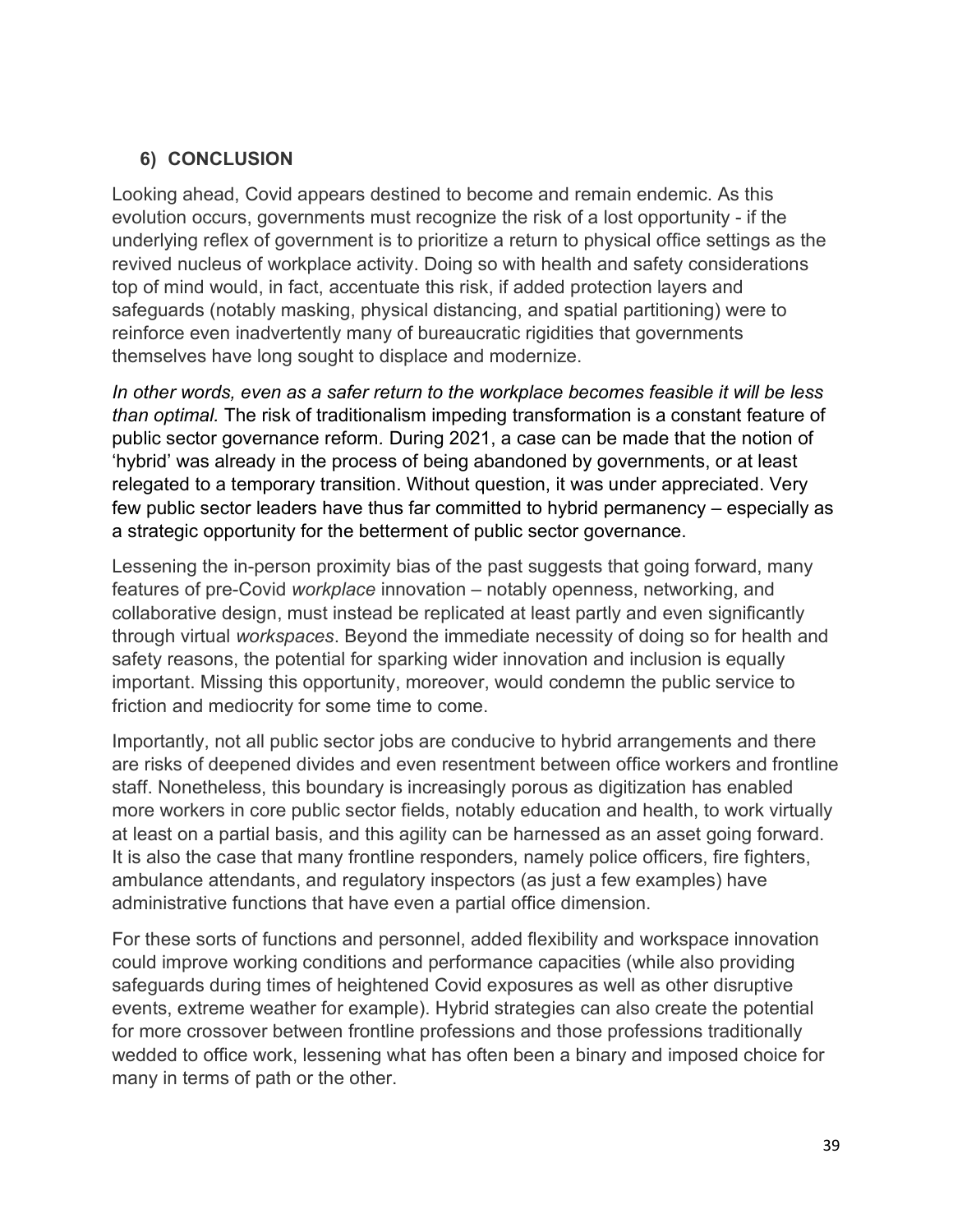Two years into the pandemic, this report demonstrates growing interest and support amongst public servants for the notion of a hybrid workforce. It is also evident from many recent surveys undertaken during Covid that those workers with higher education levels and/or specialty skills – already the most mobile professionally, are proportionally those most likely to be seeking greater flexibility and work-life balance.

As government's dependence on digital technologies grows (and as newer innovations expand: A.I., blockchain, virtual reality, and the metaverse to name but a few), there is a particularly acute need for governments to compete at least reasonably well with industry for specialized skills and talent (while also collaborating in an eco-system likely to feature hybrid work patterns amongst consultants and commercial partners). In other words, government's digital future is closely intertwined with a hybrid workforce (and it bears reiteration that to date, governments have been more trepid than private industry in signalling an openness to viewing hybrid as a strategic opportunity). This caution will invariably become a recruitment and retention liability in the digital realm especially.

Yet it would be a mistake to view hybrid arrangements as a perk for the technologically elite. Much more widely, hybrid models can expand opportunities for those that have been marginalized away from traditional career advancement and professional development trajectories. By allowing for and actively seeking more voices and more varied forms of participation through both in-person and virtual means, a hybrid-based workforce can become more diversified and inclusive – most especially at senior managerial ranks, a longstanding though unrealized goal of the public service.

This deepening of diversity and inclusion depends upon meaningful employee engagement. As well as learning from the ongoing pandemic experience, it is essential to involve and empower workers and managers in developing and adapting hybrid models that align individual expectations and responsibilities with collaborate and integrative outcomes. Within a leadership framework embracing hybrid principles as a basis for innovation, moreover, a differentiated set of hybrid models amongst departments and agencies should be both expected and encouraged (the second appendix provides some practical guidance for organizational capacity-building). Creating these capacities reflects an important nexus between societal adaptation to Covid and the next phase of the public sector's digital evolution.

In sum, for governments, the opportunity and arguably the imperative for 2022 is less about seeking to orchestrate a return to physical office settings as Covid permits, and more about charting a bold new course – one embracing hybrid as a new strategic paradigm for workspace redesign and more adaptive workforce development.

Covid-19 has triggered a massive acceleration of digitization across society, a seismic shift that will never be reversed. Many elements of hybrid have been slowly emerging prior to the pandemic. The time is now to align and deepen these elements within an overarching vision of hybrid innovation and governance renewal.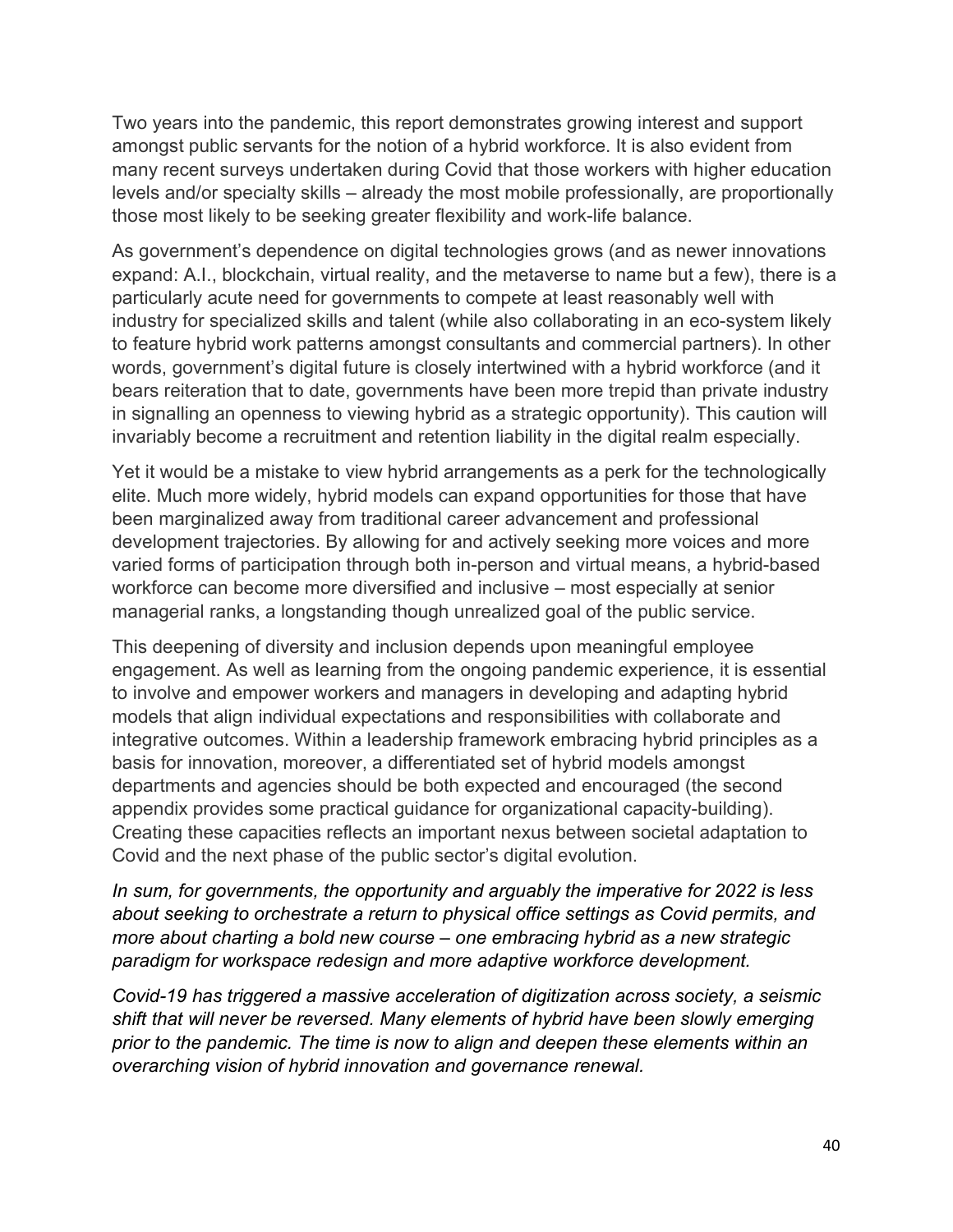## APPENDIX ONE: LOCAL GOVERNMENT & FEDERALISM

The primary focus of this report is the Government of Canada, and to a lesser degree, provincial governments. As is too often the case with many aspects of public sector governance reform, overshadowed by this focus are municipal governments – embedded both legal and operationally within their provincial and territorial domains.

Despite being overshadowed, much about public sector reform – including many aspects of new public management, public value management, and democratic and digital experimentations, emerges in a bottom-up manner, with local governments playing a key role as incubators of news ideas and innovations (KPMG 2021). Smaller and more agile, there are degrees of flexibility and adaptation that are more naturally feasible locally than is the case within larger provincial and federal governments.

Covid response and recovery efforts must reconcile these countervailing forces in a manner that reflects varying local circumstances. As the OECD states:' COVID-19's differentiated impact requires a degree of flexibility to allow for territorial responses that are place based and adapted to the most pressing needs and the preparedness of specific localities' (OECD 2020). According to this same report, 90% of subnational government survey reported that 'coordination in the design and implementation of measures among all levels of government is very important, and 79% cite additional financial resources for subnational entities is very important' (ibid.).

In the realms of digital and open government, as discussed in this report, there has been longstanding tension between opportunities for seeking more centralized coordination and shared governance mechanisms, and devolved autonomy and experimentation. These same tensions exist within large governments (for example, Shared Services Canada, Service Canada, Canadian Digital Service and Open Government initiatives federally), much as they exist across government levels as well (Roy 2013/2020; Francoli 2015). Despite some important pilot initiatives and informal collaboration amongst government levels facilitated by the Joint Councils (the Public Sector Service Delivery and CIO Councils), in Canada there is no overarching digital governance architecture for the public sector in its entirety.

In recent years, municipal governments have struggled to keep up with the significant financial and human resources invested into digital strategies by provincial and federal governments. For smaller and remote communities especially, limited resources constrain infrastructure upgrades and the creation of new digital capacities. As well, local governments are particularly exposed to widening security risks stemming from antiquated technology systems (though as witnessed by Newfoundland and Labrador's recent cyber security struggles, these sorts of risks exist at all government levels).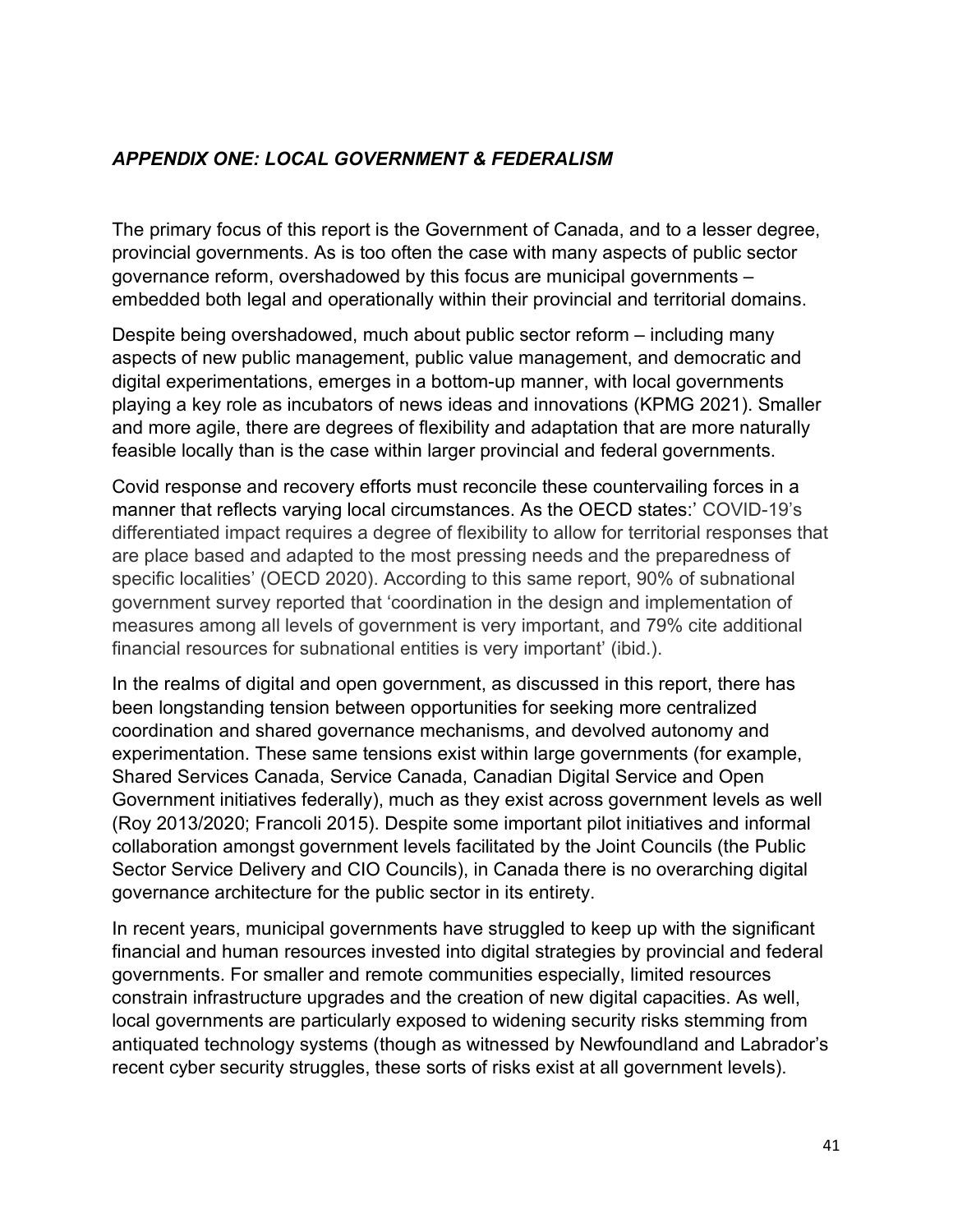The inter-relationship between federalism and hybrid workspace opportunities is complex, and perhaps especially so for local governments given the potentially widened risks of being overshadowed. If larger governments begin to recruit and deploy workers virtually from a wider geographic canvas, the skills and resource challenges of local governments (and smaller provinces) may well become more acute. The likelihood of some degree of fiscal austerity federally and provincially – as interest rates rise and government confront the significantly expanded public debt and deficit levels accumulated due to Covid, will only accentuate concerns in the years ahead.

What can be done? At a basic level municipal governments can seek to leverage hybrid opportunities for their own benefit. Many rural and remote communities, for example, offer compelling quality of life advantages that may well augment in attractiveness due to Covid-related concerns within congested urban dwellings. As with all government levels, providing hybrid opportunities for workers (who may relocate to a particular region, but still live a good distance from a specific municipal building) is an essential step to remain a competitive employer.

At the same time, these advantages may well prove insufficient if hybrid arrangements were to expand provincially and federally (admittedly an unknown for reasons discussed in this report), as these larger employers provide a richer basket of lateral and promotion opportunities as careers evolve). Municipal governments need to act more creatively and in concert with one another to forge hybrid solutions across jurisdictional boundaries. In limited cases, shared service initiatives exist already but they can be extended by benefiting from shared staff and resources who can potentially work with multiple governments simultaneously.

Provincial governments can and should also play an important enabling role – in providing incentives and mechanisms to facilitate more formalized collaboration. Each Province, for example, could create a specialized agency devoted to digital innovation at the municipal level. One potential model is the Scottish Digital Office for Local Government created to 'exchange best practice, develop wider public sector strategic direction and develop new shared services and capacities. The office aims to be a centre of excellence in data, technology and digital, working with the councils to help them with their own transformation and ensuring they are creating top class digital services for citizens.<sup>'8</sup>

A hybrid and shared workforce – along with hybrid workspaces, can expand the feasibility of these sorts of initiatives. From a regional perspective, in Atlantic Canada for example, federal and provincial governments could seek to partner in creating a regional body with shared governance and program responsibilities for a group of provinces and their respective municipal communities. National bodies including the Joint Councils, the Federation of Canadian Municipalities, the Municipal Information

<sup>8</sup> Source: https://www.digitaloffice.scot/about/mission-3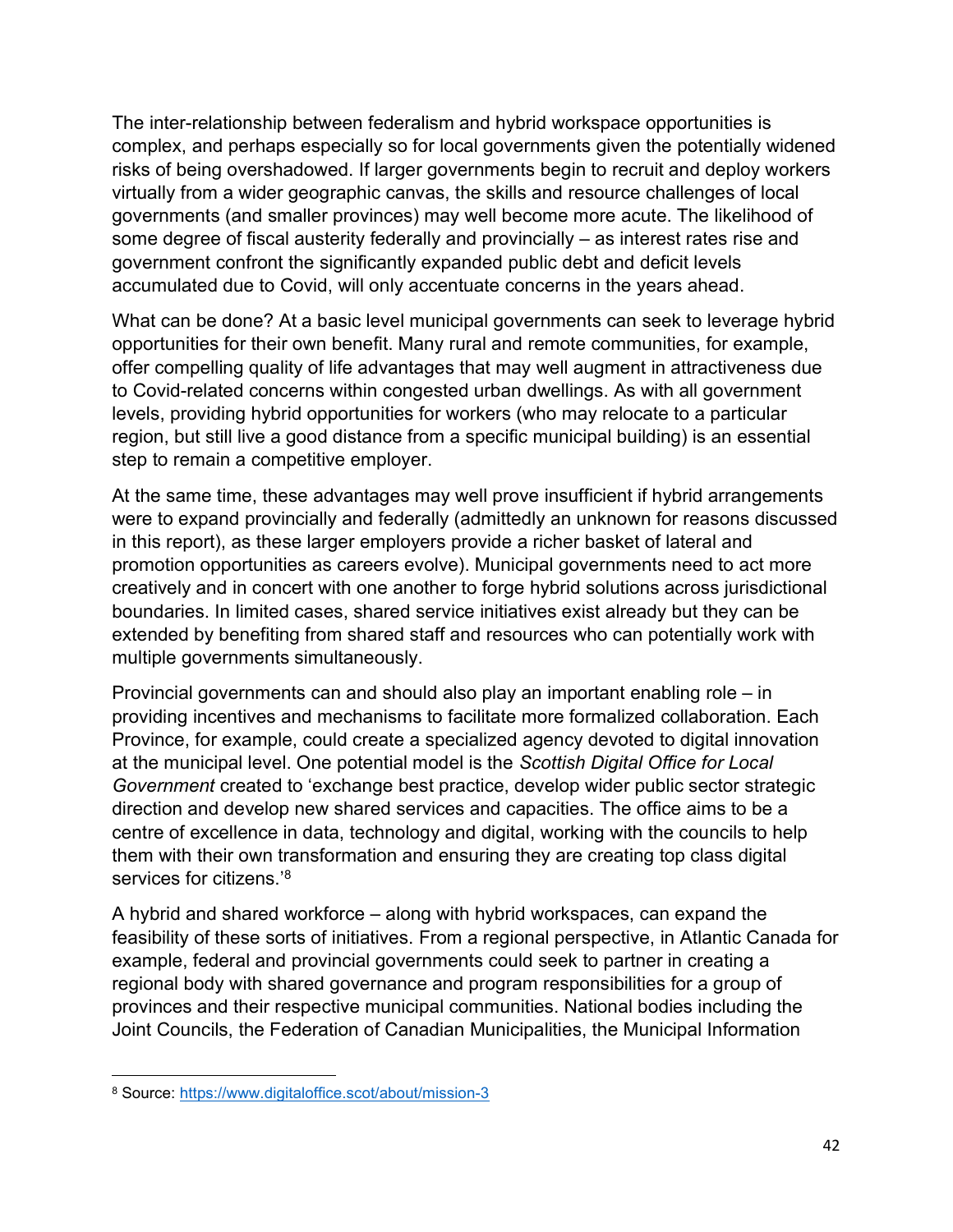Systems Association, and the Council of the Federation should also be invited to provide input into the formation and deployment of any new initiatives that must be locally grounded and responsive to municipal needs.

While any precise design of this sort of shared governance mechanism is beyond the scope of this report, the same three design principles presented as critical to facilitating hybrid solutions for any single government, would also apply here. Rather than a standardized national program and directives, provincial and regional differentiation should be encouraged.

Engagement with local governments is essential, and diversity and inclusion considerations are once again paramount – and a particularly important set of opportunities and risks for local governments that up to present day have been limited by geography in terms of their workforce composition (and risk being further exposed by hybrid offerings from other governments as well as the private sector).

As with hybrid solutions for any single government, the contours of political leadership matter in shaping (or stymying) concerted efforts across boundaries. Covid has further exposed the absence of a national framework for health data management, for example, with renewed calls for governments to work together to address these deficiencies.<sup>9</sup> The absence of digital coherence for the public sector is longstanding and it remains to be seen as to whether Covid incentivizes closer collaboration across jurisdictions or reinforces existing boundaries and barriers. Whether and how Provinces incentivize inter-municipal collaboration is also key.

In the absence of a federated governance architecture with shared municipal solutions as its focus and mission, hybrid arrangements are more likely to emerge in a piecemeal and mainly competitive way within the public sector as a whole – to the detriment of an already fiscally stretched and digitally languishing set of local governments.

Hybrid opportunities should be recognized and pursued as a basis for strengthening and empowering local governments as they play a frontline role in Covid recovery and climate change mitigation efforts.

At the same time, a truly national and federated framework for the design of hybrid solutions that can facilitate meaningful collaboration and shared investments and innovation across jurisdictional boundaries is an important dimension of holistic public sector adaptation – with particularly important ramifications for local governments as well as smaller Provinces

<sup>9</sup> Source: https://www.canada.ca/en/public-health/corporate/mandate/about-agency/external-advisorybodies/list/pan-canadian-health-data-strategy-reports-summaries.html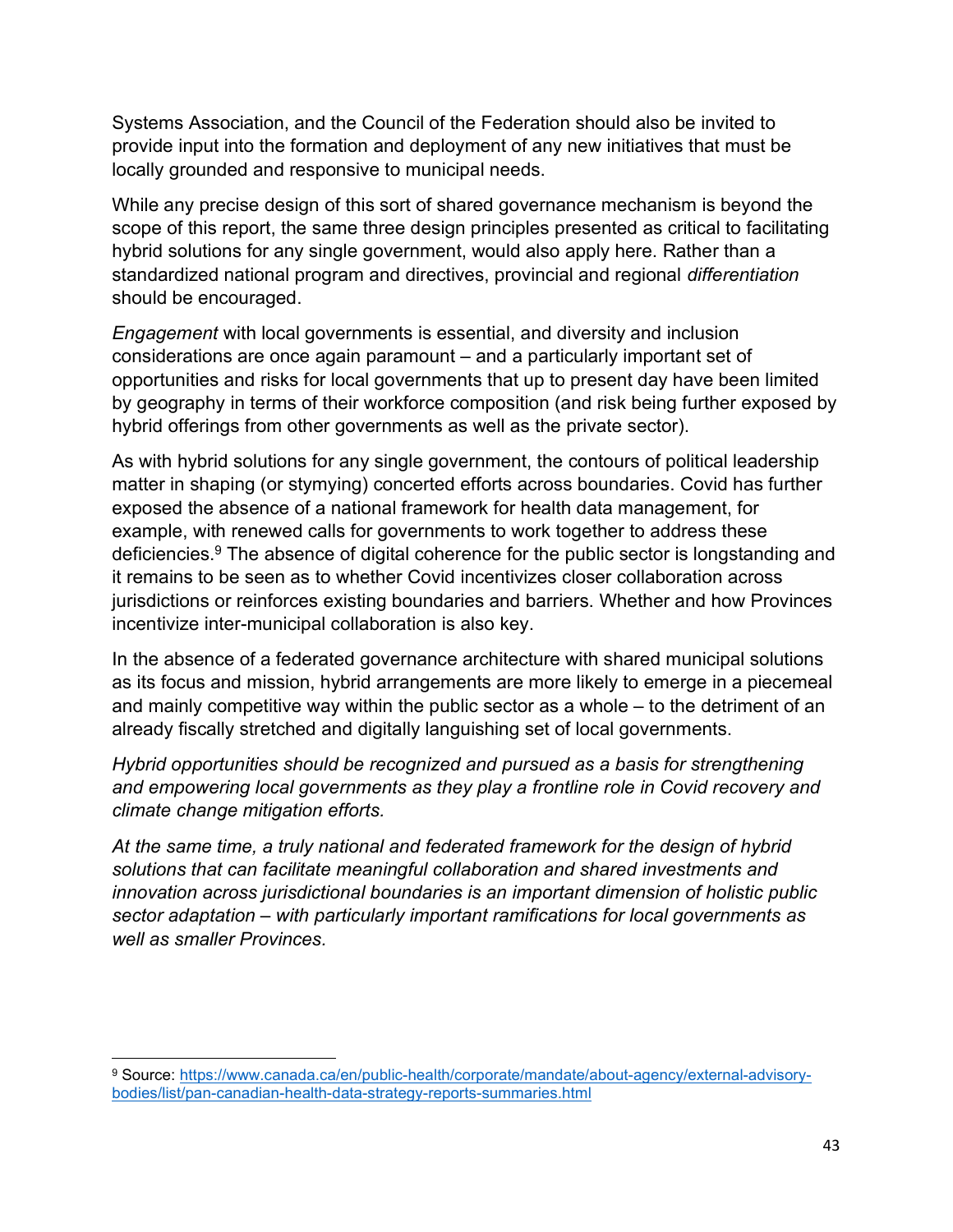## APPENDIX TWO - PRACTICAL GUIDANCE FOR CRAFTING HYBRID STRATEGIES

As cited in this report, one useful source of practical guidance for developing hybrid strategies stems from the UK's Flexible Working Taskforce established in 2018 by then-Prime Minister Theresa May. The Taskforce was established to:

- Clarify the benefits of flexible working.
- Investigate the barriers that prevent employers from offering, and individuals taking up flexible working options.
- Develop evidence and understanding of the most effective ways to increase provision and support.
- Increase the number of flexible working opportunities available by drawing together action plans and recommendations.

In 2021, the Taskforce was renewed with Covid-19 in mind and two additional objectives were added:

- Understanding and supporting the change to 'hybrid' and other ways of working which are emerging because of the pandemic.
- Longer term, understanding whether there is more to be done to promote 'ad hoc' or 'non-contractual' flexible working.

As one initiative spawned by this Taskforce, a report was commissioned on behalf of the Chartered Institute of Personnel and Development (CIPD). Consistent with many aspects of the three design principles sketched out above (differentiation, engagement, an inclusion), the report provides an excellent basis for organizations in all sectors to frame hybrid conversations and engagement efforts within the workforce – and to develop hybrid models and action plans. The report further advises organizations to experiment, learn and adapt.

As a summary of more detailed recommendations and guidance, four broad directions are provided:

- 'Providing training to people managers on how to manage hybrid teams effectively and support hybrid workers. Such training should include performance management, remote communication, collaboration and relationship building, as well as the other topics discussed in this guidance.
- Reviewing HR processes and procedures across the whole employment lifecycle to ensure they support hybrid working in practice, whilst also enabling inclusion and wellbeing.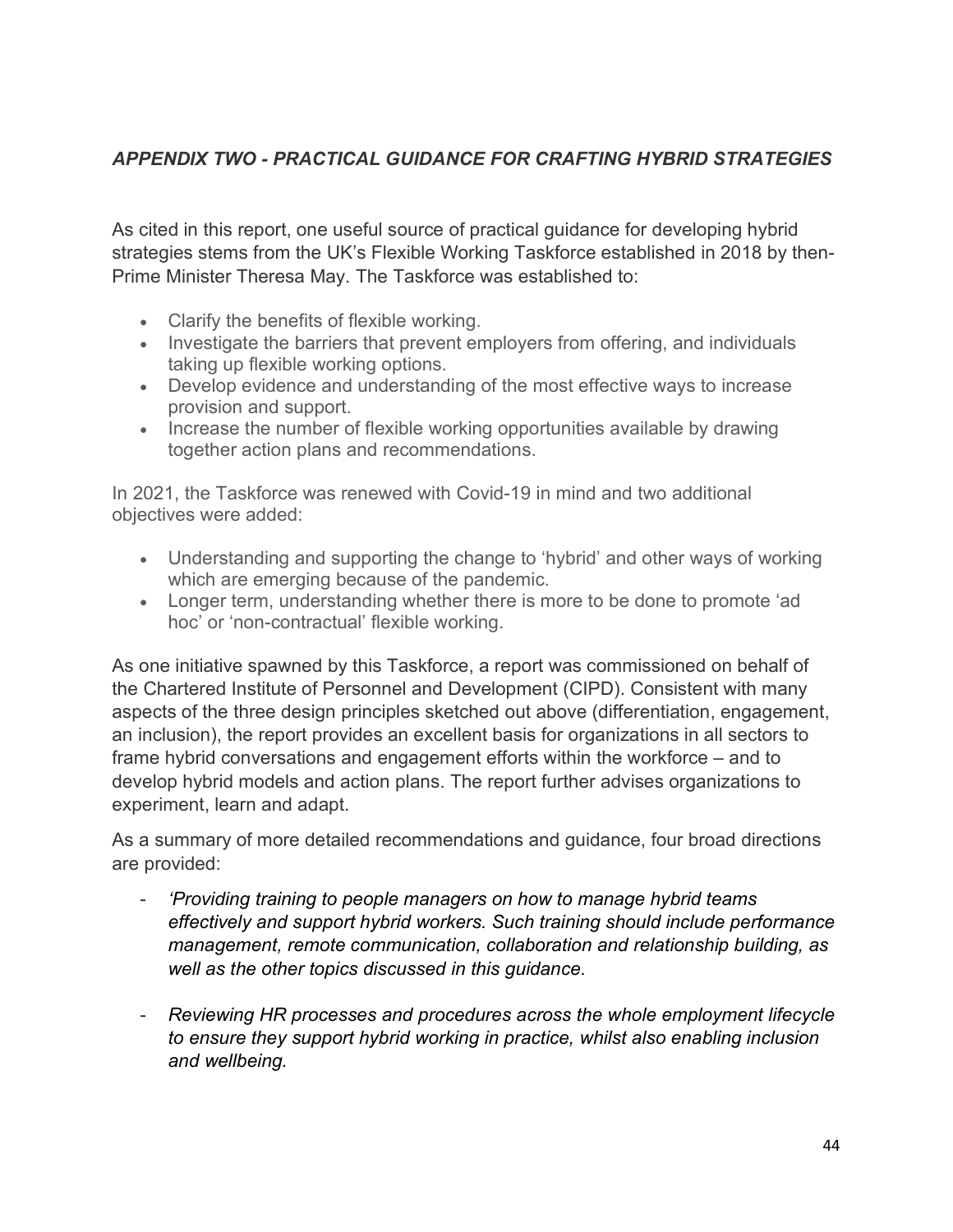- Undertaking ongoing listening activity with workers, managers and worker representatives, such as trade unions or work councils, to understand the early lessons of hybrid, paying particular attention to whether hybrid working is delivering the anticipated benefits to individuals and the organisation.
- Keeping any hybrid working policies and principles under ongoing review, developing them as necessary. This should include the impact on workers with protected characteristics, and ensuring that action is taken to address any negative or unintended outcomes of hybrid work.'

Along with the utility of the practical guidance provided for specific organizations, the report and this wider initiative also underscore the importance of political leadership as a basis for not only the pursuit of hybrid models within governments but also collectively across all sectors.

This sort of high level and visible leadership – coupled with multi-stakeholder awareness and dialogue can underpin wider societal adaptation in a post-Covid and more digitized world where larger segments of the workforce are likely to gravitate either by choice or necessity to more flexible and distributed workspaces and more fluid work schedules.

The full report is available online.<sup>10</sup>

<sup>10</sup> Source: https://www.cipd.co.uk/Images/hybrid-working-practical-guidance-2021\_tcm18-103709.pdf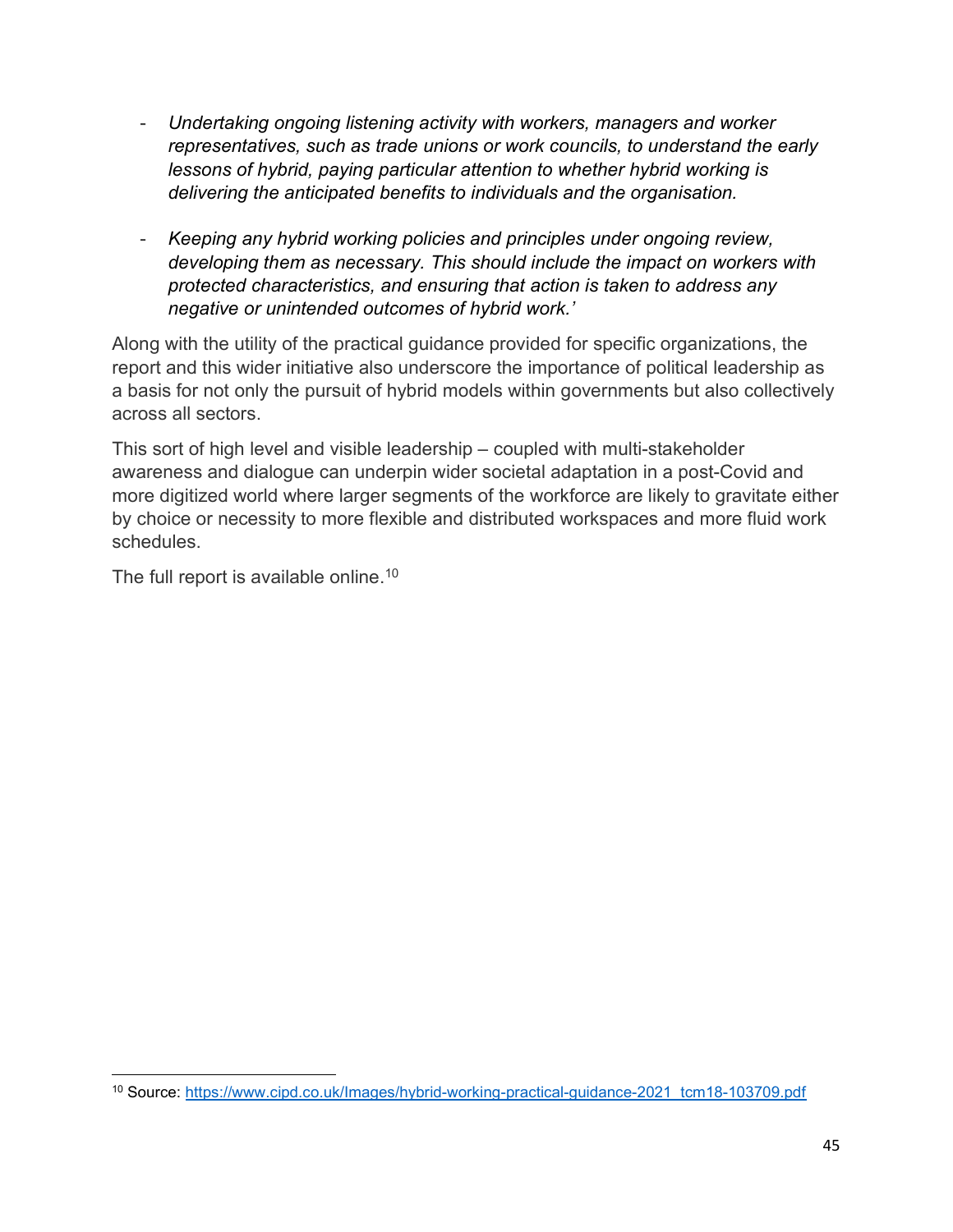#### **REFERENCES**

Anderssen, E. (2021). What science tells us about kindness, healing and helping each other through trauma. Globe and Mail. Accessed online: https://www.theglobeandmail.com/canada/article-what-sciencetells-us-about-kindness-healing-and-helping-each-other/

Backhouse, J. and Frost, S. (2021). The Biggest Employee Experience Trends of 2021. Work Buzz. Accessed online: https://workbuzz.com/the-biggest-employee-experience-trends-of-2021-2/

Baker, M. (2021). What Is Work Really Like Today? Leaders and Employees See Things Differently. Gartner Consulting. Accessed online: https://www.gartner.com/smarterwithgartner/what-is-work-reallylike-today-leaders-and-employees-see-things-differently

Braier, A., Garrett, Smith, S., satar, A. and Eggers, W.D. (2021). Designing Adaptive Workplaces. Deloitte Insights. Accessed online: https://www2.deloitte.com/xe/en/insights/industry/public-sector/designing-foradaptive-work-in-the-public-sector.html

Brock, K. and Turnbull, L. (2020). Balancing accountability and action during COVID-19: how the Emergencies Act provided a model for an empowered Parliament. Canadian Public Administration (Beyond COVID-19: Five commentaries on expert knowledge, executive action, and accountability in governance and public administration). Accessed online: https://onlinelibrary.wiley.com/doi/full/10.1111/capa.12386

Brooks, K. and Turnbull, L., Eds. (2020). Reimagine NS (Learn and Work). Faculty of Management, Dalhousie University. Accessed online:

https://cdn.dal.ca/content/dam/dalhousie/pdf/management/News/reimagine-NS/Learn%20and%20Work%2013-10- 20.pdf

Buntine, M. (2021). Insights from local authorities on hybrid working. timewise: Talent Through Flexibility. Accessed online: https://timewise.co.uk/article/insights-local-authorities-hybrid-working/

Canadian Press (2021). Is the 'she-cession' over? Statistics point to recovery; experts aren't so sure. CBC News. Accessed online: https://www.cbc.ca/news/business/she-cession-employment-recovery-1.6299162

Choudhury, P.R. (2020). Our Work-From-Anywhere Future. Harvard Buiness Review (Nov-Dec 2020 Maagazine). Accessed online: https://hbr.org/2020/11/our-work-from-anywhere-future

CIPD (2021). Hybrid Working: Practical Guidance. Chartered Institute of Personnel and Development. Accessed online: https://www.cipd.co.uk/Images/hybrid-working-practical-guidance-2021\_tcm18-103709.pdf

Clarke, A. Lindquist, E., Roy, J. (2017). Understanding governance in the digital era: An agenda for public administration research in Canada. Canadian Public Administration 60 (4).

Clarke, A. (2019). Opening the Government of Canada: The Federal Bureaucracy in the Digital Age. UBC Press: Vancouver, Canada.

Clarke, A. (2021). One year into pandemic, federal government is largely business as usual. Policy Options: IRPP. Accessed online: https://policyoptions.irpp.org/magazines/march-2021/one-year-intopandemic-federal-digital-government-is-largely-business-as-usual/

Cukier, W. (2019). Developing Canada's Digital Ready Public Service. Public Policy Forum: Ottawa. Accessed online: https://ppforum.ca/publications/developing-canadas-digital-ready-public-service/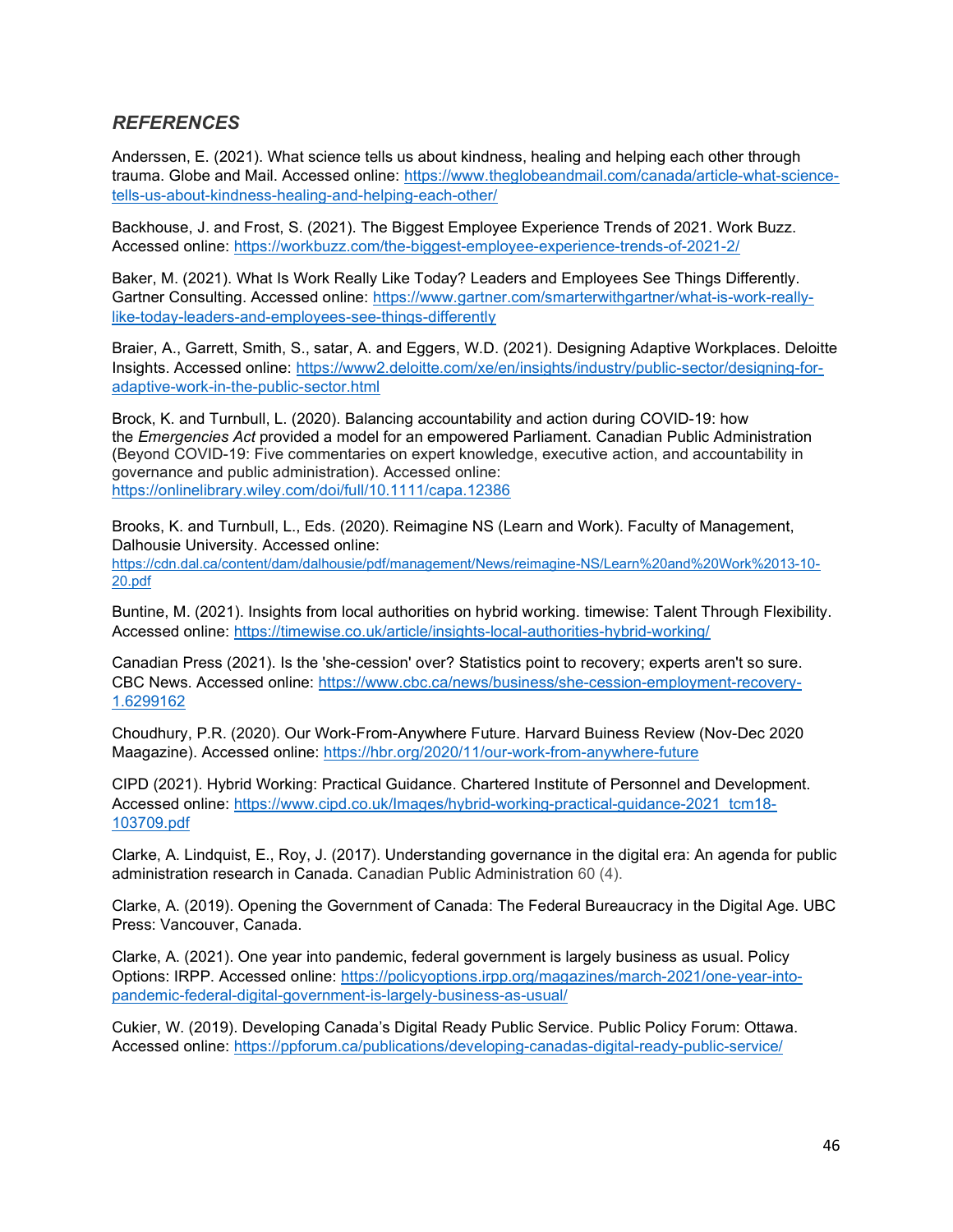Dean, D. and Webb, C. (2011). Recovering from information overload. McKinsey Consulting. Accessed online: https://www.mckinsey.com/business-functions/people-and-organizational-performance/ourinsights/recovering-from-information-overload

Democratic Society, The (2016). How can open data help democracy? Accessed online: http://www.demsoc.org/2016/09/06/open-data-democracy-consultations/

De Smith, A., Dowlng, B., Mysore, M., Reich, A. (20121). It's time for leaders to get real about hybrid. McKinsey Consulting. Accessed online: https://www.mckinsey.com/business-functions/people-andorganizational-performance/our-insights/its-time-for-leaders-to-get-real-about-hybrid

Dowling, B. and Prince, S. (2021). Reimagining the virtual workplace around inclusion and engagement. McKinsey & Company. Accessed online: https://www.mckinsey.com/business-functions/people-andorganizational-performance/our-insights/the-organization-blog/reimagining-the-virtual-workplace-aroundinclusion-and-engagement

Dunleavy, P., Margetts, H., Bastow, S., & Tinkler, J. (2006). Public management is dead-long live digital Era governance. Journal of Public Administration Research and Theory,16, 467–494.

Finkelstein, H. (2021). How I've battled mental health struggles during the pandemic. CNN Perspectives. Accessed online: https://www.cnn.com/2021/05/19/perspectives/mental-health-pandemicshopify/index.html

Francoli, M. (2015). Strengthening e-Democracy for Better Open Government.' The Centre for e-Democracy,

Gallup (2021). State of the Global Workplace. Accessed online: https://www.gallup.com/workplace/349484/state-of-the-global-workplace.aspx

Gasco, M., ed. (2014) Open Government: Opportunities and Challenges for Public Governance. New York: Springer.

Greve, C. (2015). Ideas in public management reform for the 2010s. Digitalization, value creation and involvement. Public Organization Review, 15, 49–65.

Golob, L. (2021). Gen Z, millennials playing a significant part in the Great Resignation trend. BNN Bloomberg. Accessed online: https://www.bnnbloomberg.ca/gen-z-millennials-playing-a-significant-partin-the-great-resignation-trend-1.1628383

Government of Canada (2017). Beginning the Conversation: A Made-in-Canada Approach to Digital Government. Canadian Digital Service. Accessed online: https://digital.canada.ca/beginning-theconversation/full-report/

Government of Canada (2018). Digital Operations Strategic Plan: 2018-2022. Accessed online: https://www.canada.ca/en/government/system/digital-government/government-canada-digital-operationsstrategic-plans/digital-operations-strategic-plan-2018-2022.html

Government of Canada (2019). Report to the Clerk of the Privy Council: A Data Strategy Roadmap for the Federal Public Service. Accessed online: https://www.canada.ca/en/privycouncil/corporate/clerk/publications/data-strategy.html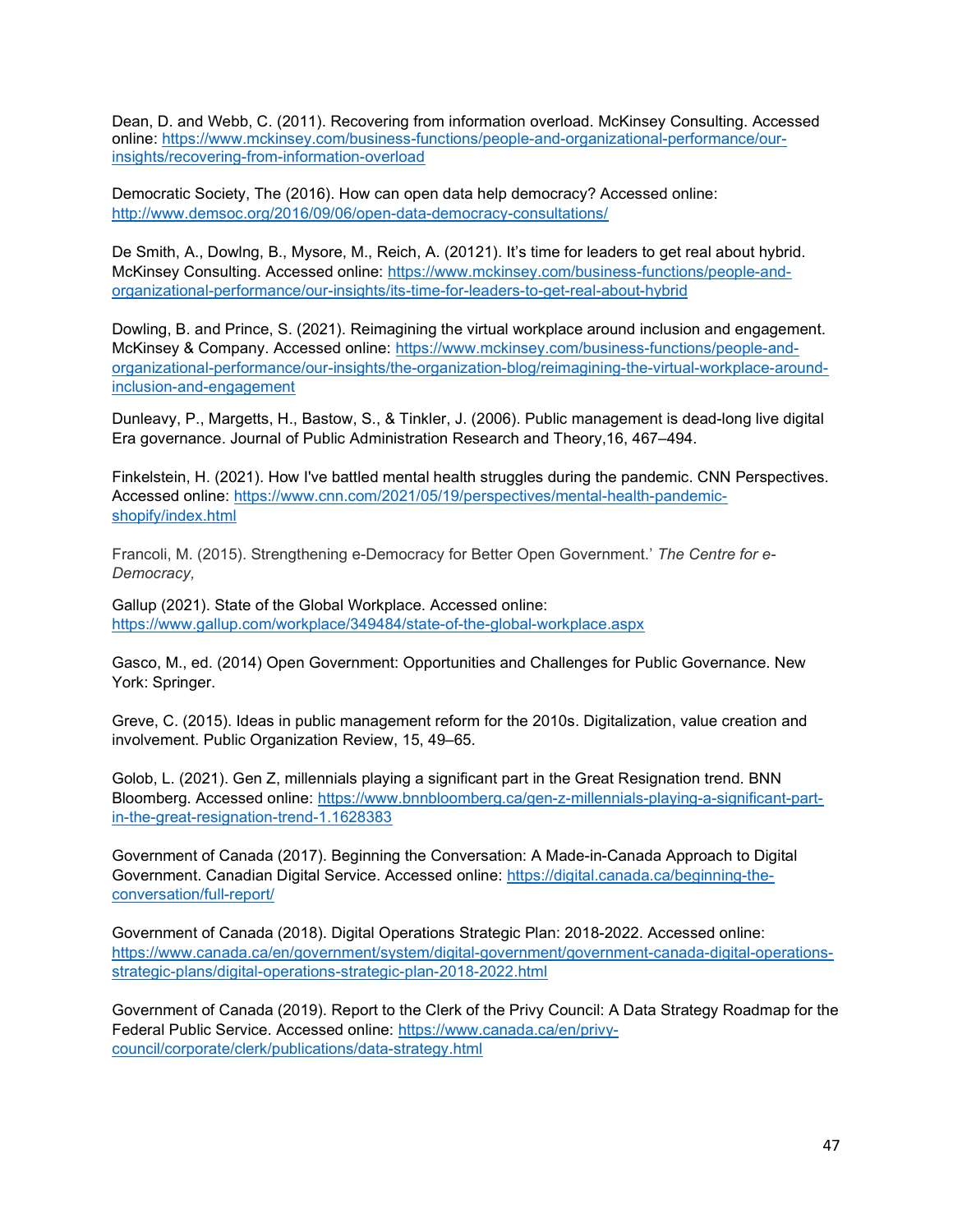Government of Canada (2020). Public Service Employee Survey. Accessed online: https://www.canada.ca/en/treasury-board-secretariat/services/innovation/public-service-employeesurvey/2020.html

Gratton, L. (2021). How to do hybrid right. Harvard Business Review (May-June Magazine). Accessed online: https://hbr.org/2021/05/how-to-do-hybrid-right

Hancocks, M. (2021). How CIOs can plan for a hybrid remote work future. IT World Canada. Accessed online: https://www.itworldcanada.com/blog/how-cios-can-plan-for-a-hybrid-remote-work-future/446391

Hewlett, A.S., Marshall, M., and Sherbin, L. (2013). How Diversity Can Drive Innovation. Harvard Business Review. Accessed online: https://hbr.org/2013/12/how-diversity-can-drive-innovation

Hunt, M. (2020). Canada tops civil service gender parity rankings, while USA slips down. Global Government Forum. Accessed online: https://www.globalgovernmentforum.com/canada-tops-civil-servicegender-parity-rankings-while-usa-slips-down/

JLL (2021). How AI is taking the strain out of managing the workplace. Trends and Insights: JLL. Accessed online: https://www.jll.ca/en/trends-and-insights/workplace/how-ai-is-taking-the-strain-out-ofmanaging-the-workplace

KPMG (2021). Beyond hybrid: An emerging workfroce. KPMG Canada. Accessed online: https://home.kpmg/ca/en/home/insights/2021/10/beyond-hybrid-a-new-emerging-workforce.html

Lufkin, B. (2021). Why workers might eventually reject hybrid work. BBC News. Accessed online: https://www.bbc.com/worklife/article/20210920-why-workers-might-eventually-reject-hybrid-work

Lindquist, E. (2018). The Competing Values of Public Management Reform in the Digital Era. Presented to a panel on "Public management reform models: flowed or the future?", Structure of Government Group, IPSA Meetings, Brisbane, Australia (July 24, 2018).

Lindquist, E. (2020). The COVID-19 pandemic crisis and repositioning governance: Implications for public administration research and practice. Canadian Public Administration (Beyond COVID-19: Five commentaries on expert knowledge, executive action, and accountability in governance and public administration). Accessed online: https://onlinelibrary.wiley.com/doi/full/10.1111/capa.12389

Lindquist, E. and Huse (2017). Accountability and monitoring government in the digital era: Promise, realism and research for digital-era governance. Canadian Public Administration 60 (4)627-656.

May, K. (2020). How Covid-19 Could Reshape the Federal Public Service. Policy Options. IRPP: Montreal. Accessed online: https://policyoptions.irpp.org/magazines/april-2020/how-covid-19-couldreshape-the-federal-public-service/

Margetts, H. (2017). Government Leading the Way (Government as an Innovator). Government with the People: A New Formula for Creating Public Value. World Economic Forum: Geneva.

May, K. (2020). How Covid-19 Could Reshape the Federal Public Serrvice. Policy Options: IRPP. Accessed online: https://policyoptions.irpp.org/magazines/april-2020/how-covid-19-could-reshape-thefederal-public-service/

Mcnutt, K. (2014). Public Engagement in the Web 2.0 Era. Canadian Public Administration 57 (2): 49-70.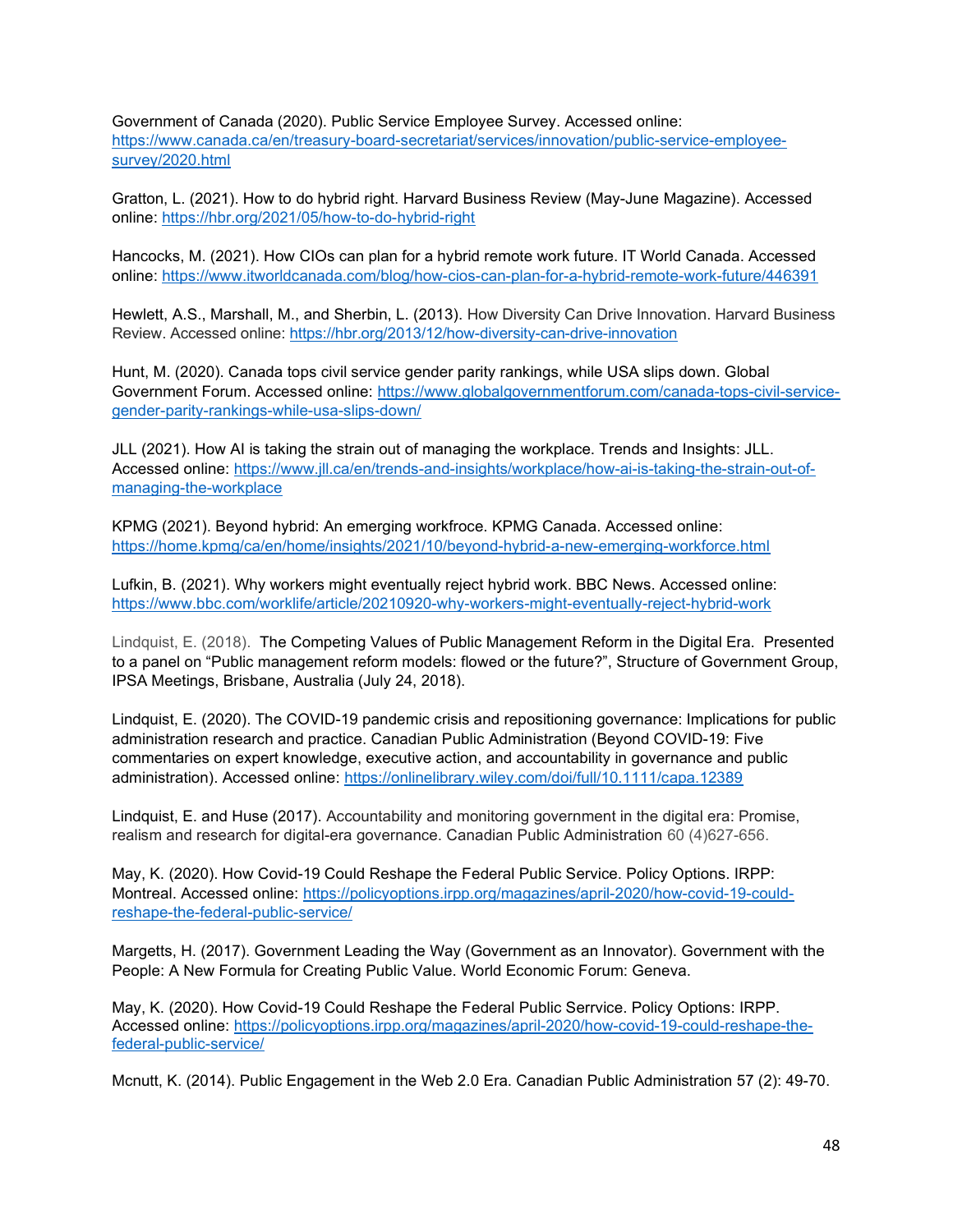Mergel, I. (2016). Agile innovation management in government: A research agenda. Government Information Quarterly 33 (3) 516-523.

Millard, J. (2015). Open governance systems: doing more with more. Government Information Quarterly (online, in-press; forthcoming).

Ng, A. (2021). Covid widened the gender gap — it will now take 135 years to close that divide, WEF says. CNBC. Accessed online: https://www.cnbc.com/2021/04/01/wef-covid-worsened-the-gender-gap-it-willtake-135-years-to-close.html

Nixon, G. (2021). How work perks are shifting during the pandemic. CBC News. Accessed online: https://www.cbc.ca/news/business/employers-workplace-perks-pandemic-era-trends-2021-1.6288852

OECD (2015). Rebooting Public Service Delivery: How Can Open Government Data Help to Drive Innovation? OECD: Paris.

OECD (2020). The territorial impact of Covid-19. Managing the crisis across levels of government. OECD Policy Response to Covid-19. Accessed online: https://www.oecd.org/coronavirus/policy-responses/theterritorial-impact-of-covid-19-managing-the-crisis-across-levels-of-government-d3e314e1/#sectiond1e1175

Osler (2021). Diversity Disclosure Practices: Diversity and Ledership at Canadian Public Companies. Osler, Hoskin & Harcout. Accessed online: https://www.osler.com/osler/media/Osler/reports/corporategovernance/Osler-Diversity-Disclosure-Practices-report-2021.pdf

Paquet, G. and Wilson, C. (2016). Intelligent Governance: A Prototype for Social Coordination. Ottawa: Invenire Books.

Partridge, J. (2021). Switch to more home working after Covid 'will make gender inequality worse'. The Guardian. Accessed online: https://www.theguardian.com/business/2021/jun/19/switch-to-more-homeworking-after-covid-will-make-gender-inequality-worse

Penn, G. (2020). How to treat remote work as an opportunity, not obstacle. Gartner Consulting. Accessed online: https://hrexecutive.com/how-to-treat-remote-work-as-an-opportunity-not-obstacle/

Peters, D. (2022). This executive team is 60 per cent women. Here's how they created an environment where women thrive. Globe and Mail. Accessed online: https://www.theglobeandmail.com/business/article-this-executive-team-is-60-per-cent-women-heres-howthey-created-an/

Province of BC (2012). Workpoint. Rethinking How and Where We Work in the BC Public Service. Province of BC. Accessed online: https://www2.gov.bc.ca/assets/gov/careers/all-employees/workarrangements/workpoint.pdf

Reuveni, B. (2021). Careers are no longer ladders to climb. Here's how to develop professionally instead. Fast Company. Accessed online: https://www.fastcompany.com/90668481/careers-are-no-longer-laddersto-climb-heres-how-to-develop-professionally-instead

Roy, J. (2006). E-Government in Canada: Transformation for the Digital Age. University of Ottawa Press: Governance Series.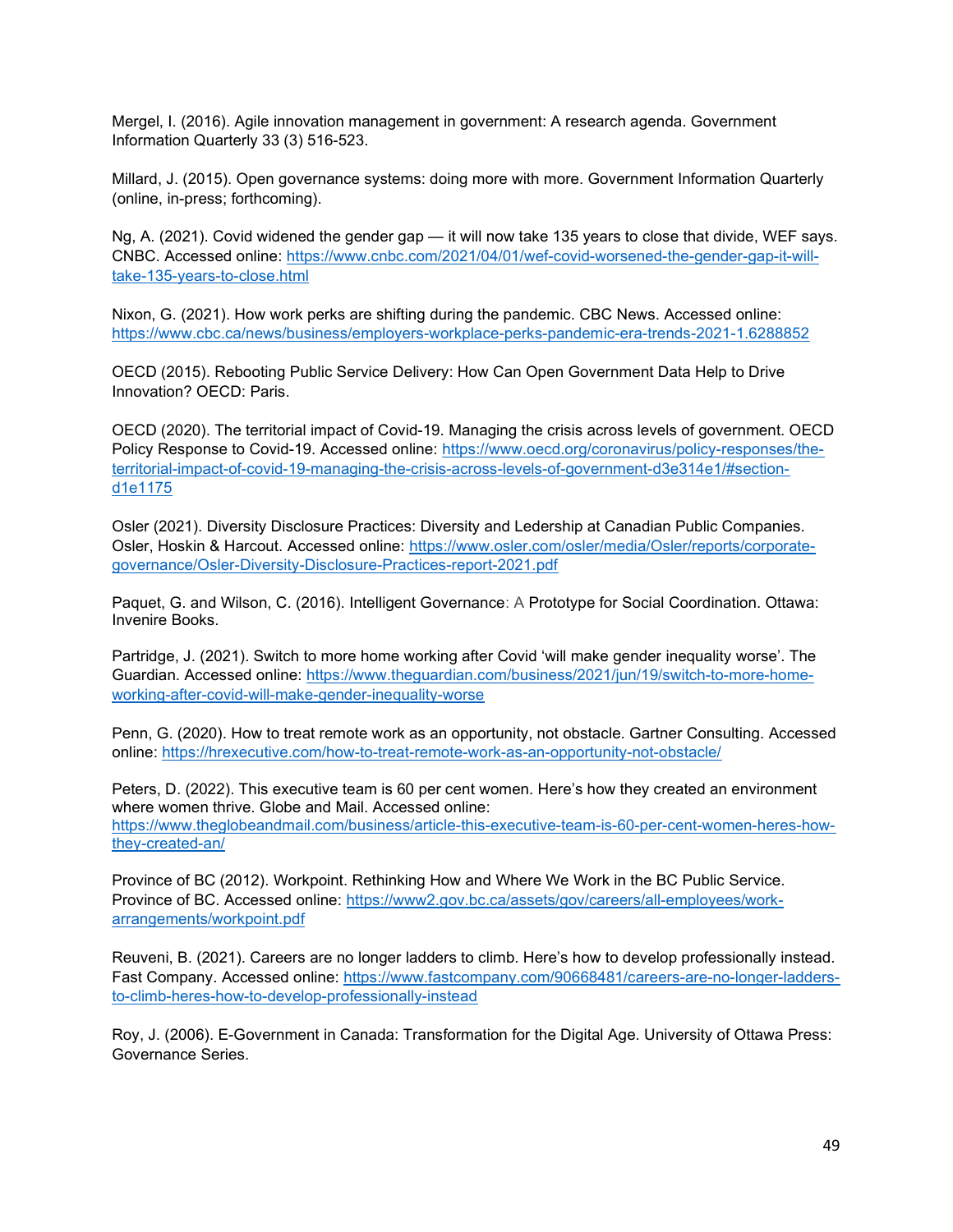Roy, J. (2008). "Beyond Westminster Governance: Bringing Politics and Public Service into the Networked Era", Canadian Public Administration 5 (4) 554-468.

Roy, J. (2013). From Machinery to Mobility: Government and Democracy in a Participative Age. Springer: New York.

Roy, J. (2019). Service, Openness and Engagement as Digitally Based Enablers of Public Value? A Critical Examination of Digital Government in Canada International Journal of Public Administration in the Digital Age 6 (3).

Roy, J. (2020. Traditionalism or transformation? Canada's COVID-19 response and the future of digital government. Canadian Public Administration. Canadian Public Administration (Beyond COVID-19: Five commentaries on expert knowledge, executive action, and accountability in governance and public administration). Accessed online: https://onlinelibrary.wiley.com/doi/full/10.1111/capa.12386

Roy, J., Toze, S., Sharaput, M. (2019). Building Digital Capacity: Repot on the Training Needs Analysis. Canadian Digital Service and Dalhousie University. Accessed online: https://dalspace.library.dal.ca/handle/10222/76333

Ramachandran, V. (2021). Stanford researchers identify four causes for 'Zoom fatigue' and their simple fixes. Stanford News. Accessed online: https://news.stanford.edu/2021/02/23/four-causes-zoom-fatiguesolutions/

Samuel, A., and Robertson, T. (2021). Don't Let Hybrid Work Set Back Your DEI Efforts. Harvard Business Review. Accessed online: https://hbr.org/2021/10/dont-let-hybrid-work-set-back-your-dei-efforts

Sandberg, S., with Scovell, N. (2013). Lean In: Women, Work, and the Will to Lead. New York: Alfred A. Knopf.

Smith, M. (2021). People with disabilities still face barriers finding work during the pandemic—here's how companies can help. CNBC. Accessed online: https://www.cnbc.com/2021/10/29/people-with-disabilitiesstill-face-barriers-finding-work-during-the-pandemicheres-how-companies-can-help.html

Smith, S. and Silverstone, Y. (2021). The future of work: a hybrid work model. Accenture Consulting. Accessed online: https://www.accenture.com/ca-en/insights/consulting/future-work

Statistics Canada (2021a). Working from home during the COVID-19 pandemic, April 2020 to June 2021. The Daily. Accessed online: https://www150.statcan.gc.ca/n1/daily-quotidien/210804/dq210804b-eng.htm

Statistics Canada (2021b). A statistical portrait of Canada's diverse LGBTQ2+ communities. Accessed online: https://www150.statcan.gc.ca/n1/daily-quotidien/210615/dq210615a-eng.htm

Taylor, H, Florisson, R. and Hooper, D. (2021). Making Hybrid Inclusive: Key Priorities for Policy-Makers. Work Foundation (UK). Accessed online: https://www.managers.org.uk/wp-content/uploads/2021/10/wfcmi-making-hybrid-inclusive-policy-brief.pdf

Thompson, C. (2013). What Marissa Mayer Doesn't (and Does) Get About White-Collar Work. Wired Magazine. Accessed online: https://www.wired.com/2013/05/fa-thompson/

Teevan, J. (2021). CHI 2021: Making remote and hybrid meetings work in the new future of work. Microsoft Research Blog. Accessed online: https://www.microsoft.com/en-us/research/blog/chi-2021 making-remote-and-hybrid-meetings-work-in-the-new-future-of-work/